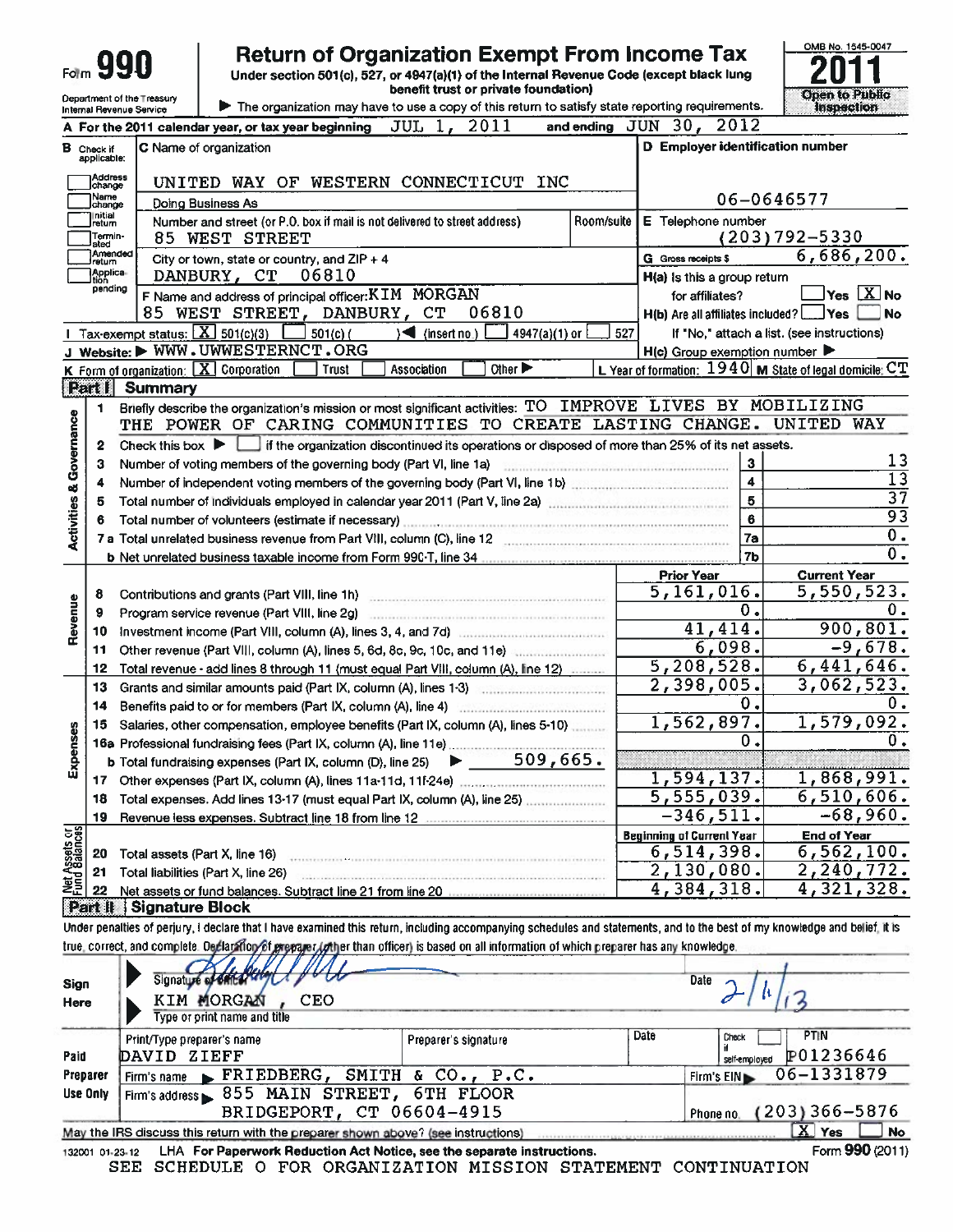|              | 06-0646577<br>UNITED WAY OF WESTERN CONNECTICUT INC<br>Page 2<br>Form 990 (2011)                                                                                                                             |                 |
|--------------|--------------------------------------------------------------------------------------------------------------------------------------------------------------------------------------------------------------|-----------------|
|              | Part III<br><b>Statement of Program Service Accomplishments</b>                                                                                                                                              |                 |
|              |                                                                                                                                                                                                              | $\vert X \vert$ |
| 1            | Briefly describe the organization's mission:<br>TO IMPROVE LIVES BY MOBILIZING THE POWER OF CARING COMMUNITIES TO                                                                                            |                 |
|              | CREATE LASTING CHANGE.UNITED WAY IS A LOCAL, VOLUNTEER-LED                                                                                                                                                   |                 |
|              | ORGANIZATION THAT BRINGS TOGETHER COMMUNITY LEADERS, NONPROFIT                                                                                                                                               |                 |
|              | ORGANIZATIONS, VOLUNTEERS AND BUSINESSES TO FOCUS ON THE MOST PRESSING                                                                                                                                       |                 |
| $\mathbf{2}$ | Did the organization undertake any significant program services during the year which were not listed on                                                                                                     |                 |
|              | $\vert$ Yes $\vert$ $\rm X$ $\vert$ No $\vert$<br>the prior Form 990 or 990-EZ?                                                                                                                              |                 |
|              | If "Yes," describe these new services on Schedule O.                                                                                                                                                         |                 |
| 3            | $ {\mathsf Y}\mathsf{es}\mathrel{\mathop{\sqcup}\limits_{}\underline{\mathsf X}}\mathsf{No}$<br>Did the organization cease conducting, or make significant changes in how it conducts, any program services? |                 |
|              | If "Yes," describe these changes on Schedule O.                                                                                                                                                              |                 |
| 4            | Describe the organization's program service accomplishments for each of its three largest program services, as measured by expenses.                                                                         |                 |
|              | Section 501(c)(3) and 501(c)(4) organizations and section 4947(a)(1) trusts are required to report the amount of grants and allocations to                                                                   |                 |
| 4a           | others, the total expenses, and revenue, if any, for each program service reported.<br>$3,062,523$ $\cdot$ including grants of \$<br>) (Expenses \$                                                          |                 |
|              | ) (Revenue \$<br>(Code:<br>COMMUNITY IMPACT GRANTS AND OTHER DISTRIBUTIONS-UNITED WAY WORKS                                                                                                                  |                 |
|              | COLLABORATIVELY WITH COMMUNITY PARTNERS TO HELP SOLVE COMMUNITY                                                                                                                                              |                 |
|              | PROBLEMS. THROUGH A COMPETITIVE PROCESS THAT IS OPEN TO ANY NONPROFIT                                                                                                                                        |                 |
|              | AGENCY THAT MEETS CERTAIN LONG-TERM OBJECTIVES,<br>UNITED WAY PROVIDES                                                                                                                                       |                 |
|              | COMMUNITY IMPACT GRANTS AND OTHER DISTRIBUTIONS.<br>THESE COMMUNITY IMPACT                                                                                                                                   |                 |
|              | GRANTS ENABLE LOCAL AGENCIES TO FOCUS RESOURCES ON UNITED WAY'S KEY                                                                                                                                          |                 |
|              | IMPACT AREAS: EDUCATIONAL, INCOME AND HEALTH NEEDS OF THE COMMUNITY.                                                                                                                                         |                 |
|              |                                                                                                                                                                                                              |                 |
|              |                                                                                                                                                                                                              |                 |
|              |                                                                                                                                                                                                              |                 |
|              |                                                                                                                                                                                                              |                 |
|              |                                                                                                                                                                                                              |                 |
| 4b           | 2,521,476.<br>including grants of \$<br>) (Revenue \$<br>(Code:<br>) (Expenses \$                                                                                                                            |                 |
|              | INITIATIVES-VARIOUS COLLABORATIVE INITIATIVES, USUALLY<br>COMMUNITY IMPACT                                                                                                                                   |                 |
|              | ENGAGING OTHER FUNDING SOURCES AND PARTNERS, IN ORDER TO BUILD A BETTER<br>COMMUNITY. AMONG THESE ARE STRONG HEART INVESTMENTS TO PROMOTE HEALTHY                                                            |                 |
|              | OTHER INITIATIVES ARE STRONG START INVESTMENTS,<br>CHILDREN.<br>INCLUDING                                                                                                                                    |                 |
|              | DOLLY PARTON'S IMAGINATION LIBRARY WHICH PREPARES CHILDREN GETTING                                                                                                                                           |                 |
|              | READY TO ENTER SCHOOL.<br>THERE ARE ALSO BACKPACK PROGRAMS PROVIDING                                                                                                                                         |                 |
|              | UNDERPRIVILEDGED CHILDREN WITH SCHOOL SUPPLIES, AND STRONG HOME                                                                                                                                              |                 |
|              | INVESTMENTS TARGETED TO ENCOURAGE SELF-SUFFICIENCY THROUGH BASIC NEEDS                                                                                                                                       |                 |
|              | SUPPORT, INCLUDING FOOD AND BLANKET DRIVES, TAX ASSISTANCE, FINANCIAL                                                                                                                                        |                 |
|              | LITERACY AND UNITED WAY 2-1-1 FOR INTERVENTION SUPPORT. UNITED WAY ALSO                                                                                                                                      |                 |
|              | OPERATES A VOLUNTEER CENTER FOR THE DANBURY AREA.                                                                                                                                                            |                 |
|              |                                                                                                                                                                                                              |                 |
|              | 157, 513. including grants of \$<br>$($ Revenue \$<br>4c (Code:<br>(Expenses \$                                                                                                                              |                 |
|              | PROVISION FOR UNCOLLECTIBLE ACCOUNTS                                                                                                                                                                         |                 |
|              |                                                                                                                                                                                                              |                 |
|              |                                                                                                                                                                                                              |                 |
|              |                                                                                                                                                                                                              |                 |
|              |                                                                                                                                                                                                              |                 |
|              |                                                                                                                                                                                                              |                 |
|              |                                                                                                                                                                                                              |                 |
|              |                                                                                                                                                                                                              |                 |
|              |                                                                                                                                                                                                              |                 |
|              |                                                                                                                                                                                                              |                 |
|              |                                                                                                                                                                                                              |                 |
|              | 4d Other program services (Describe in Schedule O.)                                                                                                                                                          |                 |
|              | (Expenses \$<br>including grants of \$<br>(Revenue \$                                                                                                                                                        |                 |
|              | 5,741,512.<br>4e Total program service expenses                                                                                                                                                              |                 |
|              | Form 990 (2011)                                                                                                                                                                                              |                 |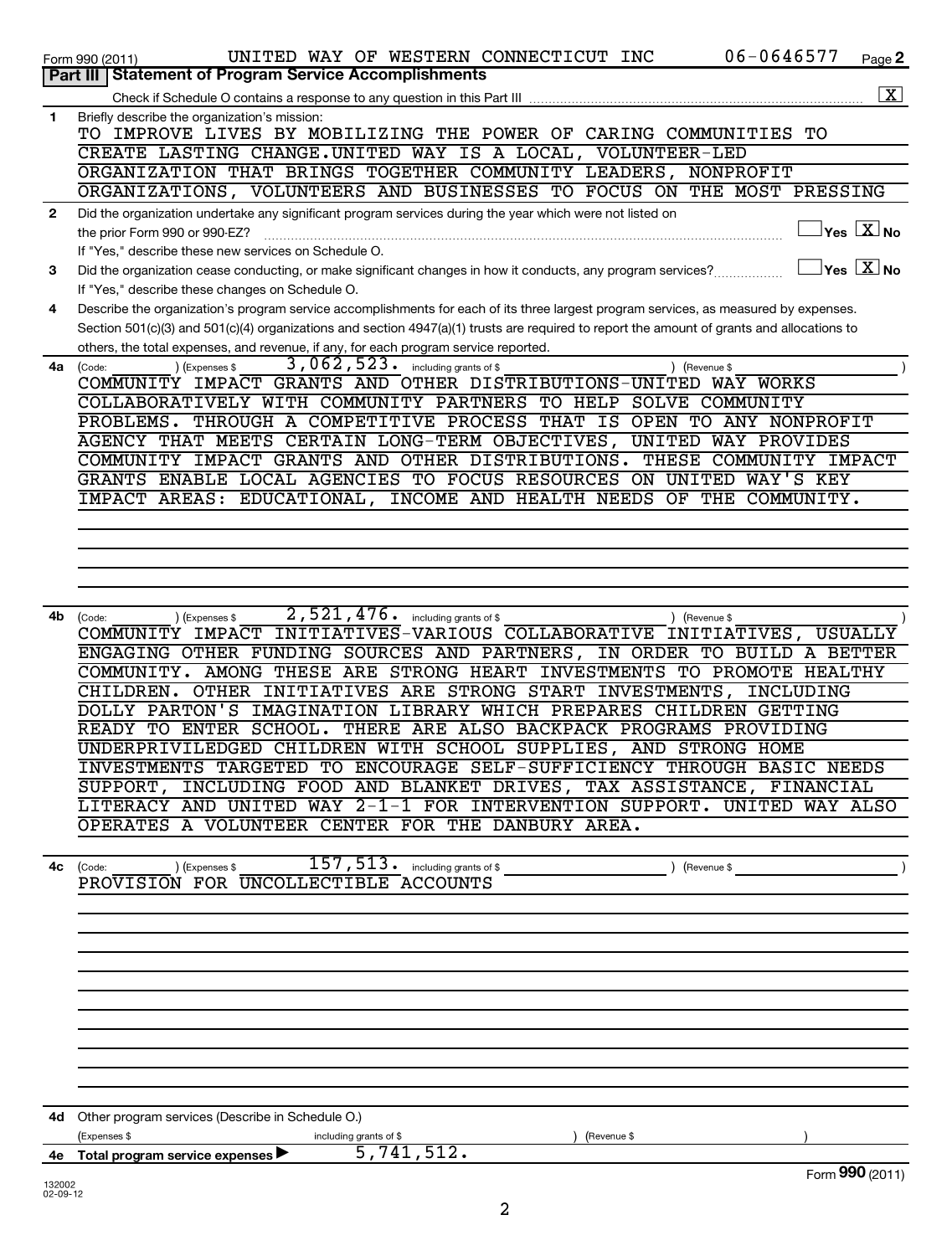|              | UNITED WAY OF WESTERN CONNECTICUT INC<br>06-0646577<br>Form 990 (2011)                                                                                                                                                         |                 |                         | Page      |
|--------------|--------------------------------------------------------------------------------------------------------------------------------------------------------------------------------------------------------------------------------|-----------------|-------------------------|-----------|
|              | Part IV   Checklist of Required Schedules                                                                                                                                                                                      |                 |                         |           |
|              |                                                                                                                                                                                                                                |                 | Yes                     | <b>No</b> |
| 1.           | Is the organization described in section 501(c)(3) or 4947(a)(1) (other than a private foundation)?                                                                                                                            |                 |                         |           |
|              |                                                                                                                                                                                                                                | 1               | х                       |           |
| $\mathbf{2}$ |                                                                                                                                                                                                                                | $\overline{2}$  | $\overline{\textbf{x}}$ |           |
| 3            | Did the organization engage in direct or indirect political campaign activities on behalf of or in opposition to candidates for                                                                                                | 3               |                         | х         |
| 4            | Section 501(c)(3) organizations. Did the organization engage in lobbying activities, or have a section 501(h) election in effect                                                                                               | 4               |                         | X         |
| 5.           | Is the organization a section 501(c)(4), 501(c)(5), or 501(c)(6) organization that receives membership dues, assessments, or                                                                                                   |                 |                         |           |
|              |                                                                                                                                                                                                                                | 5               |                         | X         |
| 6            | Did the organization maintain any donor advised funds or any similar funds or accounts for which donors have the right to                                                                                                      |                 |                         |           |
|              | provide advice on the distribution or investment of amounts in such funds or accounts? If "Yes," complete Schedule D, Part I                                                                                                   | 6               |                         | X         |
| 7            | Did the organization receive or hold a conservation easement, including easements to preserve open space,                                                                                                                      |                 |                         |           |
|              |                                                                                                                                                                                                                                | $\overline{7}$  |                         | X         |
| 8            | Did the organization maintain collections of works of art, historical treasures, or other similar assets? If "Yes," complete                                                                                                   |                 |                         | X         |
|              | Schedule D, Part III <b>www.community.community.community.community.community.community.com</b><br>Did the organization report an amount in Part X, line 21; serve as a custodian for amounts not listed in Part X; or provide | 8               |                         |           |
| 9            | credit counseling, debt management, credit repair, or debt negotiation services? If "Yes," complete Schedule D, Part IV                                                                                                        | 9               |                         | X         |
|              | Did the organization, directly or through a related organization, hold assets in temporarily restricted endowments, permanent                                                                                                  |                 |                         |           |
| 10           |                                                                                                                                                                                                                                | 10              |                         | X         |
| 11           | If the organization's answer to any of the following questions is "Yes," then complete Schedule D, Parts VI, VII, VIII, IX, or X                                                                                               |                 |                         |           |
|              | as applicable.                                                                                                                                                                                                                 |                 |                         |           |
|              | a Did the organization report an amount for land, buildings, and equipment in Part X, line 10? If "Yes," complete Schedule D,                                                                                                  |                 |                         |           |
|              | Part VI                                                                                                                                                                                                                        | 11a             | х                       |           |
|              | <b>b</b> Did the organization report an amount for investments - other securities in Part X, line 12 that is 5% or more of its total                                                                                           |                 |                         |           |
|              |                                                                                                                                                                                                                                | 11 <sub>b</sub> |                         | X         |
|              | c Did the organization report an amount for investments - program related in Part X, line 13 that is 5% or more of its total                                                                                                   |                 |                         |           |
|              |                                                                                                                                                                                                                                | 11c             |                         | X         |
|              | d Did the organization report an amount for other assets in Part X, line 15 that is 5% or more of its total assets reported in                                                                                                 |                 |                         |           |
|              | Part X, line 16? If "Yes," complete Schedule D, Part IX                                                                                                                                                                        | 11d             | х                       |           |
|              |                                                                                                                                                                                                                                | 11e             | х                       |           |
|              | f Did the organization's separate or consolidated financial statements for the tax year include a footnote that addresses                                                                                                      |                 |                         |           |
|              | the organization's liability for uncertain tax positions under FIN 48 (ASC 740)? If "Yes," complete Schedule D, Part X                                                                                                         | 11f             | х                       |           |
|              | 12a Did the organization obtain separate, independent audited financial statements for the tax year? If "Yes," complete                                                                                                        |                 |                         |           |
|              | Schedule D, Parts XI, XII, and XIII                                                                                                                                                                                            | 12a             | х                       |           |
|              | <b>b</b> Was the organization included in consolidated, independent audited financial statements for the tax year?                                                                                                             |                 |                         |           |
|              | If "Yes," and if the organization answered "No" to line 12a, then completing Schedule D, Parts XI, XII, and XIII is optional                                                                                                   | 12 <sub>b</sub> |                         | х         |
| 13           |                                                                                                                                                                                                                                | 13              |                         | х         |
| 14a          | Did the organization maintain an office, employees, or agents outside of the United States?                                                                                                                                    | 14a             |                         | х         |
| b            | Did the organization have aggregate revenues or expenses of more than \$10,000 from grantmaking, fundraising, business,                                                                                                        |                 |                         |           |
|              | investment, and program service activities outside the United States, or aggregate foreign investments valued at \$100,000                                                                                                     |                 |                         |           |
|              |                                                                                                                                                                                                                                | 14b             |                         | х         |
| 15           | Did the organization report on Part IX, column (A), line 3, more than \$5,000 of grants or assistance to any organization                                                                                                      |                 |                         |           |
|              |                                                                                                                                                                                                                                | 15              |                         | Χ         |
| 16           | Did the organization report on Part IX, column (A), line 3, more than \$5,000 of aggregate grants or assistance to individuals                                                                                                 |                 |                         |           |
|              |                                                                                                                                                                                                                                | 16              |                         | Χ         |
| 17           | Did the organization report a total of more than \$15,000 of expenses for professional fundraising services on Part IX,                                                                                                        |                 |                         |           |
|              |                                                                                                                                                                                                                                | 17              |                         | Χ         |
| 18           | Did the organization report more than \$15,000 total of fundraising event gross income and contributions on Part VIII, lines                                                                                                   |                 |                         |           |
|              | 1c and 8a? If "Yes," complete Schedule G, Part II                                                                                                                                                                              | 18              |                         | Χ         |

**19 20 a 19 20a** Did the organization report more than \$15,000 of gross income from gaming activities on Part VIII, line 9a? If "Yes," *complete Schedule G, Part III* Did the organization operate one or more hospital facilities? If "Yes," complete Schedule H ~~~~~~~~~~~~~~~~~~~~~~~~~~~~~~~~~~~~~~~~~~~~~~~ ~~~~~~~~~~~~~~~~

3

**b** If "Yes" to line 20a, did the organization attach a copy of its audited financial statements to this return?

Form (2011) **990**

**20b**

**Yes No**

**3**

X

X

X

X

X

X

X

X

X

X

X  $\overline{\mathtt{x}}$  $\overline{\text{x}}$ 

X

X

X

X

X

X  $\overline{\mathtt{x}}$ 

|  | Form 990 (2011) |
|--|-----------------|
|  |                 |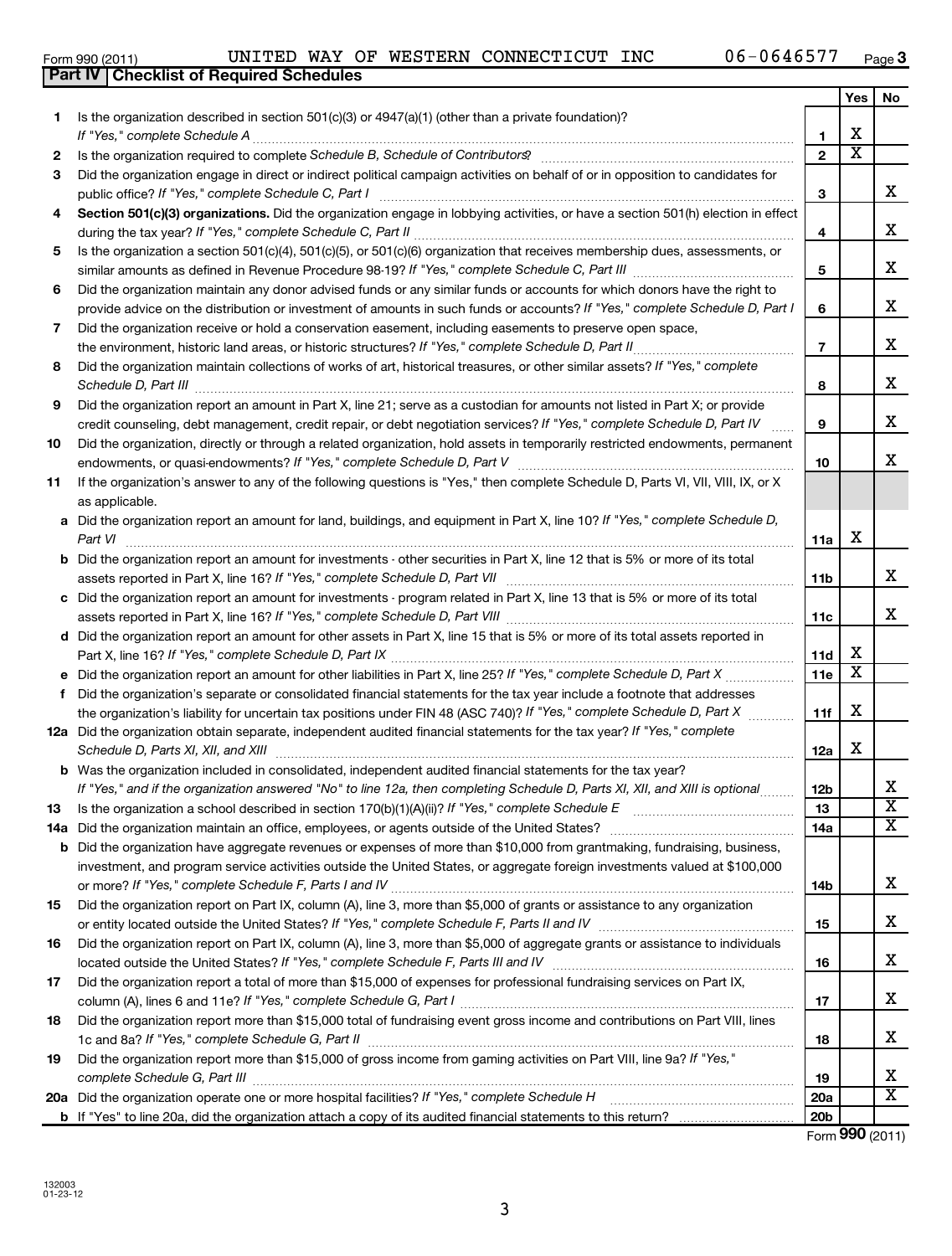|        | 06-0646577<br>UNITED WAY OF WESTERN CONNECTICUT INC<br>Form 990 (2011)                                                                                                                                                                                                                  |                 |          | Page                    |
|--------|-----------------------------------------------------------------------------------------------------------------------------------------------------------------------------------------------------------------------------------------------------------------------------------------|-----------------|----------|-------------------------|
|        | <b>Checklist of Required Schedules (continued)</b><br><b>Part IV</b>                                                                                                                                                                                                                    |                 |          |                         |
| 21     | Did the organization report more than \$5,000 of grants and other assistance to any government or organization in the                                                                                                                                                                   |                 | Yes<br>х | No                      |
| 22     | Did the organization report more than \$5,000 of grants and other assistance to individuals in the United States on Part IX,                                                                                                                                                            | 21<br>22        |          | X                       |
| 23     | Did the organization answer "Yes" to Part VII, Section A, line 3, 4, or 5 about compensation of the organization's current<br>and former officers, directors, trustees, key employees, and highest compensated employees? If "Yes," complete                                            | 23              | x        |                         |
|        | 24a Did the organization have a tax-exempt bond issue with an outstanding principal amount of more than \$100,000 as of the<br>last day of the year, that was issued after December 31, 2002? If "Yes," answer lines 24b through 24d and complete<br>Schedule K. If "No", go to line 25 | 24a             |          | X                       |
| b<br>c | Did the organization invest any proceeds of tax-exempt bonds beyond a temporary period exception?<br>Did the organization maintain an escrow account other than a refunding escrow at any time during the year to defease                                                               | 24b<br>24c      |          |                         |
|        |                                                                                                                                                                                                                                                                                         | 24d             |          |                         |
|        | 25a Section 501(c)(3) and 501(c)(4) organizations. Did the organization engage in an excess benefit transaction with a<br>disqualified person during the year? If "Yes," complete Schedule L, Part I                                                                                    | 25a             |          | х                       |
|        | <b>b</b> Is the organization aware that it engaged in an excess benefit transaction with a disqualified person in a prior year, and<br>that the transaction has not been reported on any of the organization's prior Forms 990 or 990-EZ? If "Yes," complete<br>Schedule L, Part I      | 25 <sub>b</sub> |          | X                       |
| 26     | Was a loan to or by a current or former officer, director, trustee, key employee, highly compensated employee, or disqualified                                                                                                                                                          | 26              |          | X                       |
| 27     | Did the organization provide a grant or other assistance to an officer, director, trustee, key employee, substantial<br>contributor or employee thereof, a grant selection committee member, or to a 35% controlled entity or family member                                             | 27              |          | X                       |
| 28     | Was the organization a party to a business transaction with one of the following parties (see Schedule L, Part IV<br>instructions for applicable filing thresholds, conditions, and exceptions):                                                                                        |                 |          | х                       |
| a      | A current or former officer, director, trustee, or key employee? If "Yes," complete Schedule L, Part IV                                                                                                                                                                                 | 28a             |          | $\overline{\texttt{x}}$ |
| b<br>c | A family member of a current or former officer, director, trustee, or key employee? If "Yes," complete Schedule L, Part IV<br>An entity of which a current or former officer, director, trustee, or key employee (or a family member thereof) was an officer,                           | 28 <sub>b</sub> | х        |                         |
|        |                                                                                                                                                                                                                                                                                         | 28c             | x        |                         |
| 29     |                                                                                                                                                                                                                                                                                         | 29              |          |                         |
| 30     | Did the organization receive contributions of art, historical treasures, or other similar assets, or qualified conservation                                                                                                                                                             | 30              |          | X                       |
| 31     | Did the organization liquidate, terminate, or dissolve and cease operations?                                                                                                                                                                                                            | 31              |          | X                       |
| 32     | Did the organization sell, exchange, dispose of, or transfer more than 25% of its net assets? If "Yes," complete<br>Schedule N, Part II                                                                                                                                                 | 32              |          | X                       |

**35 a** Did the organization have a controlled entity within the meaning of section 512(b)(13)? ~~~~~~~~~~~~~~~~~~

Did the organization own 100% of an entity disregarded as separate from the organization under Regulations

Was the organization related to any tax-exempt or taxable entity?

*If "Yes," complete Schedule R, Part I* sections 301.7701-2 and 301.7701-3? ~~~~~~~~~~~~~~~~~~~~~~~~

*If "Yes," complete Schedule R, Parts II, III, IV, and V, line 1* ………………………………………………………………………………………

*If "Yes," complete Schedule R, Part V, line 2* section 512(b)(13)? ~~~~~~~~~~~~~~~~~~~~~~~~~~~~~~

*If "Yes," complete Schedule R, Part V, line 2* ~~~~~~~~~~~~~~~~~~~~~~~~~~~~~~~~~~~~~~~~

**b** Did the organization receive any payment from or engage in any transaction with a controlled entity within the meaning of

36 Section 501(c)(3) organizations. Did the organization make any transfers to an exempt non-charitable related organization?

Did the organization conduct more than 5% of its activities through an entity that is not a related organization

Did the organization complete Schedule O and provide explanations in Schedule O for Part VI, lines 11 and 19?

**Note.**  All Form 990 filers are required to complete Schedule O

and that is treated as a partnership for federal income tax purposes? If "Yes," complete Schedule R, Part VI medi

**Yes No**

X

X

X

X

X  $\overline{\text{x}}$ 

X

X

X

X

X  $\overline{\text{x}}$ 

X

X

X

Form (2011) **990** X

**33**

**34 35a**

**35b**

**36**

**37**

**38**

4

|  | m 990 (2011) |  |
|--|--------------|--|

**33**

**34**

**37**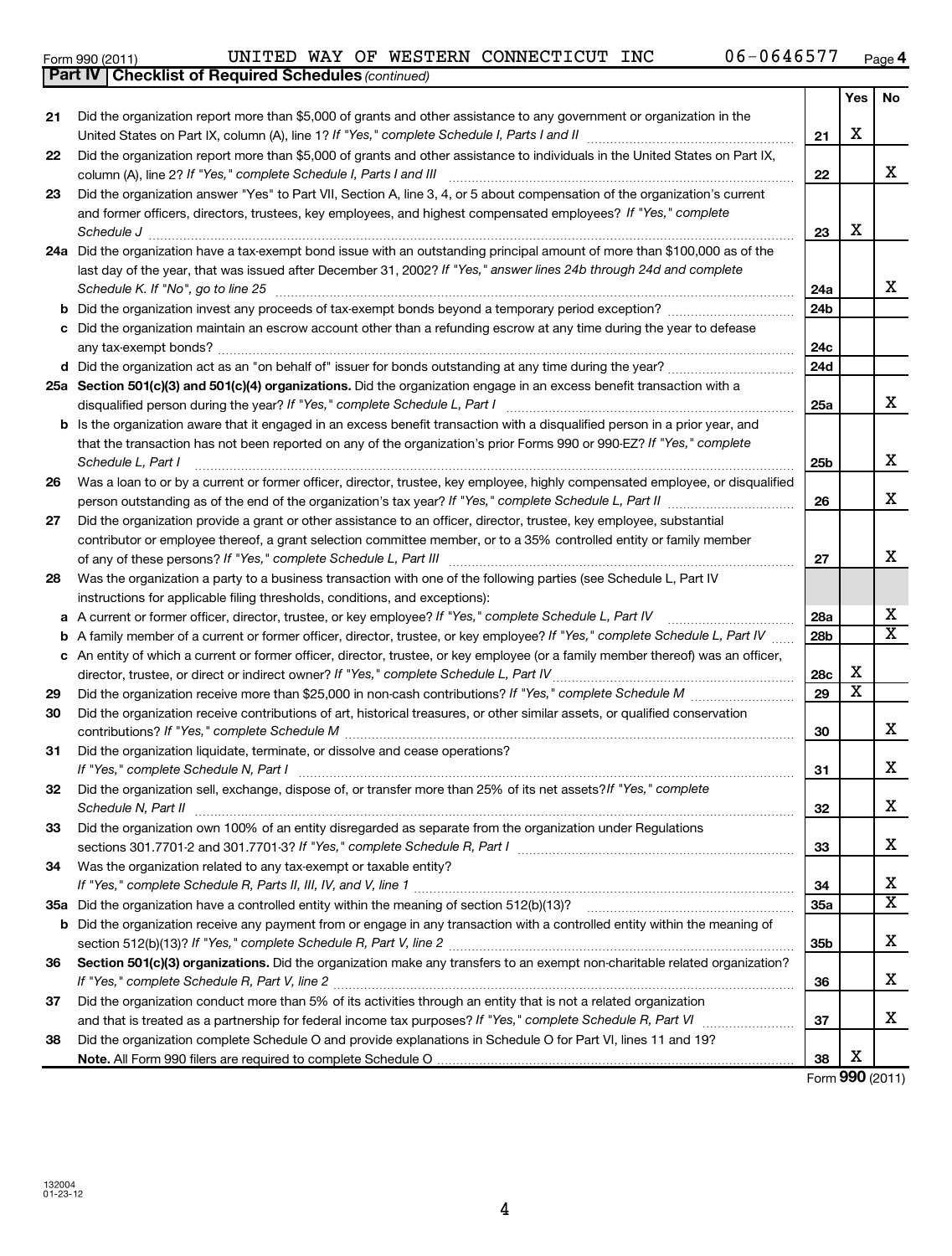|    | Check if Schedule O contains a response to any question in this Part V                                                                          |                 |    |                      |     |                         |
|----|-------------------------------------------------------------------------------------------------------------------------------------------------|-----------------|----|----------------------|-----|-------------------------|
|    |                                                                                                                                                 |                 |    |                      | Yes | No                      |
|    | 1a Enter the number reported in Box 3 of Form 1096. Enter -0- if not applicable                                                                 | 1a              | 38 |                      |     |                         |
|    | <b>b</b> Enter the number of Forms W-2G included in line 1a. Enter -0- if not applicable                                                        | 1b              | 0  |                      |     |                         |
| c  | Did the organization comply with backup withholding rules for reportable payments to vendors and reportable gaming                              |                 |    |                      |     |                         |
|    |                                                                                                                                                 |                 |    | 1c                   |     |                         |
|    | 2a Enter the number of employees reported on Form W-3, Transmittal of Wage and Tax Statements,                                                  |                 |    |                      |     |                         |
|    | filed for the calendar year ending with or within the year covered by this return <i>[[[[[[[[[[[[[[]]]]</i> ]]                                  | 2a              | 37 |                      |     |                         |
|    |                                                                                                                                                 |                 |    | 2 <sub>b</sub>       | х   |                         |
|    | Note. If the sum of lines 1a and 2a is greater than 250, you may be required to e-file (see instructions)                                       |                 |    |                      |     |                         |
|    | 3a Did the organization have unrelated business gross income of \$1,000 or more during the year?                                                |                 |    | За                   |     | x.                      |
|    | <b>b</b> If "Yes," has it filed a Form 990-T for this year? If "No," provide an explanation in Schedule O                                       |                 |    | 3b                   |     |                         |
|    | 4a At any time during the calendar year, did the organization have an interest in, or a signature or other authority over, a                    |                 |    |                      |     | x                       |
|    | financial account in a foreign country (such as a bank account, securities account, or other financial account)?                                |                 |    | 4a                   |     |                         |
|    | <b>b</b> If "Yes," enter the name of the foreign country: $\blacktriangleright$                                                                 |                 |    |                      |     |                         |
|    | See instructions for filing requirements for Form TD F 90-22.1, Report of Foreign Bank and Financial Accounts.                                  |                 |    |                      |     | х                       |
|    |                                                                                                                                                 |                 |    | 5a<br>5 <sub>b</sub> |     | x                       |
|    |                                                                                                                                                 |                 |    | 5c                   |     |                         |
|    | 6a Does the organization have annual gross receipts that are normally greater than \$100,000, and did the organization solicit                  |                 |    |                      |     |                         |
|    |                                                                                                                                                 |                 |    | 6a                   |     | x                       |
|    | b If "Yes," did the organization include with every solicitation an express statement that such contributions or gifts                          |                 |    |                      |     |                         |
|    | were not tax deductible?                                                                                                                        |                 |    | 6b                   |     |                         |
| 7  | Organizations that may receive deductible contributions under section 170(c).                                                                   |                 |    |                      |     |                         |
| a  | Did the organization receive a payment in excess of \$75 made partly as a contribution and partly for goods and services provided to the payor? |                 |    | 7a                   | x   |                         |
|    |                                                                                                                                                 |                 |    | 7b                   |     | x                       |
|    | c Did the organization sell, exchange, or otherwise dispose of tangible personal property for which it was required                             |                 |    |                      |     |                         |
|    | to file Form 8282?                                                                                                                              |                 |    | 7c                   |     | x                       |
|    |                                                                                                                                                 | 7d              |    |                      |     |                         |
|    | e Did the organization receive any funds, directly or indirectly, to pay premiums on a personal benefit contract?                               |                 |    | 7e                   |     | x                       |
| f. |                                                                                                                                                 |                 |    | 7f                   |     | $\overline{\mathtt{x}}$ |
|    | g If the organization received a contribution of qualified intellectual property, did the organization file Form 8899 as required?              |                 |    | 7g                   |     |                         |
|    | h If the organization received a contribution of cars, boats, airplanes, or other vehicles, did the organization file a Form 1098-C?            |                 |    | 7h                   |     |                         |
| 8  | Sponsoring organizations maintaining donor advised funds and section $509(a)(3)$ supporting organizations. Did the supporting                   |                 |    |                      |     |                         |
|    | organization, or a donor advised fund maintained by a sponsoring organization, have excess business holdings at any time during the year?       |                 |    | 8                    |     |                         |
| 9  | Sponsoring organizations maintaining donor advised funds.                                                                                       |                 |    | 9а                   |     |                         |
|    |                                                                                                                                                 |                 |    | 9b                   |     |                         |
| 10 | Section 501(c)(7) organizations. Enter:                                                                                                         |                 |    |                      |     |                         |
|    |                                                                                                                                                 | 10a             |    |                      |     |                         |
|    | <b>b</b> Gross receipts, included on Form 990, Part VIII, line 12, for public use of club facilities                                            | 10 <sub>b</sub> |    |                      |     |                         |
| 11 | Section 501(c)(12) organizations. Enter:                                                                                                        |                 |    |                      |     |                         |
|    |                                                                                                                                                 | 11a             |    |                      |     |                         |
|    | b Gross income from other sources (Do not net amounts due or paid to other sources against                                                      |                 |    |                      |     |                         |
|    | amounts due or received from them.)                                                                                                             | 11b             |    |                      |     |                         |
|    | 12a Section 4947(a)(1) non-exempt charitable trusts. Is the organization filing Form 990 in lieu of Form 1041?                                  |                 |    | 12a                  |     |                         |
|    | <b>b</b> If "Yes," enter the amount of tax-exempt interest received or accrued during the year                                                  | 12b             |    |                      |     |                         |
| 13 | Section 501(c)(29) qualified nonprofit health insurance issuers.                                                                                |                 |    |                      |     |                         |
|    |                                                                                                                                                 |                 |    | 13a                  |     |                         |
|    | Note. See the instructions for additional information the organization must report on Schedule O.                                               |                 |    |                      |     |                         |
|    | <b>b</b> Enter the amount of reserves the organization is required to maintain by the states in which the                                       |                 |    |                      |     |                         |
|    |                                                                                                                                                 | 13 <sub>b</sub> |    |                      |     |                         |
|    |                                                                                                                                                 | 13 <sub>c</sub> |    |                      |     |                         |
|    | 14a Did the organization receive any payments for indoor tanning services during the tax year?                                                  |                 |    | 14a                  |     | x                       |

5

**b** If "Yes," has it filed a Form 720 to report these payments? If "No," provide an explanation in Schedule O

## UNITED WAY OF WESTERN CONNECTICUT INC 06-0646577

**5**

Form (2011) **990**

**14b**

| Form 990 (2011) |  |  | UNITED WAY OF WESTERN CONNECTIC                                         |  |
|-----------------|--|--|-------------------------------------------------------------------------|--|
|                 |  |  | <b>Part V</b> Statements Regarding Other IRS Filings and Tax Compliance |  |

**11**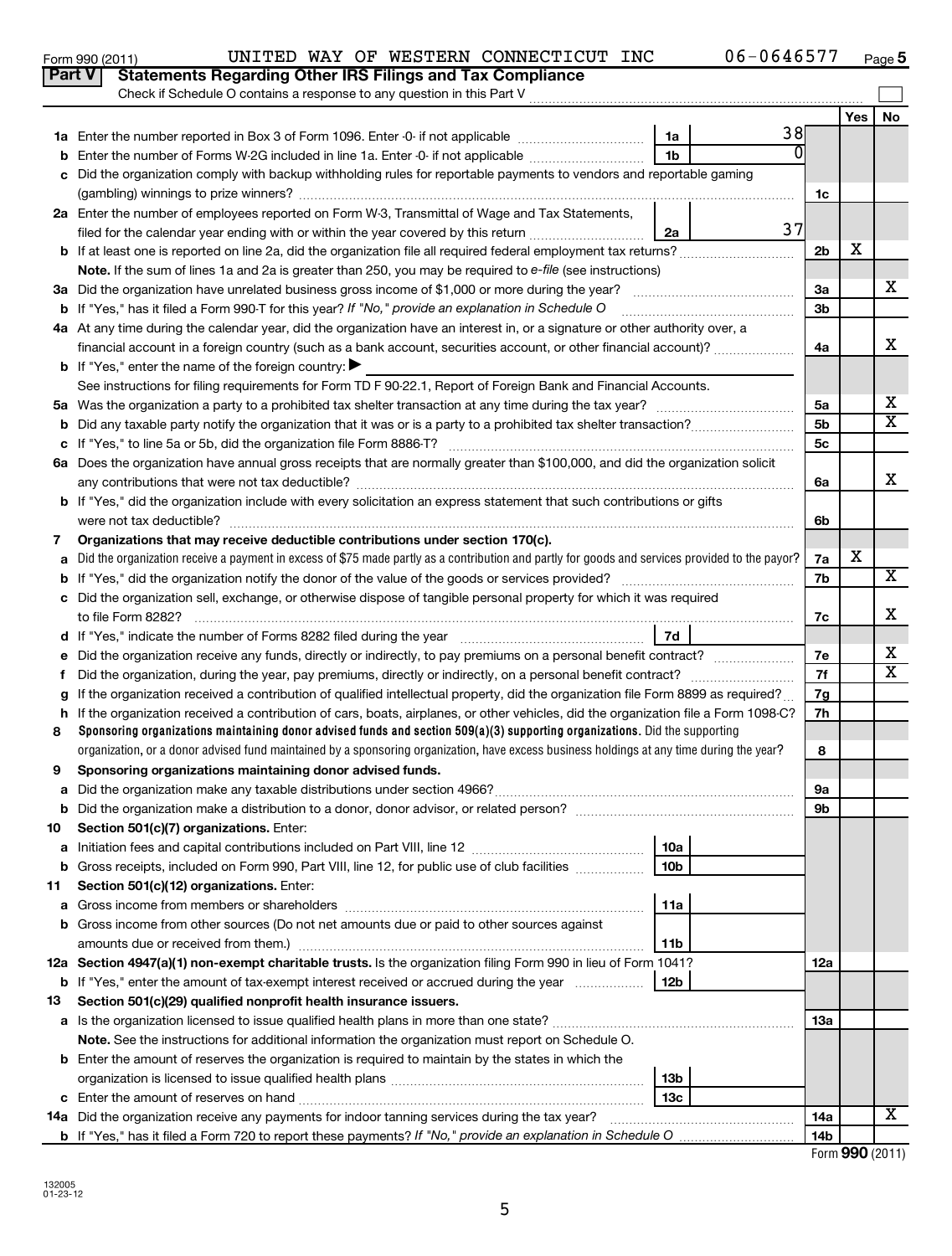## Form 990 (2011) UNITED WAY OF WESTERN CONNECTICUT INC 06-0646577 <sub>Page</sub>

**6**

|  | Part VI   Governance, Management, and Disclosure For each "Yes" response to lines 2 through 7b below, and for a "No" response |  |  |  |
|--|-------------------------------------------------------------------------------------------------------------------------------|--|--|--|
|  | to line 8a, 8b, or 10b below, describe the circumstances, processes, or changes in Schedule O. See instructions.              |  |  |  |

| Check if Schedule O contains a response to any question in this Part VI |     | $\overline{\mathbf{x}}$ |
|-------------------------------------------------------------------------|-----|-------------------------|
| <b>Section A. Governing Body and Management</b>                         |     |                         |
|                                                                         | Yes | No                      |

|     |                                                                                                                                                                                                                                |    |    |                         | Yes                     | No                      |
|-----|--------------------------------------------------------------------------------------------------------------------------------------------------------------------------------------------------------------------------------|----|----|-------------------------|-------------------------|-------------------------|
|     | 1a Enter the number of voting members of the governing body at the end of the tax year                                                                                                                                         | 1a | 13 |                         |                         |                         |
|     | If there are material differences in voting rights among members of the governing body, or if the governing                                                                                                                    |    |    |                         |                         |                         |
|     | body delegated broad authority to an executive committee or similar committee, explain in Schedule O.                                                                                                                          |    |    |                         |                         |                         |
| b   | Enter the number of voting members included in line 1a, above, who are independent                                                                                                                                             | 1b | 13 |                         |                         |                         |
| 2   | Did any officer, director, trustee, or key employee have a family relationship or a business relationship with any other                                                                                                       |    |    |                         |                         |                         |
|     | officer, director, trustee, or key employee?                                                                                                                                                                                   |    |    | $\mathbf{2}$            | х                       |                         |
| З   | Did the organization delegate control over management duties customarily performed by or under the direct supervision                                                                                                          |    |    |                         |                         |                         |
|     |                                                                                                                                                                                                                                |    |    | 3                       |                         | x                       |
| 4   | Did the organization make any significant changes to its governing documents since the prior Form 990 was filed?                                                                                                               |    |    | $\overline{\mathbf{4}}$ |                         | $\overline{\textbf{x}}$ |
| 5   |                                                                                                                                                                                                                                |    |    | 5                       |                         | $\overline{\mathbf{X}}$ |
| 6   |                                                                                                                                                                                                                                |    |    | 6                       |                         | X                       |
| 7а  | Did the organization have members, stockholders, or other persons who had the power to elect or appoint one or                                                                                                                 |    |    |                         |                         |                         |
|     |                                                                                                                                                                                                                                |    |    | 7a                      |                         | х                       |
|     | <b>b</b> Are any governance decisions of the organization reserved to (or subject to approval by) members, stockholders, or                                                                                                    |    |    |                         |                         |                         |
|     | persons other than the governing body?                                                                                                                                                                                         |    |    | 7b                      |                         | x                       |
| 8   | Did the organization contemporaneously document the meetings held or written actions undertaken during the year by the following:                                                                                              |    |    |                         |                         |                         |
|     |                                                                                                                                                                                                                                |    |    | 8а                      | х                       |                         |
| b   |                                                                                                                                                                                                                                |    |    | 8b                      | x                       |                         |
| 9   | Is there any officer, director, trustee, or key employee listed in Part VII, Section A, who cannot be reached at the                                                                                                           |    |    |                         |                         |                         |
|     | organization's mailing address? If "Yes," provide the names and addresses in Schedule O                                                                                                                                        |    |    | 9                       |                         | x                       |
|     | Section B. Policies (This Section B requests information about policies not required by the Internal Revenue Code.)                                                                                                            |    |    |                         |                         |                         |
|     |                                                                                                                                                                                                                                |    |    |                         | Yes                     | No<br>х                 |
|     |                                                                                                                                                                                                                                |    |    | 10a                     |                         |                         |
|     | <b>b</b> If "Yes," did the organization have written policies and procedures governing the activities of such chapters, affiliates,                                                                                            |    |    |                         |                         |                         |
|     |                                                                                                                                                                                                                                |    |    | 10 <sub>b</sub>         | х                       |                         |
|     | 11a Has the organization provided a complete copy of this Form 990 to all members of its governing body before filing the form?                                                                                                |    |    | 11a                     |                         |                         |
| b   | Describe in Schedule O the process, if any, used by the organization to review this Form 990.                                                                                                                                  |    |    |                         | х                       |                         |
| 12a | Did the organization have a written conflict of interest policy? If "No," go to line 13<br>Were officers, directors, or trustees, and key employees required to disclose annually interests that could give rise to conflicts? |    |    | 12a<br>12 <sub>b</sub>  | х                       |                         |
| b   | Did the organization regularly and consistently monitor and enforce compliance with the policy? If "Yes," describe                                                                                                             |    |    |                         |                         |                         |
| с   | in Schedule O how this was done                                                                                                                                                                                                |    |    | 12c                     | х                       |                         |
| 13  |                                                                                                                                                                                                                                |    |    | 13                      | $\overline{\text{X}}$   |                         |
| 14  | Did the organization have a written document retention and destruction policy? [11] manufaction manufaction in                                                                                                                 |    |    | 14                      | $\overline{\text{X}}$   |                         |
| 15  | Did the process for determining compensation of the following persons include a review and approval by independent                                                                                                             |    |    |                         |                         |                         |
|     | persons, comparability data, and contemporaneous substantiation of the deliberation and decision?                                                                                                                              |    |    |                         |                         |                         |
| а   | The organization's CEO, Executive Director, or top management official manufactured content content of the organization's CEO, Executive Director, or top management official manufactured content of the original manufacture |    |    | 15a                     | х                       |                         |
|     |                                                                                                                                                                                                                                |    |    | 15 <sub>b</sub>         | $\overline{\texttt{x}}$ |                         |
|     | If "Yes" to line 15a or 15b, describe the process in Schedule O (see instructions).                                                                                                                                            |    |    |                         |                         |                         |
|     | 16a Did the organization invest in, contribute assets to, or participate in a joint venture or similar arrangement with a                                                                                                      |    |    |                         |                         |                         |
|     | taxable entity during the year?                                                                                                                                                                                                |    |    | <b>16a</b>              |                         | X                       |
|     | <b>b</b> If "Yes," did the organization follow a written policy or procedure requiring the organization to evaluate its participation                                                                                          |    |    |                         |                         |                         |
|     | in joint venture arrangements under applicable federal tax law, and take steps to safeguard the organization's                                                                                                                 |    |    |                         |                         |                         |
|     | exempt status with respect to such arrangements?                                                                                                                                                                               |    |    | 16b                     |                         |                         |
|     | <b>Section C. Disclosure</b>                                                                                                                                                                                                   |    |    |                         |                         |                         |
| 17  | List the states with which a copy of this Form 990 is required to be filed $\blacktriangleright$ CT                                                                                                                            |    |    |                         |                         |                         |

| 18 Section 6104 requires an organization to make its Forms 1023 (or 1024 if applicable), 990, and 990 T (Section 501(c)(3)s only) available |
|---------------------------------------------------------------------------------------------------------------------------------------------|
| for public inspection. Indicate how you made these available. Check all that apply.                                                         |

 $\boxed{\textbf{X}}$  Own website  $\boxed{\textbf{X}}$  Another's website  $\boxed{\textbf{X}}$  Upon request

| 19 Describe in Schedule O whether (and if so, how), the organization made its governing documents, conflict of interest policy, and financial |
|-----------------------------------------------------------------------------------------------------------------------------------------------|
| statements available to the public during the tax year.                                                                                       |

| 20 State the name, physical address, and telephone number of the person who possesses the books and records of the organization: |
|----------------------------------------------------------------------------------------------------------------------------------|
| UNITED WAY OF WESTERN CONNECTICUT I - 203-792-5330                                                                               |
| 85 WEST STREET, DANBURY, CT 06810                                                                                                |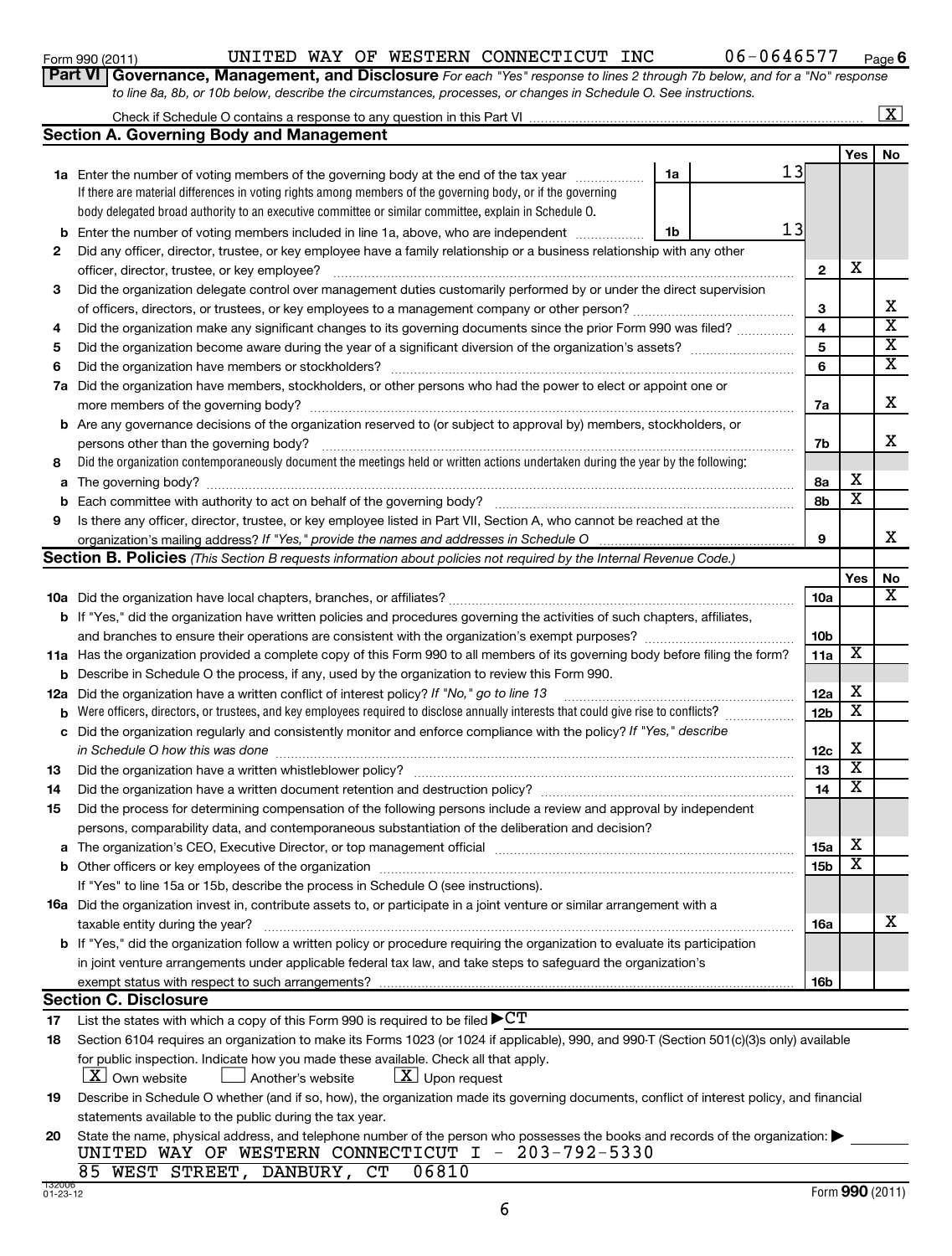### **Section A. Officers, Directors, Trustees, Key Employees, and Highest Compensated Employees** Check if Schedule O contains a response to any question in this Part VII **Part VII Compensation of Officers, Directors, Trustees, Key Employees, Highest Compensated Employees, and Independent Contractors**  $\sim$

**1a**  Complete this table for all persons required to be listed. Report compensation for the calendar year ending with or within the organization's tax year.

**•** List all of the organization's current officers, directors, trustees (whether individuals or organizations), regardless of amount of compensation. Enter -0- in columns (D), (E), and (F) if no compensation was paid.

**•** List all of the organization's **current** key employees, if any. See instructions for definition of "key employee."

 $\bullet$  List the organization's five  $\tt current$  highest compensated employees (other than an officer, director, trustee, or key employee) who received reportable compensation (Box 5 of Form W-2 and/or Box 7 of Form 1099-MISC) of more than \$100,000 from the organization and any related organizations .

 $\bullet$  List all of the organization's former officers, key employees, and highest compensated employees who received more than \$100,000 of reportable compensation from the organization and any related organizations.

**•** List all of the organization's former directors or trustees that received, in the capacity as a former director or trustee of the organization, more than \$10,000 of reportable compensation from the organization and any related organizations.

List persons in the following order: individual trustees or directors; institutional trustees; officers; key employees; highest compensated employees; and former such persons.

Check this box if neither the organization nor any related organization compensated any current officer, director, or trustee.  $\pm$ 

| (A)                           | (B)                          |                                |                                                                  |             | (C)          |                                 |             | (D)             | (E)             | (F)                          |
|-------------------------------|------------------------------|--------------------------------|------------------------------------------------------------------|-------------|--------------|---------------------------------|-------------|-----------------|-----------------|------------------------------|
| Name and Title                | Average                      |                                | (do not check more than one                                      | Position    |              |                                 |             | Reportable      | Reportable      | Estimated                    |
|                               | hours per                    |                                | box, unless person is both an<br>officer and a director/trustee) |             |              |                                 |             | compensation    | compensation    | amount of                    |
|                               | week                         |                                |                                                                  |             |              |                                 |             | from            | from related    | other                        |
|                               | (describe                    |                                |                                                                  |             |              |                                 |             | the             | organizations   | compensation                 |
|                               | hours for                    |                                |                                                                  |             |              |                                 |             | organization    | (W-2/1099-MISC) | from the                     |
|                               | related                      |                                |                                                                  |             |              |                                 |             | (W-2/1099-MISC) |                 | organization                 |
|                               | organizations<br>in Schedule |                                |                                                                  |             |              |                                 |             |                 |                 | and related<br>organizations |
|                               | O)                           | Individual trustee or director | Institutional trustee                                            | Officer     | Key employee | Highest compensated<br>employee | Former      |                 |                 |                              |
| SHIRLEY FISHBACH<br>(1)       |                              |                                |                                                                  |             |              |                                 |             |                 |                 |                              |
| <b>BOARD MEMBER</b>           | 1.00                         | $\mathbf X$                    |                                                                  |             |              |                                 |             | 0.              | 0.              | $\mathbf 0$ .                |
| LYNN MOHLENHOFF<br>(2)        |                              |                                |                                                                  |             |              |                                 |             |                 |                 |                              |
| BOARD MEMBER                  | 1.00                         | $\mathbf X$                    |                                                                  |             |              |                                 |             | 0.              | 0.              | $\mathbf 0$ .                |
| (3)<br><b>BROOKE FEDER</b>    |                              |                                |                                                                  |             |              |                                 |             |                 |                 |                              |
| <b>CHAIR</b>                  | 1.00                         | $\mathbf X$                    |                                                                  | $\mathbf X$ |              |                                 |             | 0.              | 0.              | $\mathbf 0$ .                |
| (4)<br>ANDREW ZEITLIN         |                              |                                |                                                                  |             |              |                                 |             |                 |                 |                              |
| <b>SECRETARY</b>              | 1.00                         | X                              |                                                                  | $\mathbf X$ |              |                                 |             | 0.              | $\mathbf 0$ .   | $\mathbf 0$ .                |
| FRANK KELLY<br>(5)            |                              |                                |                                                                  |             |              |                                 |             |                 |                 |                              |
| <b>BOARD MEMBER</b>           | 1.00                         | $\mathbf X$                    |                                                                  |             |              |                                 |             | 0.              | $\mathbf 0$ .   | $\mathbf 0$ .                |
| (6)<br>SANDRA RANKIN          |                              |                                |                                                                  |             |              |                                 |             |                 |                 |                              |
| <b>BOARD MEMBER</b>           | 1.00                         | X                              |                                                                  |             |              |                                 |             | $\mathbf 0$ .   | $\mathbf 0$ .   | $\mathbf 0$ .                |
| <b>DUDLEY WILLIAMS</b><br>(7) |                              |                                |                                                                  |             |              |                                 |             |                 |                 |                              |
| <b>BOARD MEMBER</b>           | 1.00                         | $\mathbf X$                    |                                                                  |             |              |                                 |             | $\mathbf 0$ .   | 0.              | $\mathbf 0$ .                |
| <b>BOB RONAN</b><br>(8)       |                              |                                |                                                                  |             |              |                                 |             |                 |                 |                              |
| <b>TREASURER</b>              | 1.00                         | X                              |                                                                  | $\rm X$     |              |                                 |             | 0.              | 0.              | $\mathbf 0$ .                |
| <b>JAMES SCHMOTTER</b><br>(9) |                              |                                |                                                                  |             |              |                                 |             |                 |                 |                              |
| VICE CHAIR                    | 1.00                         | $\mathbf X$                    |                                                                  | $\mathbf X$ |              |                                 |             | 0.              | 0.              | $\mathbf 0$ .                |
| (10) WILLIAM CALLION          |                              |                                |                                                                  |             |              |                                 |             |                 |                 |                              |
| <b>BOARD MEMBER</b>           | 1.00                         | X                              |                                                                  |             |              |                                 |             | 0.              | $\mathbf 0$ .   | $\mathbf 0$ .                |
| (11) LAURIE SCHUPMANN         |                              |                                |                                                                  |             |              |                                 |             |                 |                 |                              |
| <b>BOARD MEMBER</b>           | 1.00                         | $\mathbf X$                    |                                                                  |             |              |                                 |             | $\mathbf 0$ .   | 0.              | $\mathbf 0$ .                |
| (12) SHAWN PALMER             |                              |                                |                                                                  |             |              |                                 |             |                 |                 |                              |
| <b>BOARD MEMBER</b>           | 1.00                         | $\mathbf X$                    |                                                                  |             |              |                                 |             | $\mathbf 0$ .   | $\mathbf 0$     | $\mathbf 0$ .                |
| (13) DEBORAH WEYMOUTH         |                              |                                |                                                                  |             |              |                                 |             |                 |                 |                              |
| <b>BOARD MEMBER</b>           | 1.00                         | $\mathbf X$                    |                                                                  |             |              |                                 |             | 0.              | 0.              | $\mathbf 0$ .                |
| (14) KIMBERLY MORGAN          |                              |                                |                                                                  |             |              |                                 |             |                 |                 |                              |
| CEO CURRENT                   | 40.00                        |                                |                                                                  | $\mathbf X$ |              |                                 |             | 97,485.         | $\mathbf 0$ .   | 9,374.                       |
| (15) MICHAEL JOHNSTON         |                              |                                |                                                                  |             |              |                                 |             |                 |                 |                              |
| CEO FORMER                    | 40.00                        |                                |                                                                  |             |              |                                 | $\mathbf X$ | 150,361.        | 0.              | 13,950.                      |
|                               |                              |                                |                                                                  |             |              |                                 |             |                 |                 |                              |
|                               |                              |                                |                                                                  |             |              |                                 |             |                 |                 |                              |
|                               |                              |                                |                                                                  |             |              |                                 |             |                 |                 |                              |
|                               |                              |                                |                                                                  |             |              |                                 |             |                 |                 |                              |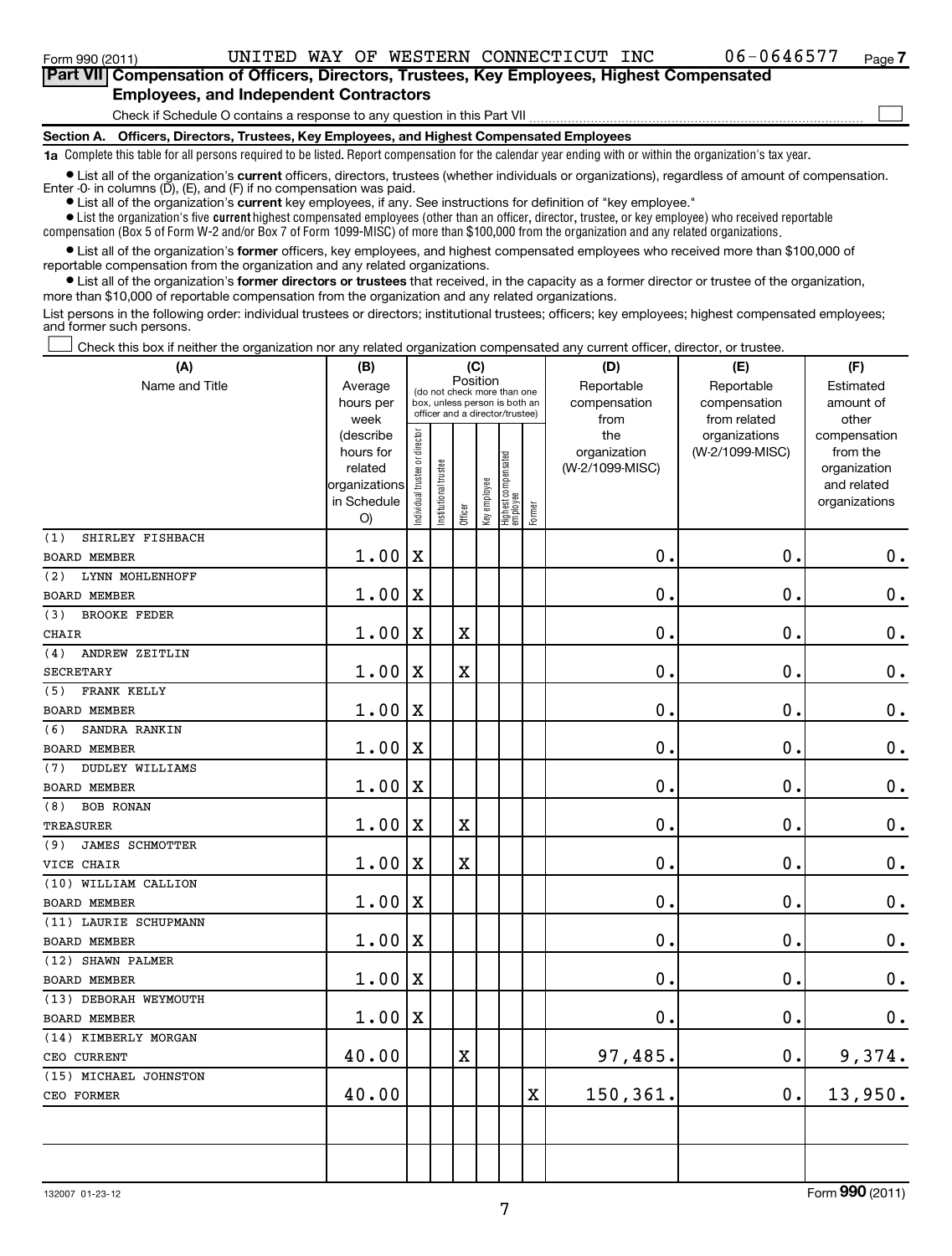|                       | Form 990 (2011)                                                                                                                                                                                                                                        |                                                                         |                                |                       |                 |              |                                                                                                 |        | UNITED WAY OF WESTERN CONNECTICUT INC     | 06-0646577                                        |                                   |                                        | Page 8                                                                   |  |
|-----------------------|--------------------------------------------------------------------------------------------------------------------------------------------------------------------------------------------------------------------------------------------------------|-------------------------------------------------------------------------|--------------------------------|-----------------------|-----------------|--------------|-------------------------------------------------------------------------------------------------|--------|-------------------------------------------|---------------------------------------------------|-----------------------------------|----------------------------------------|--------------------------------------------------------------------------|--|
|                       | <b>Part VII</b><br>Section A. Officers, Directors, Trustees, Key Employees, and Highest Compensated Employees (continued)                                                                                                                              |                                                                         |                                |                       |                 |              |                                                                                                 |        |                                           |                                                   |                                   |                                        |                                                                          |  |
| (A)<br>Name and title |                                                                                                                                                                                                                                                        | (B)<br>Average<br>hours per<br>week                                     |                                |                       | (C)<br>Position |              | (do not check more than one<br>box, unless person is both an<br>officer and a director/trustee) |        | (D)<br>Reportable<br>compensation<br>from | (E)<br>Reportable<br>compensation<br>from related |                                   | (F)<br>Estimated<br>amount of<br>other |                                                                          |  |
|                       |                                                                                                                                                                                                                                                        | (describe<br>hours for<br>related<br>organizations<br>in Schedule<br>O) | Individual trustee or director | Institutional trustee | Officer         | Key employee | Highest compensated<br> employee                                                                | Former | the<br>organization<br>(W-2/1099-MISC)    | organizations<br>(W-2/1099-MISC)                  |                                   |                                        | compensation<br>from the<br>organization<br>and related<br>organizations |  |
|                       |                                                                                                                                                                                                                                                        |                                                                         |                                |                       |                 |              |                                                                                                 |        |                                           |                                                   |                                   |                                        |                                                                          |  |
|                       |                                                                                                                                                                                                                                                        |                                                                         |                                |                       |                 |              |                                                                                                 |        |                                           |                                                   |                                   |                                        |                                                                          |  |
|                       |                                                                                                                                                                                                                                                        |                                                                         |                                |                       |                 |              |                                                                                                 |        |                                           |                                                   |                                   |                                        |                                                                          |  |
|                       |                                                                                                                                                                                                                                                        |                                                                         |                                |                       |                 |              |                                                                                                 |        |                                           |                                                   |                                   |                                        |                                                                          |  |
|                       | c Total from continuation sheets to Part VII, Section A                                                                                                                                                                                                |                                                                         |                                |                       |                 |              |                                                                                                 |        | 247,846.<br>О.                            |                                                   | $\overline{\mathfrak{0}}$ .<br>σ. |                                        | 23,324.<br>$\overline{0}$ .                                              |  |
|                       |                                                                                                                                                                                                                                                        |                                                                         |                                |                       |                 |              |                                                                                                 |        | 247,846.                                  |                                                   | σ.                                |                                        | 23,324.                                                                  |  |
| $\mathbf{2}$          | Total number of individuals (including but not limited to those listed above) who received more than \$100,000 of reportable<br>compensation from the organization $\blacktriangleright$                                                               |                                                                         |                                |                       |                 |              |                                                                                                 |        |                                           |                                                   |                                   |                                        |                                                                          |  |
| 3                     | Did the organization list any former officer, director, or trustee, key employee, or highest compensated employee on                                                                                                                                   |                                                                         |                                |                       |                 |              |                                                                                                 |        |                                           |                                                   |                                   |                                        | No<br>Yes                                                                |  |
| 4                     | line 1a? If "Yes." complete Schedule J for such individual<br>For any individual listed on line 1a, is the sum of reportable compensation and other compensation from the organization                                                                 |                                                                         |                                |                       |                 |              |                                                                                                 |        |                                           |                                                   |                                   | 3                                      | Χ<br>х                                                                   |  |
| 5                     | Did any person listed on line 1a receive or accrue compensation from any unrelated organization or individual for services                                                                                                                             |                                                                         |                                |                       |                 |              |                                                                                                 |        |                                           |                                                   |                                   | 4                                      |                                                                          |  |
|                       | Section B. Independent Contractors                                                                                                                                                                                                                     |                                                                         |                                |                       |                 |              |                                                                                                 |        |                                           |                                                   |                                   | 5                                      | x                                                                        |  |
| 1                     | Complete this table for your five highest compensated independent contractors that received more than \$100,000 of compensation from<br>the organization. Report compensation for the calendar year ending with or within the organization's tax year. |                                                                         |                                |                       |                 |              |                                                                                                 |        |                                           |                                                   |                                   |                                        |                                                                          |  |
|                       | (A)<br>Name and business address                                                                                                                                                                                                                       |                                                                         |                                | <b>NONE</b>           |                 |              |                                                                                                 |        | (B)<br>Description of services            |                                                   |                                   | (C)<br>Compensation                    |                                                                          |  |
|                       |                                                                                                                                                                                                                                                        |                                                                         |                                |                       |                 |              |                                                                                                 |        |                                           |                                                   |                                   |                                        |                                                                          |  |
|                       |                                                                                                                                                                                                                                                        |                                                                         |                                |                       |                 |              |                                                                                                 |        |                                           |                                                   |                                   |                                        |                                                                          |  |
|                       |                                                                                                                                                                                                                                                        |                                                                         |                                |                       |                 |              |                                                                                                 |        |                                           |                                                   |                                   |                                        |                                                                          |  |
|                       |                                                                                                                                                                                                                                                        |                                                                         |                                |                       |                 |              |                                                                                                 |        |                                           |                                                   |                                   |                                        |                                                                          |  |
|                       |                                                                                                                                                                                                                                                        |                                                                         |                                |                       |                 |              |                                                                                                 |        |                                           |                                                   |                                   |                                        |                                                                          |  |
| 2                     | Total number of independent contractors (including but not limited to those listed above) who received more than<br>\$100,000 of compensation from the organization                                                                                    |                                                                         |                                |                       |                 |              | U                                                                                               |        |                                           |                                                   |                                   |                                        |                                                                          |  |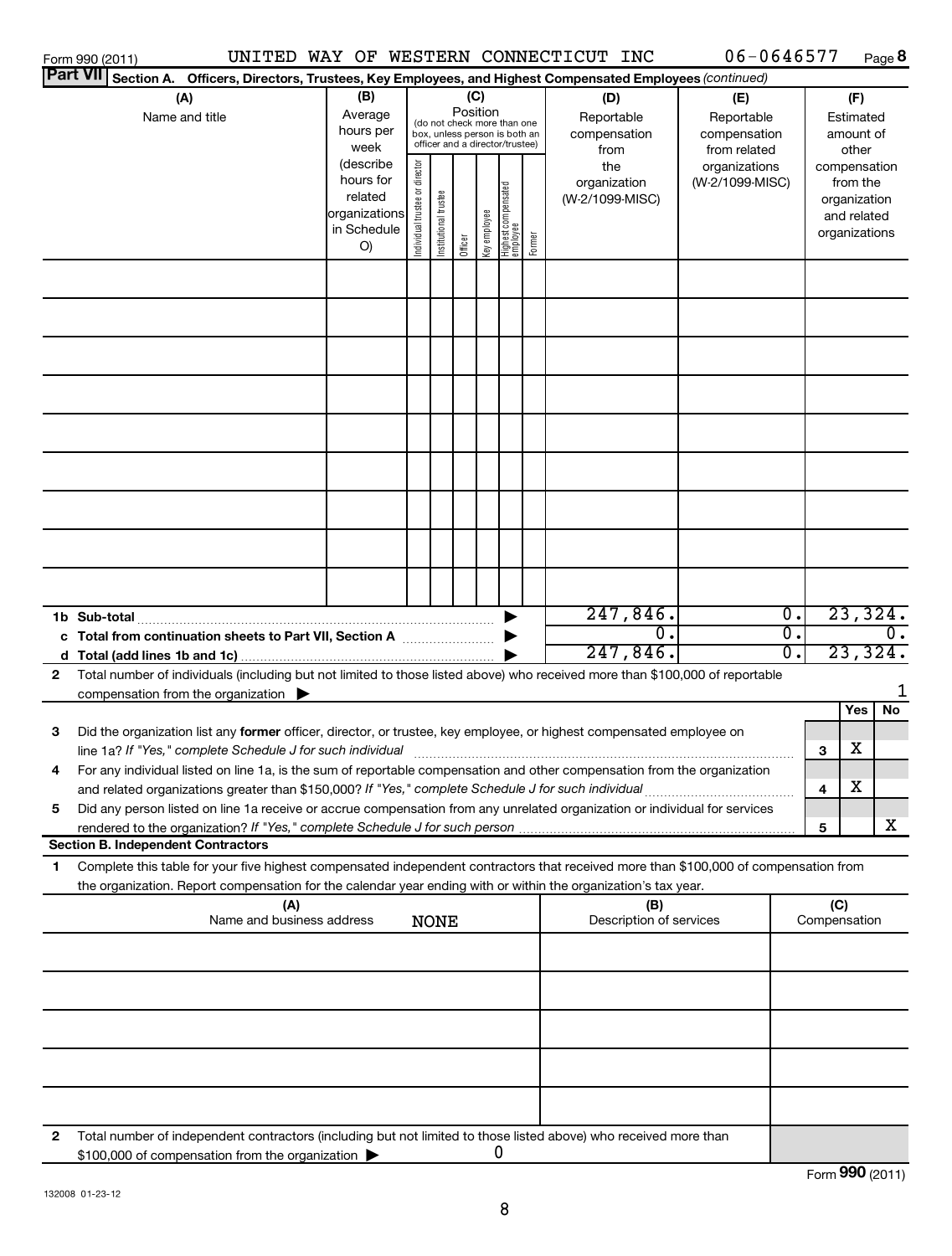| טו זו ש |  |
|---------|--|
|         |  |

|                              |    | 1 a Federated campaigns                                           | 1a                     |                                 |                                  |          |     |                 |
|------------------------------|----|-------------------------------------------------------------------|------------------------|---------------------------------|----------------------------------|----------|-----|-----------------|
| Contributions, Gifts, Grants |    | <b>b</b> Membership dues                                          | 1 <sub>b</sub>         |                                 |                                  |          |     |                 |
|                              |    | c Fundraising events                                              | 1c                     |                                 |                                  |          |     |                 |
|                              |    | d Related organizations                                           | 1 <sub>d</sub>         | 183,987.                        |                                  |          |     |                 |
|                              |    | e Government grants (contributions)                               | 1e                     | 494,651.                        |                                  |          |     |                 |
|                              |    | All other contributions, gifts, grants, and                       |                        |                                 |                                  |          |     |                 |
|                              |    | similar amounts not included above                                |                        | $1$ f $\frac{4}{9}$ , 871, 885. |                                  |          |     |                 |
|                              |    | g Noncash contributions included in lines 1a-1f: \$               |                        | 150,458                         |                                  |          |     |                 |
|                              |    |                                                                   |                        |                                 | $\overline{\bullet}$ 5,550,523.  |          |     |                 |
|                              |    |                                                                   |                        | <b>Business Code</b>            |                                  |          |     |                 |
|                              | 2a | <u> 1989 - Andrea State Barbara, amerikan personal (h. 1989).</u> |                        |                                 |                                  |          |     |                 |
|                              | b  | <u> 1989 - Andrea Andrew Maria (h. 1989).</u>                     |                        |                                 |                                  |          |     |                 |
|                              | с  |                                                                   |                        |                                 |                                  |          |     |                 |
|                              | d  |                                                                   |                        |                                 |                                  |          |     |                 |
| Program Service<br>Revenue   |    |                                                                   |                        |                                 |                                  |          |     |                 |
|                              |    | <b>f</b> All other program service revenue $\ldots$ $\ldots$      |                        |                                 |                                  |          |     |                 |
|                              |    |                                                                   |                        |                                 |                                  |          |     |                 |
|                              | 3  | Investment income (including dividends, interest, and             |                        |                                 |                                  |          |     |                 |
|                              |    |                                                                   |                        |                                 | 32,024.                          |          |     | 32,024.         |
|                              | 4  | Income from investment of tax-exempt bond proceeds                |                        |                                 |                                  |          |     |                 |
|                              | 5  |                                                                   |                        |                                 |                                  |          |     |                 |
|                              |    |                                                                   | (i) Real               | (ii) Personal                   |                                  |          |     |                 |
|                              |    | 6 a Gross rents                                                   | $\overline{40}$ , 509. |                                 |                                  |          |     |                 |
|                              |    |                                                                   |                        |                                 |                                  |          |     |                 |
|                              |    | c Rental income or (loss) $\frac{1}{2}$ $\frac{72}{822}$ .        |                        |                                 |                                  |          |     |                 |
|                              |    |                                                                   |                        |                                 | $-72,822.$                       |          |     | $-72,822.$      |
|                              |    | <b>7 a</b> Gross amount from sales of                             | (i) Securities         | (ii) Other                      |                                  |          |     |                 |
|                              |    | assets other than inventory                                       |                        | 1000000.                        |                                  |          |     |                 |
|                              |    | <b>b</b> Less: cost or other basis                                |                        |                                 |                                  |          |     |                 |
|                              |    | and sales expenses                                                |                        | $\frac{131,223}{868,777}$       |                                  |          |     |                 |
|                              |    |                                                                   |                        |                                 |                                  |          |     |                 |
|                              |    |                                                                   |                        |                                 | 868,777.                         | 868,777. |     |                 |
|                              |    | 8 a Gross income from fundraising events (not                     |                        |                                 |                                  |          |     |                 |
|                              |    | including \$                                                      |                        |                                 |                                  |          |     |                 |
|                              |    | contributions reported on line 1c). See                           |                        |                                 |                                  |          |     |                 |
|                              |    |                                                                   |                        |                                 |                                  |          |     |                 |
| <b>Other Revenue</b>         |    |                                                                   |                        | þ                               |                                  |          |     |                 |
|                              |    | c Net income or (loss) from fundraising events                    |                        | .                               |                                  |          |     |                 |
|                              |    | 9 a Gross income from gaming activities. See                      |                        |                                 |                                  |          |     |                 |
|                              |    |                                                                   |                        |                                 |                                  |          |     |                 |
|                              |    |                                                                   |                        |                                 |                                  |          |     |                 |
|                              |    | c Net income or (loss) from gaming activities                     |                        |                                 |                                  |          |     |                 |
|                              |    | 10 a Gross sales of inventory, less returns                       |                        |                                 |                                  |          |     |                 |
|                              |    |                                                                   |                        |                                 |                                  |          |     |                 |
|                              |    |                                                                   |                        |                                 |                                  |          |     |                 |
|                              |    | c Net income or (loss) from sales of inventory                    |                        |                                 |                                  |          |     |                 |
|                              |    | Miscellaneous Revenue<br>11 a FEES AND OTHER INCOME               |                        | <b>Business Code</b><br>900099  | 63,144.                          |          |     | 63,144.         |
|                              |    |                                                                   |                        |                                 |                                  |          |     |                 |
|                              | b  |                                                                   |                        |                                 |                                  |          |     |                 |
|                              | с  |                                                                   |                        |                                 |                                  |          |     |                 |
|                              |    |                                                                   |                        |                                 | 63,144.                          |          |     |                 |
|                              |    |                                                                   |                        |                                 | $\blacktriangleright$ 6,441,646. | 868,777. | 0.1 | 22,346.         |
| 132009<br>01-23-12           | 12 |                                                                   |                        |                                 |                                  |          |     | Form 990 (2011) |
|                              |    |                                                                   |                        |                                 | 9                                |          |     |                 |
|                              |    |                                                                   |                        |                                 |                                  |          |     |                 |

**Part VIII Statement of Revenue**

Form 990 (2011) Page UNITED WAY OF WESTERN CONNECTICUT INC 06-0646577

**9**

**(A) (B) (C) (D)**<br>
revenue Related or Unrelated excluded from<br>
exempt function business tax under<br>
revenue revenue sections 512,<br>
513, or 514

Unrelated business revenue

Total revenue Related or

exempt function revenue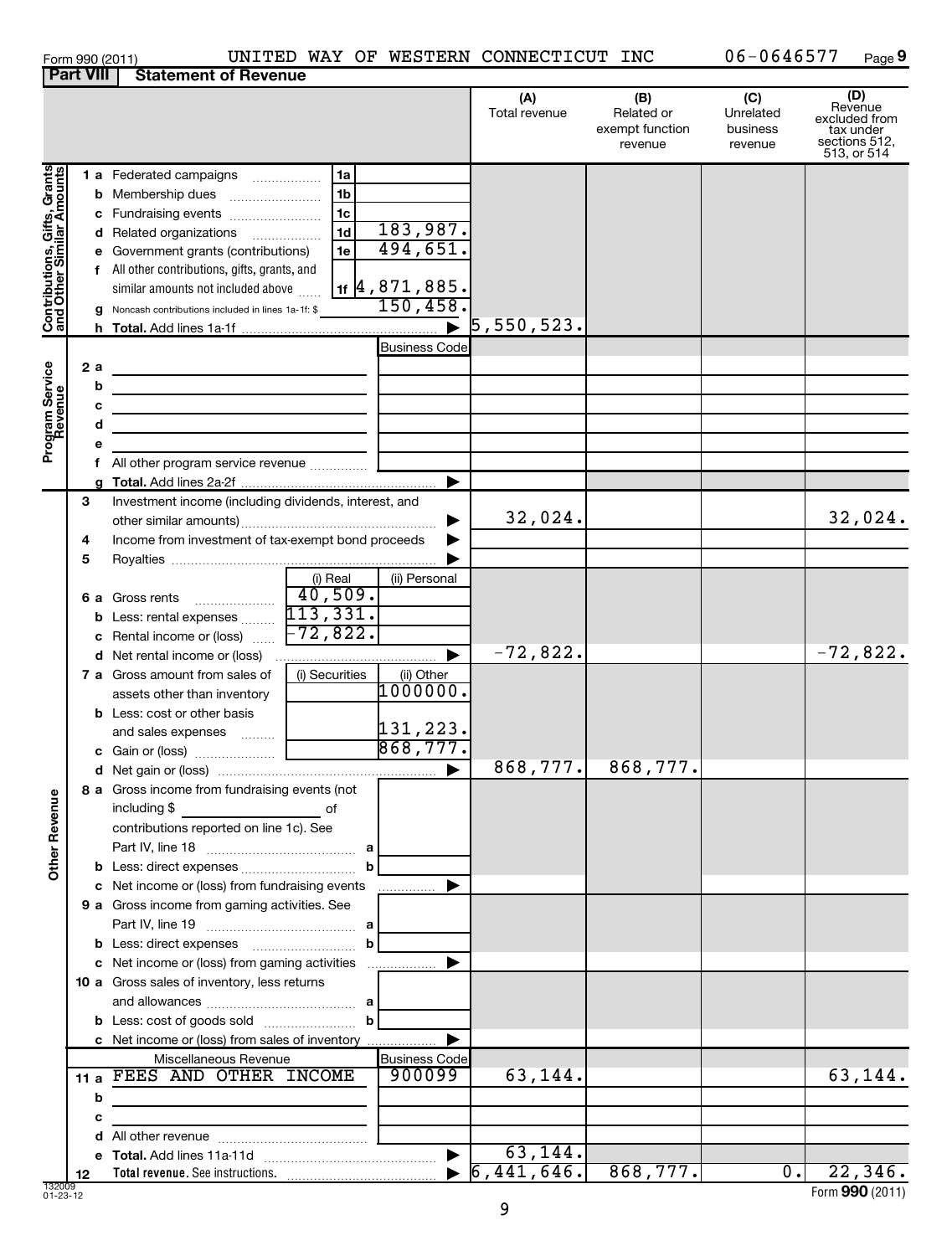## **Part IX Statement of Functional Expenses**

*Section 501(c)(3) and 501(c)(4) organizations must complete all columns. All other organizations must complete column (A) but are not required to complete columns (B), (C), and (D).*

| Check if Schedule O contains a response to any question in this Part IX [11] manufactured in the Schedule O contains a response to any question in this Part IX [11] manufactured in the Schedule O contains and the Schedule |                                                                                                           |                |                                    |                                                      |                                |  |  |  |  |  |
|-------------------------------------------------------------------------------------------------------------------------------------------------------------------------------------------------------------------------------|-----------------------------------------------------------------------------------------------------------|----------------|------------------------------------|------------------------------------------------------|--------------------------------|--|--|--|--|--|
|                                                                                                                                                                                                                               | Do not include amounts reported on lines 6b,<br>7b, 8b, 9b, and 10b of Part VIII.                         | Total expenses | (B)<br>Program service<br>expenses | $\overline{C}$<br>Management and<br>general expenses | (D)<br>Fundraising<br>expenses |  |  |  |  |  |
| 1.                                                                                                                                                                                                                            | Grants and other assistance to governments and                                                            |                |                                    |                                                      |                                |  |  |  |  |  |
|                                                                                                                                                                                                                               | organizations in the United States. See Part IV, line 21                                                  | 3,062,523.     | 3,062,523.                         |                                                      |                                |  |  |  |  |  |
| $\mathbf{2}$                                                                                                                                                                                                                  | Grants and other assistance to individuals in                                                             |                |                                    |                                                      |                                |  |  |  |  |  |
|                                                                                                                                                                                                                               | the United States. See Part IV, line 22                                                                   |                |                                    |                                                      |                                |  |  |  |  |  |
| 3                                                                                                                                                                                                                             | Grants and other assistance to governments,                                                               |                |                                    |                                                      |                                |  |  |  |  |  |
|                                                                                                                                                                                                                               | organizations, and individuals outside the                                                                |                |                                    |                                                      |                                |  |  |  |  |  |
|                                                                                                                                                                                                                               | United States. See Part IV, lines 15 and 16                                                               |                |                                    |                                                      |                                |  |  |  |  |  |
| 4                                                                                                                                                                                                                             | Benefits paid to or for members                                                                           |                |                                    |                                                      |                                |  |  |  |  |  |
| 5                                                                                                                                                                                                                             | Compensation of current officers, directors,                                                              |                |                                    |                                                      |                                |  |  |  |  |  |
|                                                                                                                                                                                                                               | trustees, and key employees                                                                               | 222,126.       | 71,522.                            | 59,078.                                              | 91,526.                        |  |  |  |  |  |
| 6                                                                                                                                                                                                                             | Compensation not included above, to disqualified                                                          |                |                                    |                                                      |                                |  |  |  |  |  |
|                                                                                                                                                                                                                               | persons (as defined under section 4958(f)(1)) and                                                         |                |                                    |                                                      |                                |  |  |  |  |  |
|                                                                                                                                                                                                                               | persons described in section 4958(c)(3)(B)                                                                | 1,022,825.     | 725, 247.                          | 90, 316.                                             | 207, 262.                      |  |  |  |  |  |
| 7<br>8                                                                                                                                                                                                                        | Other salaries and wages<br>Pension plan accruals and contributions (include                              |                |                                    |                                                      |                                |  |  |  |  |  |
|                                                                                                                                                                                                                               | section 401(k) and section 403(b) employer contributions)                                                 |                |                                    |                                                      |                                |  |  |  |  |  |
| 9                                                                                                                                                                                                                             |                                                                                                           | 241, 324.      | 154, 447.                          | 28,959.                                              | 57,918.                        |  |  |  |  |  |
| 10                                                                                                                                                                                                                            |                                                                                                           | 92,817.        | 59,403.                            | 11, 138.                                             | 22, 276.                       |  |  |  |  |  |
| 11                                                                                                                                                                                                                            | Fees for services (non-employees):                                                                        |                |                                    |                                                      |                                |  |  |  |  |  |
| a                                                                                                                                                                                                                             |                                                                                                           |                |                                    |                                                      |                                |  |  |  |  |  |
| b                                                                                                                                                                                                                             |                                                                                                           |                |                                    |                                                      |                                |  |  |  |  |  |
| с                                                                                                                                                                                                                             |                                                                                                           |                |                                    |                                                      |                                |  |  |  |  |  |
| d                                                                                                                                                                                                                             |                                                                                                           |                |                                    |                                                      |                                |  |  |  |  |  |
| e                                                                                                                                                                                                                             | Professional fundraising services. See Part IV, line 17                                                   |                |                                    |                                                      |                                |  |  |  |  |  |
| f                                                                                                                                                                                                                             | Investment management fees                                                                                |                |                                    |                                                      |                                |  |  |  |  |  |
| g                                                                                                                                                                                                                             |                                                                                                           | 33,106.        | 22,655.                            | 3,483.                                               | 6,968.                         |  |  |  |  |  |
| 12                                                                                                                                                                                                                            |                                                                                                           | 64, 360.       | 41,190.                            | 7,724.                                               | 15,446.                        |  |  |  |  |  |
| 13                                                                                                                                                                                                                            |                                                                                                           | 58, 197.       | 37,246.                            | 6,984.                                               | 13,967.                        |  |  |  |  |  |
| 14                                                                                                                                                                                                                            |                                                                                                           | 23,745.        | 18,521.                            | 1,425.                                               | 3,799.                         |  |  |  |  |  |
| 15                                                                                                                                                                                                                            |                                                                                                           |                |                                    |                                                      |                                |  |  |  |  |  |
| 16                                                                                                                                                                                                                            |                                                                                                           | 61, 169.       | 47,100.                            | 4,894.                                               | 9,175.                         |  |  |  |  |  |
| 17                                                                                                                                                                                                                            |                                                                                                           |                |                                    |                                                      |                                |  |  |  |  |  |
| 18                                                                                                                                                                                                                            | Payments of travel or entertainment expenses                                                              |                |                                    |                                                      |                                |  |  |  |  |  |
|                                                                                                                                                                                                                               | for any federal, state, or local public officials                                                         | 40,222.        | 25,742.                            | 4,827.                                               | 9,653.                         |  |  |  |  |  |
| 19                                                                                                                                                                                                                            | Conferences, conventions, and meetings<br>Interest                                                        |                |                                    |                                                      |                                |  |  |  |  |  |
| 20<br>21                                                                                                                                                                                                                      |                                                                                                           | 41,234.        | 26, 390.                           | 4,948.                                               | 9,896.                         |  |  |  |  |  |
| 22                                                                                                                                                                                                                            | Depreciation, depletion, and amortization                                                                 | 26, 328.       | 8,425.                             | 16,060.                                              | 1,843.                         |  |  |  |  |  |
| 23                                                                                                                                                                                                                            | Insurance                                                                                                 | 20,838.        | 16,045.                            | 1,667.                                               | 3,126.                         |  |  |  |  |  |
| 24                                                                                                                                                                                                                            | Other expenses. Itemize expenses not covered                                                              |                |                                    |                                                      |                                |  |  |  |  |  |
|                                                                                                                                                                                                                               | above. (List miscellaneous expenses in line 24e. If line<br>24e amount exceeds 10% of line 25, column (A) |                |                                    |                                                      |                                |  |  |  |  |  |
|                                                                                                                                                                                                                               | amount, list line 24e expenses on Schedule O.)                                                            |                |                                    |                                                      |                                |  |  |  |  |  |
| a                                                                                                                                                                                                                             | DIRECT PROGRAM EXPENSES                                                                                   | 1,158,325.     | 1,158,325.                         |                                                      |                                |  |  |  |  |  |
| b                                                                                                                                                                                                                             | PROVISION FOR UNCOLLECT                                                                                   | 157, 513.      | 157, 513.                          |                                                      |                                |  |  |  |  |  |
|                                                                                                                                                                                                                               | MAINTENANCE OF EQUIPMEN                                                                                   | 84,889.        | 65, 365.                           | 6,791.                                               | 12,733.                        |  |  |  |  |  |
| d                                                                                                                                                                                                                             | <b>EVENT EXPENSES</b>                                                                                     | 62, 335.       | 21,817.                            | 6, 234.                                              | 34, 284.                       |  |  |  |  |  |
|                                                                                                                                                                                                                               | e All other expenses                                                                                      | 36,730.        | 22,036.                            | 4,901.                                               | 9,793.                         |  |  |  |  |  |
| 25                                                                                                                                                                                                                            | Total functional expenses. Add lines 1 through 24e                                                        | 6,510,606.     | 5,741,512.                         | 259, 429.                                            | 509,665.                       |  |  |  |  |  |
| 26                                                                                                                                                                                                                            | Joint costs. Complete this line only if the organization                                                  |                |                                    |                                                      |                                |  |  |  |  |  |
|                                                                                                                                                                                                                               | reported in column (B) joint costs from a combined                                                        |                |                                    |                                                      |                                |  |  |  |  |  |
|                                                                                                                                                                                                                               | educational campaign and fundraising solicitation.                                                        |                |                                    |                                                      |                                |  |  |  |  |  |
|                                                                                                                                                                                                                               | Check here<br>if following SOP 98-2 (ASC 958-720)                                                         |                |                                    |                                                      |                                |  |  |  |  |  |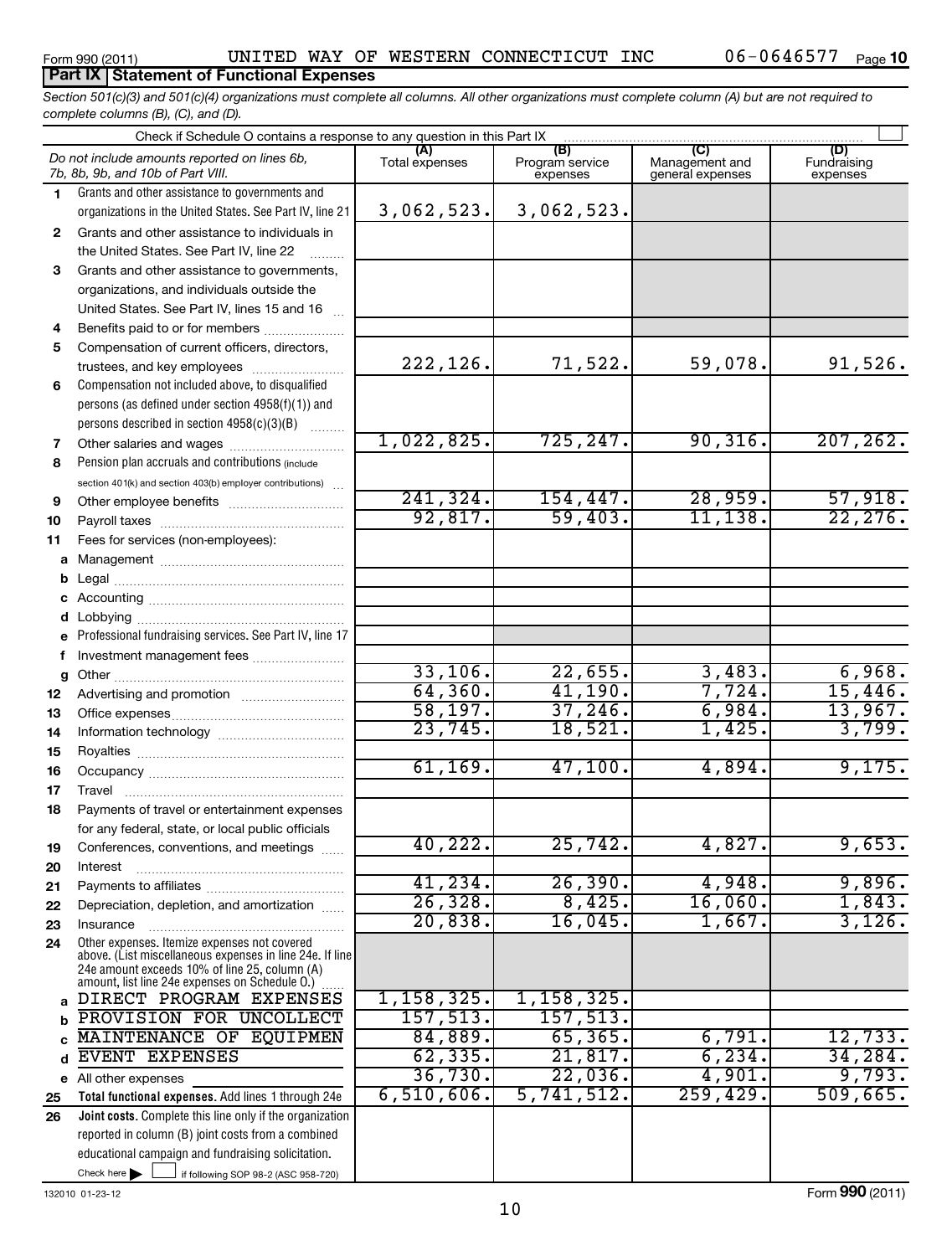Total liabilities and net assets/fund balances

Capital stock or trust principal, or current funds ~~~~~~~~~~~~~~~ Paid-in or capital surplus, or land, building, or equipment fund ...................... Retained earnings, endowment, accumulated income, or other funds ............ Total net assets or fund balances ~~~~~~~~~~~~~~~~~~~~~~

11

|                             | Form 990 (2011) | UNITED WAY OF WESTERN CONNECTICUT INC                                                                                                                         |  |            |                          |                 | 06-0646577<br>Page 11         |
|-----------------------------|-----------------|---------------------------------------------------------------------------------------------------------------------------------------------------------------|--|------------|--------------------------|-----------------|-------------------------------|
|                             | Part X          | <b>Balance Sheet</b>                                                                                                                                          |  |            |                          |                 |                               |
|                             |                 |                                                                                                                                                               |  |            | (A)<br>Beginning of year |                 | (B)<br>End of year            |
|                             |                 |                                                                                                                                                               |  |            |                          |                 |                               |
|                             | 1               |                                                                                                                                                               |  | 50,000.    | $\mathbf{1}$             |                 |                               |
|                             | 2               |                                                                                                                                                               |  |            | 2,587,943.               | $\mathbf{2}$    | 2,907,378.                    |
|                             | З               |                                                                                                                                                               |  | 660, 277.  | 3                        | 738, 260.       |                               |
| Assets                      | 4               |                                                                                                                                                               |  |            |                          | 4               |                               |
|                             | 5               | Receivables from current and former officers, directors, trustees, key                                                                                        |  |            |                          |                 |                               |
|                             |                 | employees, and highest compensated employees. Complete Part II                                                                                                |  |            |                          |                 |                               |
|                             |                 | of Schedule L                                                                                                                                                 |  |            |                          | 5               |                               |
|                             | 6               | Receivables from other disqualified persons (as defined under section                                                                                         |  |            |                          |                 |                               |
|                             |                 | 4958(f)(1)), persons described in section 4958(c)(3)(B), and contributing                                                                                     |  |            |                          |                 |                               |
|                             |                 | employers and sponsoring organizations of section 501(c)(9) voluntary                                                                                         |  |            |                          |                 |                               |
|                             |                 |                                                                                                                                                               |  |            |                          | 6               |                               |
|                             | 7               |                                                                                                                                                               |  |            | $\overline{7}$           |                 |                               |
|                             | 8               |                                                                                                                                                               |  |            |                          | 8               |                               |
|                             | 9               | Prepaid expenses and deferred charges                                                                                                                         |  |            | 83,942.                  | 9               | 147,496.                      |
|                             |                 | 10a Land, buildings, and equipment: cost or other                                                                                                             |  |            |                          |                 |                               |
|                             |                 |                                                                                                                                                               |  |            |                          |                 |                               |
|                             |                 |                                                                                                                                                               |  |            | 794, 481.                | 10 <sub>c</sub> | 694,138.                      |
|                             | 11              |                                                                                                                                                               |  | 2,024,031. | 11                       | 1,670,047.      |                               |
|                             | 12              |                                                                                                                                                               |  |            |                          | 12              |                               |
|                             | 13              |                                                                                                                                                               |  |            |                          | 13              |                               |
|                             | 14              |                                                                                                                                                               |  |            |                          | 14              |                               |
|                             | 15              |                                                                                                                                                               |  |            | 313,724.                 | 15              | 404,781.                      |
|                             | 16              |                                                                                                                                                               |  |            | 6, 514, 398.             | 16              | 6,562,100.                    |
|                             | 17              |                                                                                                                                                               |  |            | 308,532.                 | 17              | 346,645.                      |
|                             | 18              |                                                                                                                                                               |  |            |                          | 18              |                               |
|                             | 19              |                                                                                                                                                               |  |            | 30, 212.                 | 19              | 21,373.                       |
|                             | 20              |                                                                                                                                                               |  |            |                          | 20              |                               |
|                             | 21              | Escrow or custodial account liability. Complete Part IV of Schedule D                                                                                         |  |            |                          | 21              |                               |
| Liabilities                 | 22              | Payables to current and former officers, directors, trustees, key employees,                                                                                  |  |            |                          |                 |                               |
|                             |                 | highest compensated employees, and disqualified persons. Complete Part II                                                                                     |  |            |                          |                 |                               |
|                             |                 | of Schedule L                                                                                                                                                 |  |            |                          | 22              |                               |
|                             | 23              | Secured mortgages and notes payable to unrelated third parties                                                                                                |  |            |                          | 23              |                               |
|                             | 24              | Unsecured notes and loans payable to unrelated third parties                                                                                                  |  |            |                          | 24              |                               |
|                             | 25              | Other liabilities (including federal income tax, payables to related third<br>parties, and other liabilities not included on lines 17-24). Complete Part X of |  |            |                          |                 |                               |
|                             |                 | Schedule D                                                                                                                                                    |  |            | 1,791,336.               | 25              |                               |
|                             | 26              | Total liabilities. Add lines 17 through 25                                                                                                                    |  |            | 2,130,080.               | 26              | $\frac{1,872,754}{2,240,772}$ |
|                             |                 | Organizations that follow SFAS 117, check here $\blacktriangleright \Box X$ and complete                                                                      |  |            |                          |                 |                               |
|                             |                 | lines 27 through 29, and lines 33 and 34.                                                                                                                     |  |            |                          |                 |                               |
|                             | 27              |                                                                                                                                                               |  |            | 4,341,957.               | 27              | 4,266,859.                    |
|                             | 28              |                                                                                                                                                               |  | 42,361.    | 28                       | 54,469.         |                               |
|                             | 29              | Permanently restricted net assets                                                                                                                             |  |            |                          | 29              |                               |
|                             |                 | Organizations that do not follow SFAS 117, check here $\blacktriangleright$                                                                                   |  | and        |                          |                 |                               |
|                             |                 | complete lines 30 through 34.                                                                                                                                 |  |            |                          |                 |                               |
|                             | 30              |                                                                                                                                                               |  |            |                          | 30              |                               |
|                             |                 | Paid-in or capital surplus, or land, building, or equipment fund                                                                                              |  |            |                          | 31              |                               |
|                             |                 |                                                                                                                                                               |  |            |                          |                 |                               |
| Net Assets or Fund Balances | 31<br>32        | Retained earnings, endowment, accumulated income, or other funds                                                                                              |  |            |                          | 32              |                               |

645.

Form (2011) **990**

4,384,318. 4,321,328.  $6,514,398$ .  $34$  6,562,100.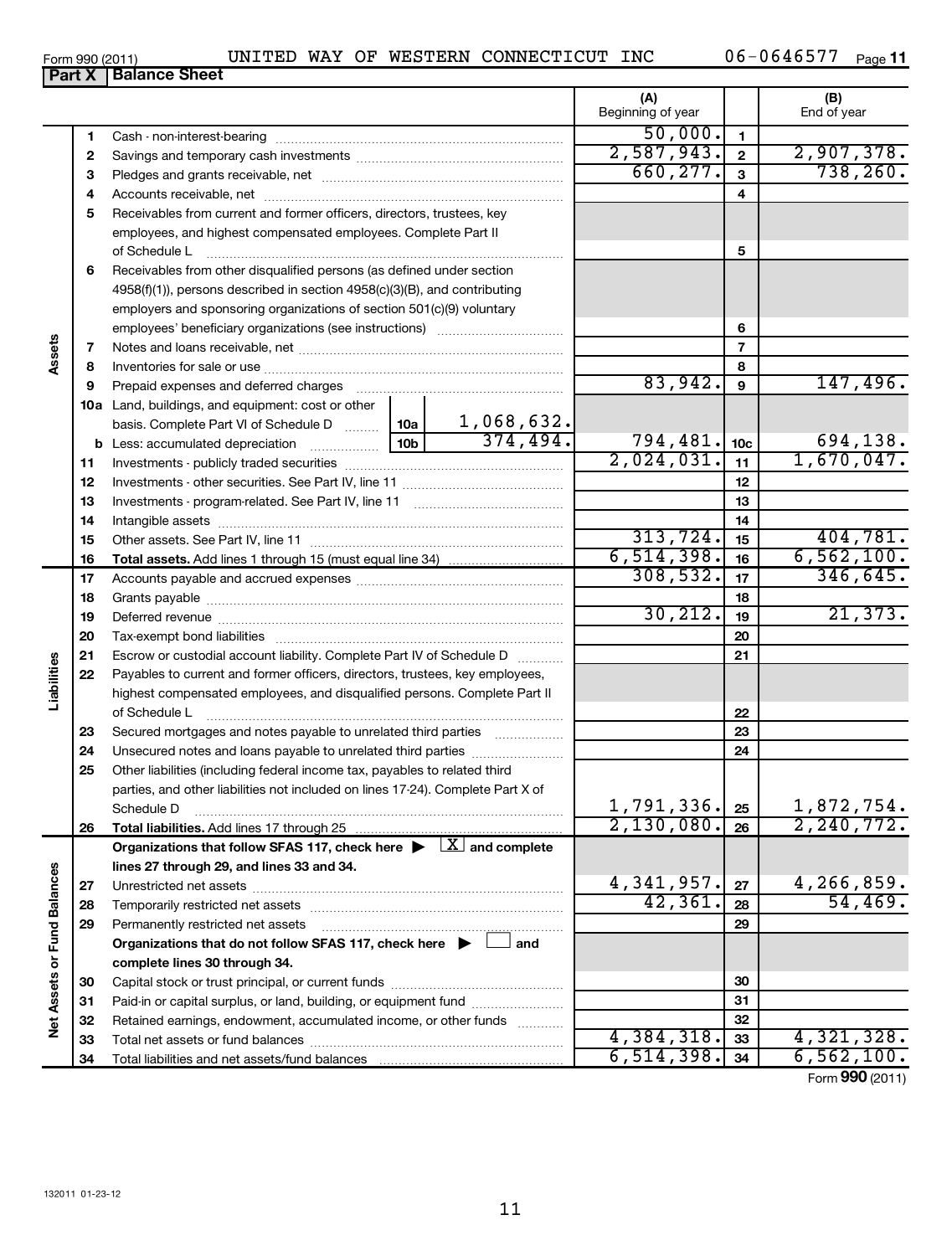|    | UNITED WAY OF WESTERN CONNECTICUT INC<br>Form 990 (2011)                                                                        |                         | 06-0646577 |                |                         | Page 12              |
|----|---------------------------------------------------------------------------------------------------------------------------------|-------------------------|------------|----------------|-------------------------|----------------------|
|    | <b>Part XI Reconciliation of Net Assets</b>                                                                                     |                         |            |                |                         |                      |
|    |                                                                                                                                 |                         |            |                |                         | $\boxed{\textbf{X}}$ |
|    |                                                                                                                                 |                         |            |                |                         |                      |
| 1  |                                                                                                                                 | $\mathbf{1}$            |            | 6,441,646.     |                         |                      |
| 2  |                                                                                                                                 | $\overline{2}$          |            | 6,510,606.     |                         |                      |
| 3  | Revenue less expenses. Subtract line 2 from line 1                                                                              | $\overline{\mathbf{3}}$ |            |                |                         | $-68,960.$           |
| 4  |                                                                                                                                 | $\overline{4}$          |            | 4,384,318.     |                         |                      |
| 5  |                                                                                                                                 | 5                       |            |                |                         | 5,970.               |
| 6  | Net assets or fund balances at end of year. Combine lines 3, 4, and 5 (must equal Part X, line 33, column (B))                  | 6                       |            | 4,321,328.     |                         |                      |
|    | <b>Part XII Financial Statements and Reporting</b>                                                                              |                         |            |                |                         |                      |
|    |                                                                                                                                 |                         |            |                |                         |                      |
|    |                                                                                                                                 |                         |            |                | Yes                     | <b>No</b>            |
|    | Accounting method used to prepare the Form 990: $\Box$ Cash $\Box X$ Accrual $\Box$ Other                                       |                         |            |                |                         |                      |
|    | If the organization changed its method of accounting from a prior year or checked "Other," explain in Schedule O.               |                         |            |                |                         |                      |
| 2a | Were the organization's financial statements compiled or reviewed by an independent accountant?                                 |                         |            | 2a             |                         | x                    |
| b  | Were the organization's financial statements audited by an independent accountant?                                              |                         |            | 2 <sub>b</sub> | $\overline{\textbf{x}}$ |                      |
| c  | If "Yes" to line 2a or 2b, does the organization have a committee that assumes responsibility for oversight of the audit,       |                         |            |                |                         |                      |
|    | review, or compilation of its financial statements and selection of an independent accountant?                                  |                         |            | 2c             | х                       |                      |
|    | If the organization changed either its oversight process or selection process during the tax year, explain in Schedule O.       |                         |            |                |                         |                      |
|    | d If "Yes" to line 2a or 2b, check a box below to indicate whether the financial statements for the year were issued on a       |                         |            |                |                         |                      |
|    | separate basis, consolidated basis, or both:                                                                                    |                         |            |                |                         |                      |
|    | $ \mathbf{X} $ Separate basis $ \Box $ Consolidated basis $ \Box $ Both consolidated and separate basis                         |                         |            |                |                         |                      |
|    | 3a As a result of a federal award, was the organization required to undergo an audit or audits as set forth in the Single Audit |                         |            |                |                         |                      |
|    | Act and OMB Circular A-133?                                                                                                     |                         |            | За             |                         | х                    |
|    | b If "Yes," did the organization undergo the required audit or audits? If the organization did not undergo the required audit   |                         |            |                |                         |                      |
|    |                                                                                                                                 |                         |            | 3b             |                         |                      |

Form (2011) **990**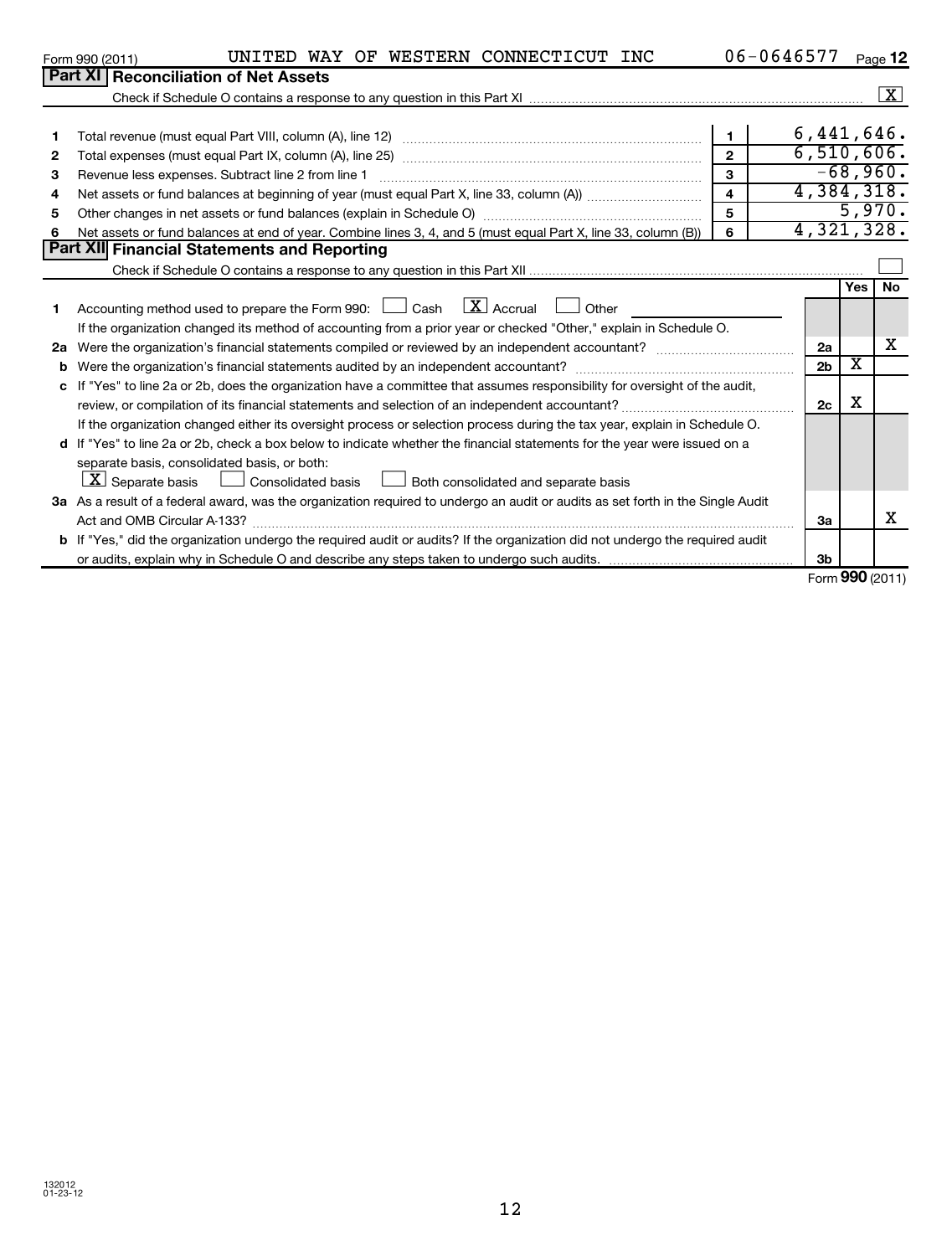|                                           | <b>SCHEDULE A</b>                                                                                                                          |                                               |                                                                                                                                               | OMB No. 1545-0047     |                                                        |     |                      |     |                                                                                   |                                       |
|-------------------------------------------|--------------------------------------------------------------------------------------------------------------------------------------------|-----------------------------------------------|-----------------------------------------------------------------------------------------------------------------------------------------------|-----------------------|--------------------------------------------------------|-----|----------------------|-----|-----------------------------------------------------------------------------------|---------------------------------------|
|                                           | (Form 990 or 990-EZ)                                                                                                                       |                                               | <b>Public Charity Status and Public Support</b>                                                                                               |                       |                                                        |     |                      |     |                                                                                   |                                       |
|                                           |                                                                                                                                            |                                               | Complete if the organization is a section 501(c)(3) organization or a section                                                                 |                       |                                                        |     |                      |     |                                                                                   |                                       |
|                                           | Department of the Treasury                                                                                                                 |                                               | 4947(a)(1) nonexempt charitable trust.                                                                                                        | <b>Open to Public</b> |                                                        |     |                      |     |                                                                                   |                                       |
| Internal Revenue Service                  |                                                                                                                                            |                                               | Attach to Form 990 or Form 990-EZ. See separate instructions.                                                                                 |                       |                                                        |     |                      |     |                                                                                   | Inspection                            |
|                                           | Name of the organization                                                                                                                   |                                               |                                                                                                                                               |                       |                                                        |     |                      |     |                                                                                   | <b>Employer identification number</b> |
|                                           |                                                                                                                                            |                                               | UNITED WAY OF WESTERN CONNECTICUT INC                                                                                                         |                       |                                                        |     |                      |     |                                                                                   | 06-0646577                            |
| Part I                                    |                                                                                                                                            |                                               | Reason for Public Charity Status (All organizations must complete this part.) See instructions.                                               |                       |                                                        |     |                      |     |                                                                                   |                                       |
|                                           |                                                                                                                                            |                                               | The organization is not a private foundation because it is: (For lines 1 through 11, check only one box.)                                     |                       |                                                        |     |                      |     |                                                                                   |                                       |
| 1                                         |                                                                                                                                            |                                               | A church, convention of churches, or association of churches described in section 170(b)(1)(A)(i).                                            |                       |                                                        |     |                      |     |                                                                                   |                                       |
| 2                                         |                                                                                                                                            |                                               | A school described in section 170(b)(1)(A)(ii). (Attach Schedule E.)                                                                          |                       |                                                        |     |                      |     |                                                                                   |                                       |
| 3                                         |                                                                                                                                            |                                               | A hospital or a cooperative hospital service organization described in section 170(b)(1)(A)(iii).                                             |                       |                                                        |     |                      |     |                                                                                   |                                       |
|                                           | A medical research organization operated in conjunction with a hospital described in section 170(b)(1)(A)(iii). Enter the hospital's name, |                                               |                                                                                                                                               |                       |                                                        |     |                      |     |                                                                                   |                                       |
|                                           | city, and state:                                                                                                                           |                                               |                                                                                                                                               |                       |                                                        |     |                      |     |                                                                                   |                                       |
| 5                                         |                                                                                                                                            |                                               | An organization operated for the benefit of a college or university owned or operated by a governmental unit described in                     |                       |                                                        |     |                      |     |                                                                                   |                                       |
|                                           |                                                                                                                                            | section 170(b)(1)(A)(iv). (Complete Part II.) |                                                                                                                                               |                       |                                                        |     |                      |     |                                                                                   |                                       |
| 6                                         |                                                                                                                                            |                                               | A federal, state, or local government or governmental unit described in section 170(b)(1)(A)(v).                                              |                       |                                                        |     |                      |     |                                                                                   |                                       |
| $\overline{\mathbf{X}}$<br>$\overline{7}$ |                                                                                                                                            |                                               | An organization that normally receives a substantial part of its support from a governmental unit or from the general public described in     |                       |                                                        |     |                      |     |                                                                                   |                                       |
|                                           |                                                                                                                                            | section 170(b)(1)(A)(vi). (Complete Part II.) |                                                                                                                                               |                       |                                                        |     |                      |     |                                                                                   |                                       |
| 8                                         |                                                                                                                                            |                                               | A community trust described in section 170(b)(1)(A)(vi). (Complete Part II.)                                                                  |                       |                                                        |     |                      |     |                                                                                   |                                       |
| 9                                         |                                                                                                                                            |                                               | An organization that normally receives: (1) more than 33 1/3% of its support from contributions, membership fees, and gross receipts from     |                       |                                                        |     |                      |     |                                                                                   |                                       |
|                                           |                                                                                                                                            |                                               | activities related to its exempt functions - subject to certain exceptions, and (2) no more than 33 1/3% of its support from gross investment |                       |                                                        |     |                      |     |                                                                                   |                                       |
|                                           |                                                                                                                                            |                                               | income and unrelated business taxable income (less section 511 tax) from businesses acquired by the organization after June 30, 1975.         |                       |                                                        |     |                      |     |                                                                                   |                                       |
|                                           |                                                                                                                                            | See section 509(a)(2). (Complete Part III.)   |                                                                                                                                               |                       |                                                        |     |                      |     |                                                                                   |                                       |
| 10<br>11                                  |                                                                                                                                            |                                               | An organization organized and operated exclusively to test for public safety. See section 509(a)(4).                                          |                       |                                                        |     |                      |     |                                                                                   |                                       |
|                                           |                                                                                                                                            |                                               | An organization organized and operated exclusively for the benefit of, to perform the functions of, or to carry out the purposes of one or    |                       |                                                        |     |                      |     |                                                                                   |                                       |
|                                           |                                                                                                                                            |                                               | more publicly supported organizations described in section 509(a)(1) or section 509(a)(2). See section 509(a)(3). Check the box that          |                       |                                                        |     |                      |     |                                                                                   |                                       |
|                                           | $\Box$ Type I<br>a L                                                                                                                       |                                               | describes the type of supporting organization and complete lines 11e through 11h.<br>$\mathbf{b}$ $\Box$ Type II                              |                       | $\mathbf{c}$ $\Box$ Type III - Functionally integrated |     |                      |     |                                                                                   | Type III - Other                      |
|                                           |                                                                                                                                            |                                               | By checking this box, I certify that the organization is not controlled directly or indirectly by one or more disqualified persons other than |                       |                                                        |     |                      |     |                                                                                   |                                       |
|                                           |                                                                                                                                            |                                               | foundation managers and other than one or more publicly supported organizations described in section 509(a)(1) or section 509(a)(2).          |                       |                                                        |     |                      |     |                                                                                   |                                       |
| f                                         |                                                                                                                                            |                                               | If the organization received a written determination from the IRS that it is a Type I, Type II, or Type III                                   |                       |                                                        |     |                      |     |                                                                                   |                                       |
|                                           |                                                                                                                                            | supporting organization, check this box       |                                                                                                                                               |                       |                                                        |     |                      |     |                                                                                   |                                       |
| g                                         |                                                                                                                                            |                                               | Since August 17, 2006, has the organization accepted any gift or contribution from any of the following persons?                              |                       |                                                        |     |                      |     |                                                                                   |                                       |
|                                           | (i)                                                                                                                                        |                                               | A person who directly or indirectly controls, either alone or together with persons described in (ii) and (iii) below,                        |                       |                                                        |     |                      |     |                                                                                   | Yes<br>No                             |
|                                           |                                                                                                                                            |                                               | the governing body of the supported organization?                                                                                             |                       |                                                        |     |                      |     |                                                                                   | 11g(i)                                |
|                                           |                                                                                                                                            |                                               |                                                                                                                                               |                       |                                                        |     |                      |     |                                                                                   | 11g(ii)                               |
|                                           |                                                                                                                                            |                                               | (iii) A 35% controlled entity of a person described in (i) or (ii) above?                                                                     |                       |                                                        |     |                      |     |                                                                                   | 11g(iii)                              |
| h                                         |                                                                                                                                            |                                               | Provide the following information about the supported organization(s).                                                                        |                       |                                                        |     |                      |     |                                                                                   |                                       |
|                                           |                                                                                                                                            |                                               |                                                                                                                                               |                       |                                                        |     |                      |     |                                                                                   |                                       |
|                                           | (i) Name of supported                                                                                                                      | (ii) EIN                                      | (iii) Type of                                                                                                                                 |                       | (iv) is the organization $(v)$ Did you notify the      |     |                      |     | (vi) Is the<br>organization in col.<br>(i) organized in the<br>$\frac{1}{0.5}$ .? | (vii) Amount of                       |
|                                           | organization                                                                                                                               |                                               | organization<br>(described on lines 1-9                                                                                                       |                       | in col. (i) listed in your                             |     | organization in col. |     |                                                                                   | support                               |
|                                           |                                                                                                                                            |                                               | above or IRC section                                                                                                                          |                       | governing document?                                    |     | (i) of your support? |     |                                                                                   |                                       |
|                                           |                                                                                                                                            |                                               | (see instructions))                                                                                                                           | Yes                   | <b>No</b>                                              | Yes | No                   | Yes | No                                                                                |                                       |
|                                           |                                                                                                                                            |                                               |                                                                                                                                               |                       |                                                        |     |                      |     |                                                                                   |                                       |
|                                           |                                                                                                                                            |                                               |                                                                                                                                               |                       |                                                        |     |                      |     |                                                                                   |                                       |
|                                           |                                                                                                                                            |                                               |                                                                                                                                               |                       |                                                        |     |                      |     |                                                                                   |                                       |
|                                           |                                                                                                                                            |                                               |                                                                                                                                               |                       |                                                        |     |                      |     |                                                                                   |                                       |
|                                           |                                                                                                                                            |                                               |                                                                                                                                               |                       |                                                        |     |                      |     |                                                                                   |                                       |
|                                           |                                                                                                                                            |                                               |                                                                                                                                               |                       |                                                        |     |                      |     |                                                                                   |                                       |
|                                           |                                                                                                                                            |                                               |                                                                                                                                               |                       |                                                        |     |                      |     |                                                                                   |                                       |
|                                           |                                                                                                                                            |                                               |                                                                                                                                               |                       |                                                        |     |                      |     |                                                                                   |                                       |
|                                           |                                                                                                                                            |                                               |                                                                                                                                               |                       |                                                        |     |                      |     |                                                                                   |                                       |

**Total**

LHA **For Paperwork Reduction Act Notice, see the Instructions for Form 990 or 990-EZ.**

**Schedule A (Form 990 or 990-EZ) 2011**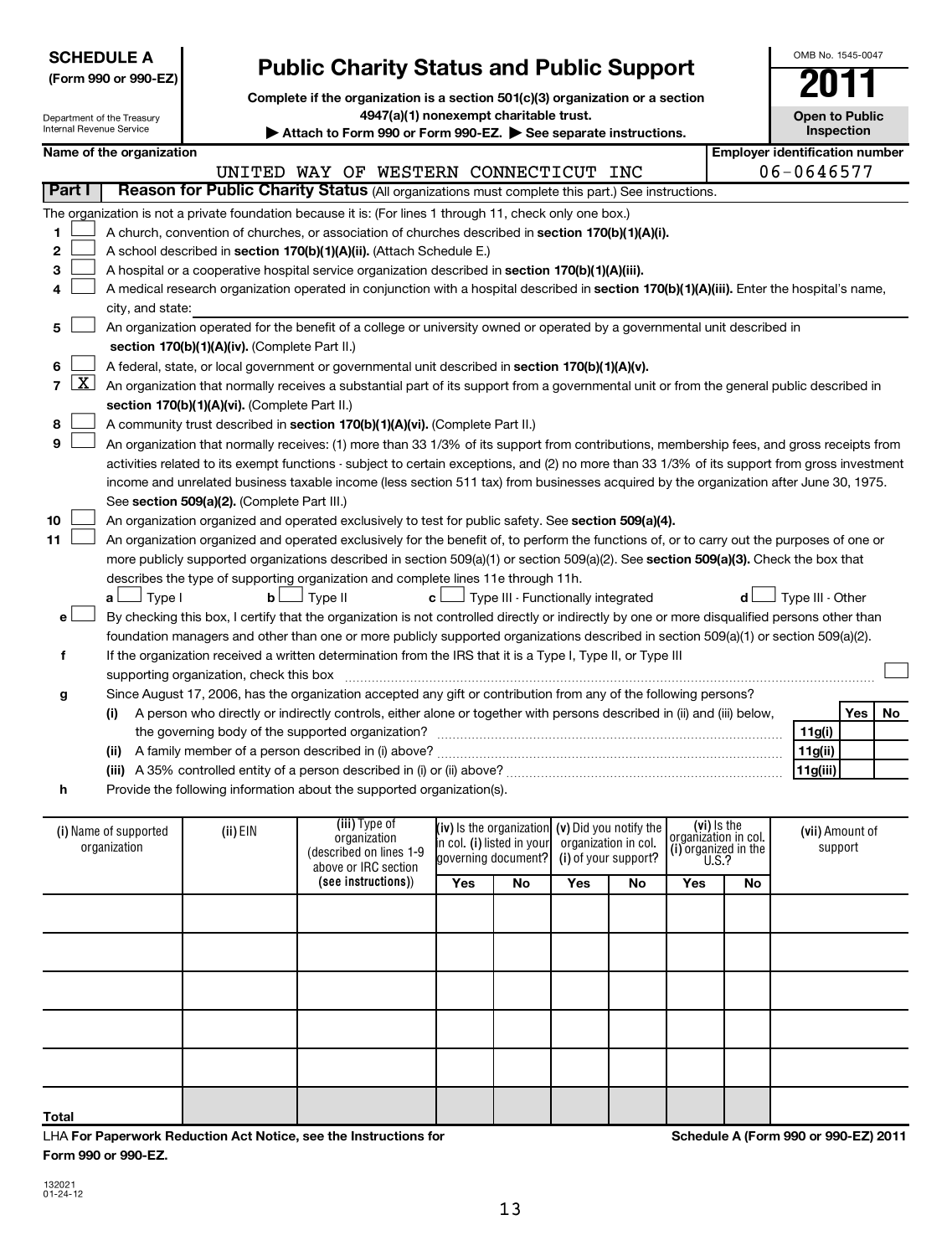### 06-0646577 Page 2 Schedule A (Form 990 or 990-EZ) 2011 <code>UNITED WAY OF WESTERN CONNECTICUT INC 06-0646577  $_{\sf Page}$ </code>

(Complete only if you checked the box on line 5, 7, or 8 of Part I or if the organization failed to qualify under Part III. If the organization fails to qualify under the tests listed below, please complete Part III.) **Part II Support Schedule for Organizations Described in Sections 170(b)(1)(A)(iv) and 170(b)(1)(A)(vi)**

|    | <b>Section A. Public Support</b>                                                                                                           |          |                       |                         |            |                                      |                     |
|----|--------------------------------------------------------------------------------------------------------------------------------------------|----------|-----------------------|-------------------------|------------|--------------------------------------|---------------------|
|    | Calendar year (or fiscal year beginning in)                                                                                                | (a) 2007 | (b) 2008              | $(c)$ 2009              | $(d)$ 2010 | (e) 2011                             | (f) Total           |
|    | 1 Gifts, grants, contributions, and                                                                                                        |          |                       |                         |            |                                      |                     |
|    | membership fees received. (Do not                                                                                                          |          |                       |                         |            |                                      |                     |
|    | include any "unusual grants.")                                                                                                             | 6909640. | 5933845.              | 6114796.                | 5161016.   |                                      | 5550523.29669820.   |
|    | 2 Tax revenues levied for the organ-                                                                                                       |          |                       |                         |            |                                      |                     |
|    | ization's benefit and either paid to                                                                                                       |          |                       |                         |            |                                      |                     |
|    | or expended on its behalf                                                                                                                  |          |                       |                         |            |                                      |                     |
|    | 3 The value of services or facilities                                                                                                      |          |                       |                         |            |                                      |                     |
|    | furnished by a governmental unit to                                                                                                        |          |                       |                         |            |                                      |                     |
|    | the organization without charge                                                                                                            |          |                       |                         |            |                                      |                     |
|    | 4 Total. Add lines 1 through 3                                                                                                             | 6909640. | 5933845.              | 6114796.                | 5161016.   |                                      | 5550523.29669820.   |
| 5. | The portion of total contributions                                                                                                         |          |                       |                         |            |                                      |                     |
|    | by each person (other than a                                                                                                               |          |                       |                         |            |                                      |                     |
|    | governmental unit or publicly                                                                                                              |          |                       |                         |            |                                      |                     |
|    | supported organization) included                                                                                                           |          |                       |                         |            |                                      |                     |
|    | on line 1 that exceeds 2% of the                                                                                                           |          |                       |                         |            |                                      |                     |
|    | amount shown on line 11,                                                                                                                   |          |                       |                         |            |                                      |                     |
|    | column (f)                                                                                                                                 |          |                       |                         |            |                                      | 5159884.            |
|    | 6 Public support. Subtract line 5 from line 4.                                                                                             |          |                       |                         |            |                                      | 24509936.           |
|    | <b>Section B. Total Support</b>                                                                                                            |          |                       |                         |            |                                      |                     |
|    | Calendar year (or fiscal year beginning in)                                                                                                | (a) 2007 |                       | $(c)$ 2009              | $(d)$ 2010 | (e) 2011                             | (f) Total           |
|    | 7 Amounts from line 4                                                                                                                      | 6909640. | $(b) 2008$<br>5933845 | 6114796.                | 5161016.   | 5550523.                             | 29669820.           |
| 8  | Gross income from interest,                                                                                                                |          |                       |                         |            |                                      |                     |
|    | dividends, payments received on                                                                                                            |          |                       |                         |            |                                      |                     |
|    | securities loans, rents, royalties                                                                                                         |          |                       |                         |            |                                      |                     |
|    | and income from similar sources                                                                                                            | 362,497. |                       | $177, 545.$ $-12, 133.$ | 41,414.    | 827,979.                             | 1397302.            |
|    | <b>9</b> Net income from unrelated business                                                                                                |          |                       |                         |            |                                      |                     |
|    | activities, whether or not the                                                                                                             |          |                       |                         |            |                                      |                     |
|    | business is regularly carried on                                                                                                           |          |                       |                         |            |                                      |                     |
|    | 10 Other income. Do not include gain                                                                                                       |          |                       |                         |            |                                      |                     |
|    | or loss from the sale of capital                                                                                                           |          |                       |                         |            |                                      |                     |
|    | assets (Explain in Part IV.)                                                                                                               | 138,438. | 39,731.               | 48,040.                 | 6,098.     | 63, 144.                             | 295,451.            |
|    | 11 Total support. Add lines 7 through 10                                                                                                   |          |                       |                         |            |                                      | 31362573.           |
|    | 12 Gross receipts from related activities, etc. (see instructions)                                                                         |          |                       |                         |            | 12                                   |                     |
|    | 13 First five years. If the Form 990 is for the organization's first, second, third, fourth, or fifth tax year as a section 501(c)(3)      |          |                       |                         |            |                                      |                     |
|    | organization, check this box and stop here                                                                                                 |          |                       |                         |            |                                      |                     |
|    | Section C. Computation of Public Support Percentage                                                                                        |          |                       |                         |            |                                      |                     |
|    |                                                                                                                                            |          |                       |                         |            | 14                                   | 78.15<br>%          |
|    |                                                                                                                                            |          |                       |                         |            | 15                                   | 77.89<br>%          |
|    | 16a 33 1/3% support test - 2011. If the organization did not check the box on line 13, and line 14 is 33 1/3% or more, check this box and  |          |                       |                         |            |                                      |                     |
|    | stop here. The organization qualifies as a publicly supported organization manufaction manufacture or the organization                     |          |                       |                         |            |                                      | $\lfloor x \rfloor$ |
|    | b 33 1/3% support test - 2010. If the organization did not check a box on line 13 or 16a, and line 15 is 33 1/3% or more, check this box   |          |                       |                         |            |                                      |                     |
|    | and stop here. The organization qualifies as a publicly supported organization manufaction manufacture content                             |          |                       |                         |            |                                      |                     |
|    | 17a 10% -facts-and-circumstances test - 2011. If the organization did not check a box on line 13, 16a, or 16b, and line 14 is 10% or more, |          |                       |                         |            |                                      |                     |
|    | and if the organization meets the "facts-and-circumstances" test, check this box and stop here. Explain in Part IV how the organization    |          |                       |                         |            |                                      |                     |
|    | meets the "facts-and-circumstances" test. The organization qualifies as a publicly supported organization <i>manumumumumum</i>             |          |                       |                         |            |                                      |                     |
|    | b 10% -facts-and-circumstances test - 2010. If the organization did not check a box on line 13, 16a, 16b, or 17a, and line 15 is 10% or    |          |                       |                         |            |                                      |                     |
|    | more, and if the organization meets the "facts-and-circumstances" test, check this box and stop here. Explain in Part IV how the           |          |                       |                         |            |                                      |                     |
|    | organization meets the "facts-and-circumstances" test. The organization qualifies as a publicly supported organization                     |          |                       |                         |            |                                      |                     |
| 18 | Private foundation. If the organization did not check a box on line 13, 16a, 16b, 17a, or 17b, check this box and see instructions         |          |                       |                         |            |                                      |                     |
|    |                                                                                                                                            |          |                       |                         |            | Schodule A (Form 000 or 000 F7) 2011 |                     |

**Schedule A (Form 990 or 990-EZ) 2011**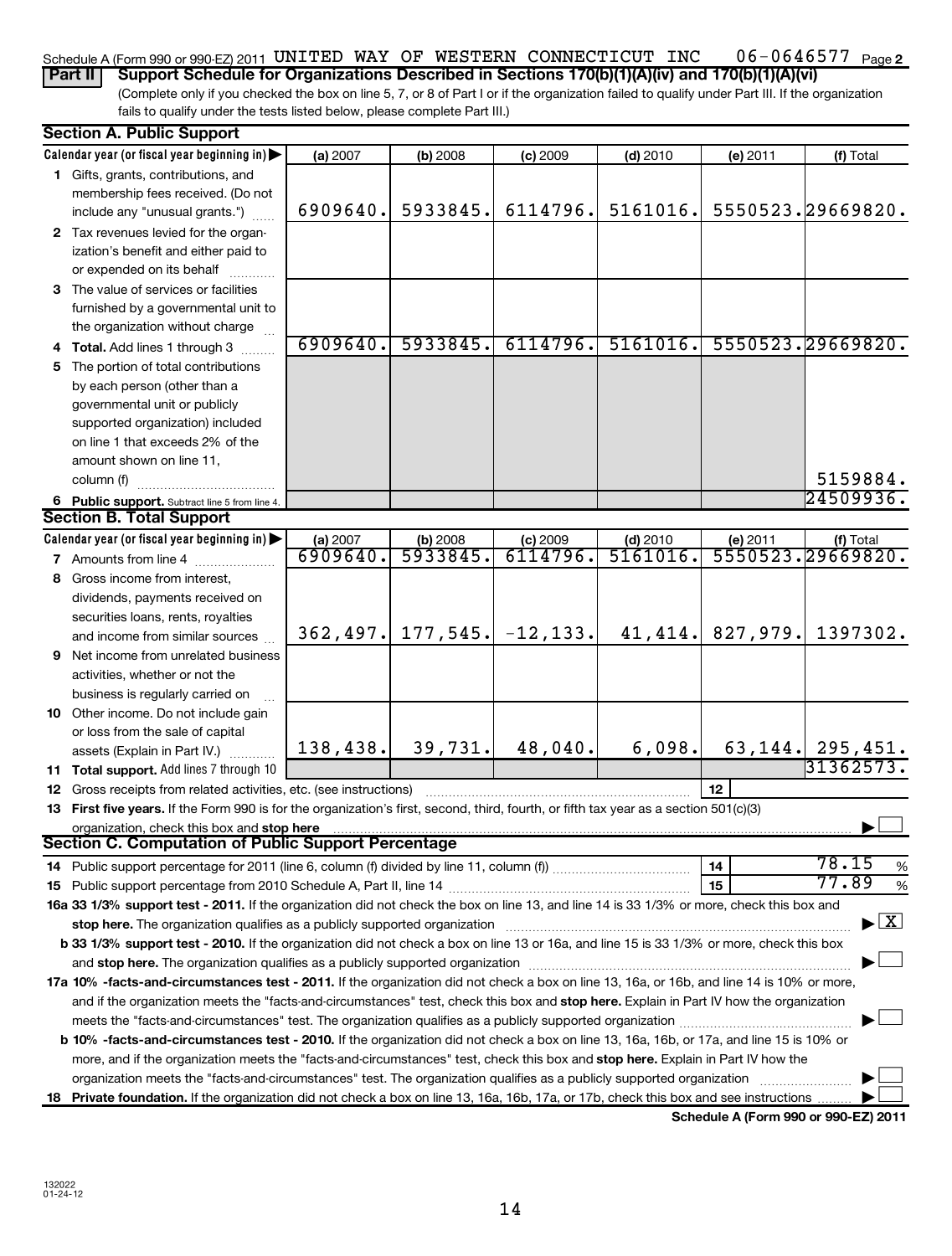## **Part III** Support Schedule for Organizations Described in Section 509(a)(2)

(Complete only if you checked the box on line 9 of Part I or if the organization failed to qualify under Part II. If the organization fails to qualify under the tests listed below, please complete Part II.)

|    | <b>Section A. Public Support</b>                                                                                                                    |          |          |                 |            |          |           |
|----|-----------------------------------------------------------------------------------------------------------------------------------------------------|----------|----------|-----------------|------------|----------|-----------|
|    | Calendar year (or fiscal year beginning in)                                                                                                         | (a) 2007 | (b) 2008 | <b>(c)</b> 2009 | $(d)$ 2010 | (e) 2011 | (f) Total |
|    | 1 Gifts, grants, contributions, and                                                                                                                 |          |          |                 |            |          |           |
|    | membership fees received. (Do not                                                                                                                   |          |          |                 |            |          |           |
|    | include any "unusual grants.")                                                                                                                      |          |          |                 |            |          |           |
|    | <b>2</b> Gross receipts from admissions,                                                                                                            |          |          |                 |            |          |           |
|    | merchandise sold or services per-                                                                                                                   |          |          |                 |            |          |           |
|    | formed, or facilities furnished in                                                                                                                  |          |          |                 |            |          |           |
|    | any activity that is related to the<br>organization's tax-exempt purpose                                                                            |          |          |                 |            |          |           |
|    | 3 Gross receipts from activities that                                                                                                               |          |          |                 |            |          |           |
|    | are not an unrelated trade or bus-                                                                                                                  |          |          |                 |            |          |           |
|    | iness under section 513                                                                                                                             |          |          |                 |            |          |           |
|    |                                                                                                                                                     |          |          |                 |            |          |           |
|    | 4 Tax revenues levied for the organ-                                                                                                                |          |          |                 |            |          |           |
|    | ization's benefit and either paid to                                                                                                                |          |          |                 |            |          |           |
|    | or expended on its behalf                                                                                                                           |          |          |                 |            |          |           |
|    | 5 The value of services or facilities                                                                                                               |          |          |                 |            |          |           |
|    | furnished by a governmental unit to                                                                                                                 |          |          |                 |            |          |           |
|    | the organization without charge                                                                                                                     |          |          |                 |            |          |           |
|    | 6 Total. Add lines 1 through 5                                                                                                                      |          |          |                 |            |          |           |
|    | 7a Amounts included on lines 1, 2, and                                                                                                              |          |          |                 |            |          |           |
|    | 3 received from disqualified persons                                                                                                                |          |          |                 |            |          |           |
|    | <b>b</b> Amounts included on lines 2 and 3 received                                                                                                 |          |          |                 |            |          |           |
|    | from other than disqualified persons that<br>exceed the greater of \$5,000 or 1% of the                                                             |          |          |                 |            |          |           |
|    | amount on line 13 for the year                                                                                                                      |          |          |                 |            |          |           |
|    | c Add lines 7a and 7b                                                                                                                               |          |          |                 |            |          |           |
|    | 8 Public support (Subtract line 7c from line 6.)                                                                                                    |          |          |                 |            |          |           |
|    | <b>Section B. Total Support</b>                                                                                                                     |          |          |                 |            |          |           |
|    | Calendar year (or fiscal year beginning in)                                                                                                         | (a) 2007 | (b) 2008 | <b>(c)</b> 2009 | $(d)$ 2010 | (e) 2011 | (f) Total |
|    | <b>9</b> Amounts from line 6                                                                                                                        |          |          |                 |            |          |           |
|    | <b>10a</b> Gross income from interest,                                                                                                              |          |          |                 |            |          |           |
|    | dividends, payments received on                                                                                                                     |          |          |                 |            |          |           |
|    | securities loans, rents, royalties<br>and income from similar sources                                                                               |          |          |                 |            |          |           |
|    | <b>b</b> Unrelated business taxable income                                                                                                          |          |          |                 |            |          |           |
|    | (less section 511 taxes) from businesses                                                                                                            |          |          |                 |            |          |           |
|    | acquired after June 30, 1975                                                                                                                        |          |          |                 |            |          |           |
|    | c Add lines 10a and 10b                                                                                                                             |          |          |                 |            |          |           |
|    | <b>11</b> Net income from unrelated business                                                                                                        |          |          |                 |            |          |           |
|    | activities not included in line 10b,                                                                                                                |          |          |                 |            |          |           |
|    | whether or not the business is                                                                                                                      |          |          |                 |            |          |           |
|    | regularly carried on<br>12 Other income. Do not include gain                                                                                        |          |          |                 |            |          |           |
|    | or loss from the sale of capital                                                                                                                    |          |          |                 |            |          |           |
|    | assets (Explain in Part IV.) $\cdots$                                                                                                               |          |          |                 |            |          |           |
|    | 13 Total support (Add lines 9, 10c, 11, and 12.)                                                                                                    |          |          |                 |            |          |           |
|    | 14 First five years. If the Form 990 is for the organization's first, second, third, fourth, or fifth tax year as a section 501(c)(3) organization, |          |          |                 |            |          |           |
|    | check this box and stop here measurements and the state of the state of the state of the state of the state of                                      |          |          |                 |            |          |           |
|    | Section C. Computation of Public Support Percentage                                                                                                 |          |          |                 |            |          |           |
|    |                                                                                                                                                     |          |          |                 |            | 15       | %         |
|    | 16 Public support percentage from 2010 Schedule A, Part III, line 15                                                                                |          |          |                 |            | 16       | %         |
|    | Section D. Computation of Investment Income Percentage                                                                                              |          |          |                 |            |          |           |
|    | 17 Investment income percentage for 2011 (line 10c, column (f) divided by line 13, column (f))                                                      |          |          |                 |            | 17       | %         |
|    | 18 Investment income percentage from 2010 Schedule A, Part III, line 17                                                                             |          |          |                 |            | 18       | %         |
|    | 19a 33 1/3% support tests - 2011. If the organization did not check the box on line 14, and line 15 is more than 33 1/3%, and line 17 is not        |          |          |                 |            |          |           |
|    | more than 33 1/3%, check this box and stop here. The organization qualifies as a publicly supported organization                                    |          |          |                 |            |          |           |
|    | b 33 1/3% support tests - 2010. If the organization did not check a box on line 14 or line 19a, and line 16 is more than 33 1/3%, and               |          |          |                 |            |          |           |
|    | line 18 is not more than 33 1/3%, check this box and stop here. The organization qualifies as a publicly supported organization                     |          |          |                 |            |          |           |
| 20 |                                                                                                                                                     |          |          |                 |            |          |           |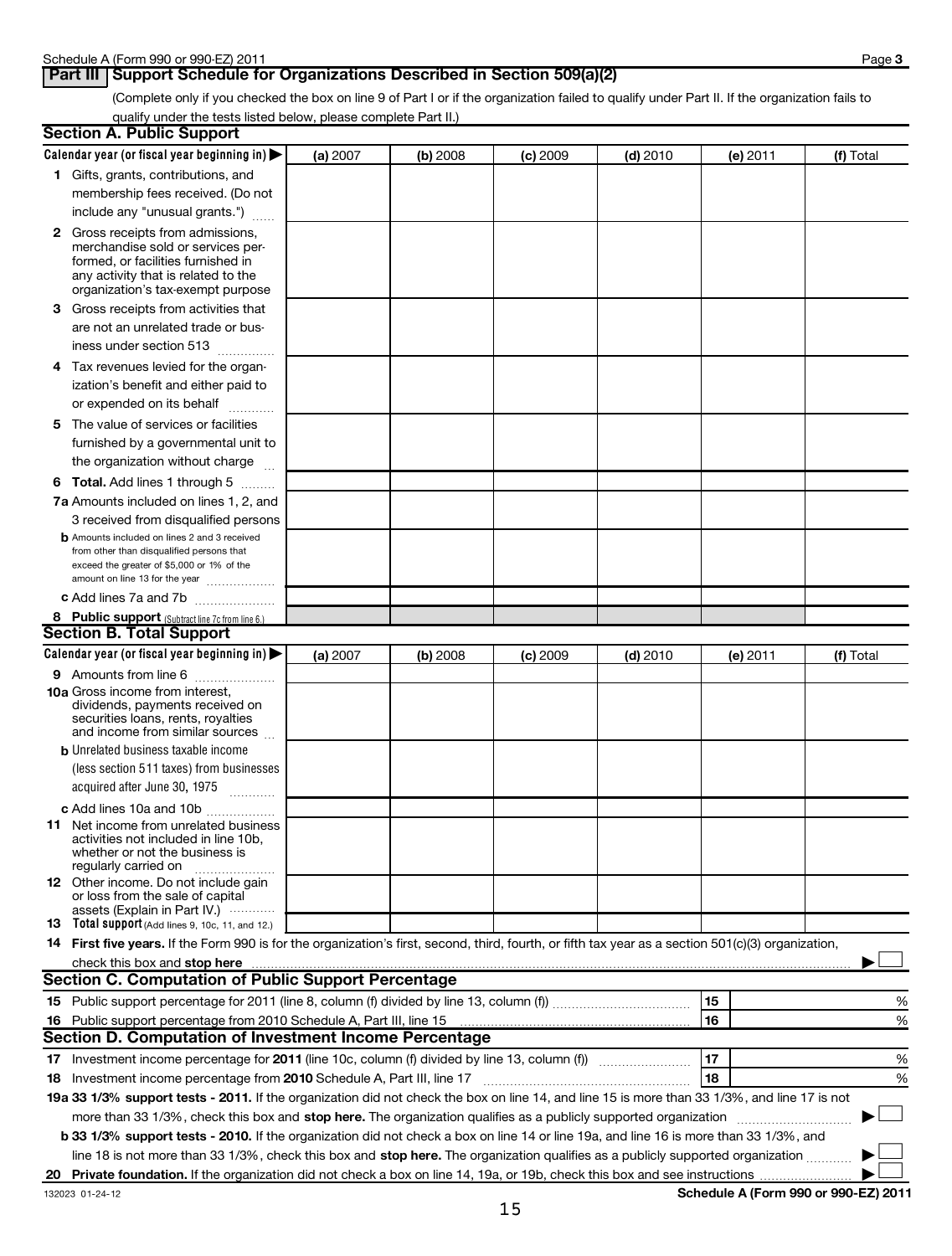## **Identification of Excess Contributions Included on Part II, Line 5 Schedule A <sup>2011</sup>**

## **\*\* Do Not File \*\* \*\*\* Not Open to Public Inspection \*\*\***

| <b>Contributor's Name</b>                                 | <b>Total</b><br><b>Contributions</b> | <b>Excess</b><br><b>Contributions</b> |
|-----------------------------------------------------------|--------------------------------------|---------------------------------------|
| BOEHRINGER INGELHEIM                                      | 1,238,819.                           | 611,568.                              |
| CAPITAL<br>GE                                             | 5,077,164.                           | 4,449,913.                            |
| <b>CARTUS</b>                                             | 725,654.                             | 98,403.                               |
|                                                           |                                      |                                       |
|                                                           |                                      |                                       |
|                                                           |                                      |                                       |
|                                                           |                                      |                                       |
|                                                           |                                      |                                       |
|                                                           |                                      |                                       |
|                                                           |                                      |                                       |
|                                                           |                                      |                                       |
|                                                           |                                      |                                       |
|                                                           |                                      |                                       |
|                                                           |                                      |                                       |
|                                                           |                                      |                                       |
|                                                           |                                      |                                       |
|                                                           |                                      |                                       |
|                                                           |                                      |                                       |
|                                                           |                                      |                                       |
|                                                           |                                      |                                       |
|                                                           |                                      |                                       |
|                                                           |                                      |                                       |
|                                                           |                                      |                                       |
|                                                           |                                      |                                       |
| Total Excess Contributions to Schedule A, Part II, Line 5 |                                      | 5, 159, 884.                          |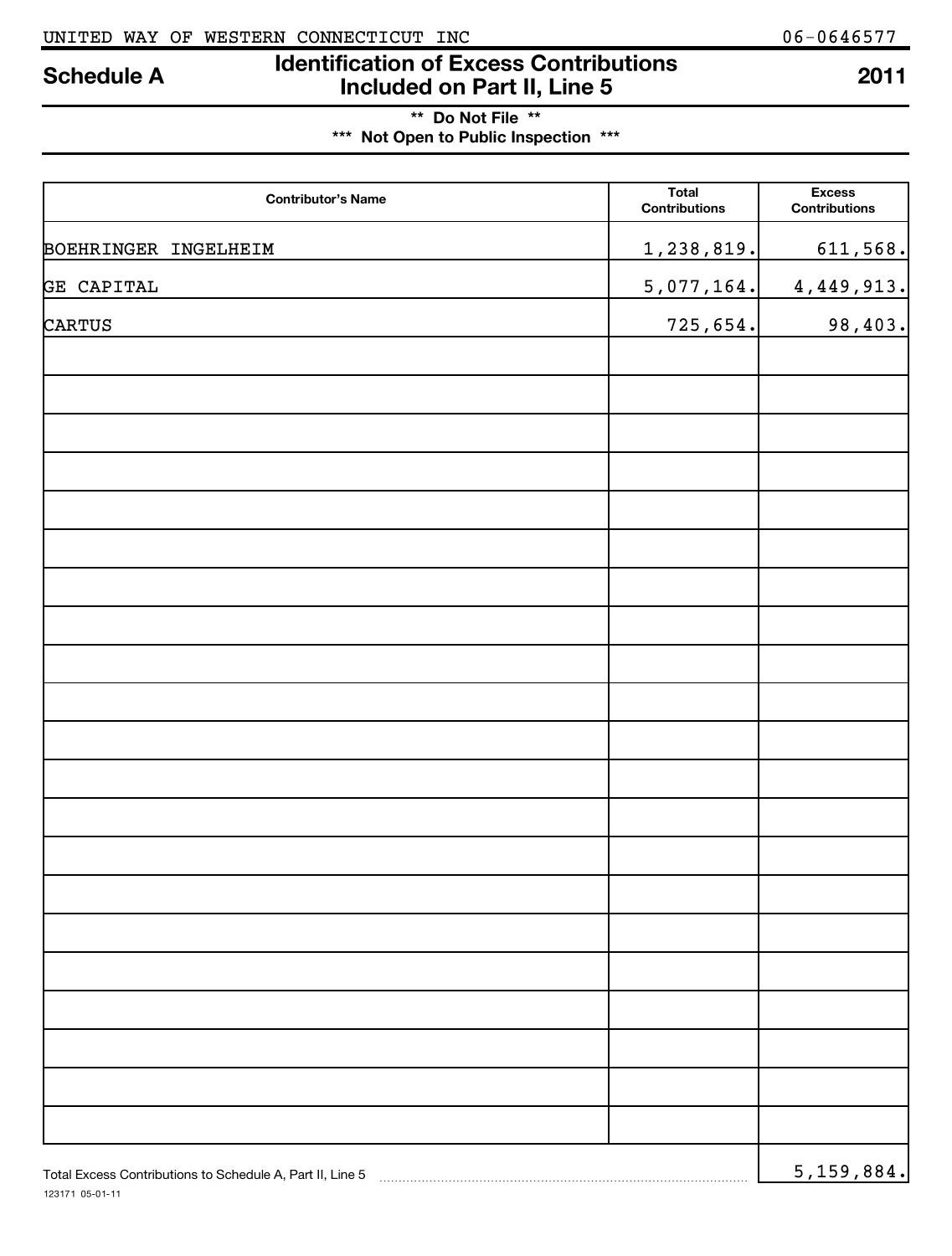Internal Revenue Service

## **Schedule B Schedule of Contributors**

**or 990-PF) | Attach to Form 990, Form 990-EZ, or Form 990-PF.**

OMB No. 1545-0047

**2011**

**Employer identification number** 

|  |  |  |  |  | Name of the organization |
|--|--|--|--|--|--------------------------|
|--|--|--|--|--|--------------------------|

|                    | WESTERN CONNECTICUT INC<br>UNITED<br>WAY OF                               | 06-0646577 |  |  |  |  |  |
|--------------------|---------------------------------------------------------------------------|------------|--|--|--|--|--|
|                    | Organization type (check one):                                            |            |  |  |  |  |  |
| Filers of:         | Section:                                                                  |            |  |  |  |  |  |
| Form 990 or 990-EZ | $\lfloor \underline{X} \rfloor$ 501(c)( 3) (enter number) organization    |            |  |  |  |  |  |
|                    | 4947(a)(1) nonexempt charitable trust not treated as a private foundation |            |  |  |  |  |  |
|                    | 527 political organization                                                |            |  |  |  |  |  |
| Form 990-PF        | 501(c)(3) exempt private foundation                                       |            |  |  |  |  |  |
|                    | 4947(a)(1) nonexempt charitable trust treated as a private foundation     |            |  |  |  |  |  |
|                    | 501(c)(3) taxable private foundation                                      |            |  |  |  |  |  |
|                    |                                                                           |            |  |  |  |  |  |

Check if your organization is covered by the General Rule or a Special Rule. **Note.**  Only a section 501(c)(7), (8), or (10) organization can check boxes for both the General Rule and a Special Rule. See instructions.

### **General Rule**

For an organization filing Form 990, 990-EZ, or 990-PF that received, during the year, \$5,000 or more (in money or property) from any one contributor. Complete Parts I and II.  $\left\vert \cdot\right\vert$ 

## **Special Rules**

509(a)(1) and 170(b)(1)(A)(vi) and received from any one contributor, during the year, a contribution of the greater of (1**)** \$5,000 or (**2**) 2%  $\boxed{\textbf{X}}$  For a section 501(c)(3) organization filing Form 990 or 990-EZ that met the 33 1/3% support test of the regulations under sections of the amount on (i) Form 990, Part VIII, line 1h, or (ii) Form 990-EZ, line 1. Complete Parts I and II.

total contributions of more than \$1,000 for use exclusively for religious, charitable, scientific, literary, or educational purposes, or For a section 501(c)(7), (8), or (10) organization filing Form 990 or 990-EZ that received from any one contributor, during the year, the prevention of cruelty to children or animals. Complete Parts I, II, and III.  $\left\vert \cdot\right\vert$ 

purpose. Do not complete any of the parts unless the General Rule applies to this organization because it received nonexclusively contributions for use exclusively for religious, charitable, etc., purposes, but these contributions did not total to more than \$1,000. If this box is checked, enter here the total contributions that were received during the year for an exclusively religious, charitable, etc., For a section 501(c)(7), (8), or (10) organization filing Form 990 or 990-EZ that received from any one contributor, during the year, religious, charitable, etc., contributions of \$5,000 or more during the year. ~~~~~~~~~~~~~~~~~ | \$  $\left\vert \cdot\right\vert$ 

**Caution.** An organization that is not covered by the General Rule and/or the Special Rules does not file Schedule B (Form 990, 990-EZ, or 990-PF), but it **must** answer "No" on Part IV, line 2, of its Form 990; or check the box on line H of its Form 990-EZ or on Part I, line 2 of its Form 990-PF, to certify that it does not meet the filing requirements of Schedule B (Form 990, 990-EZ, or 990-PF).

LHA For Paperwork Reduction Act Notice, see the Instructions for Form 990, 990-EZ, or 990-PF. Schedule B (Form 990, 990-EZ, or 990-PF) (2011)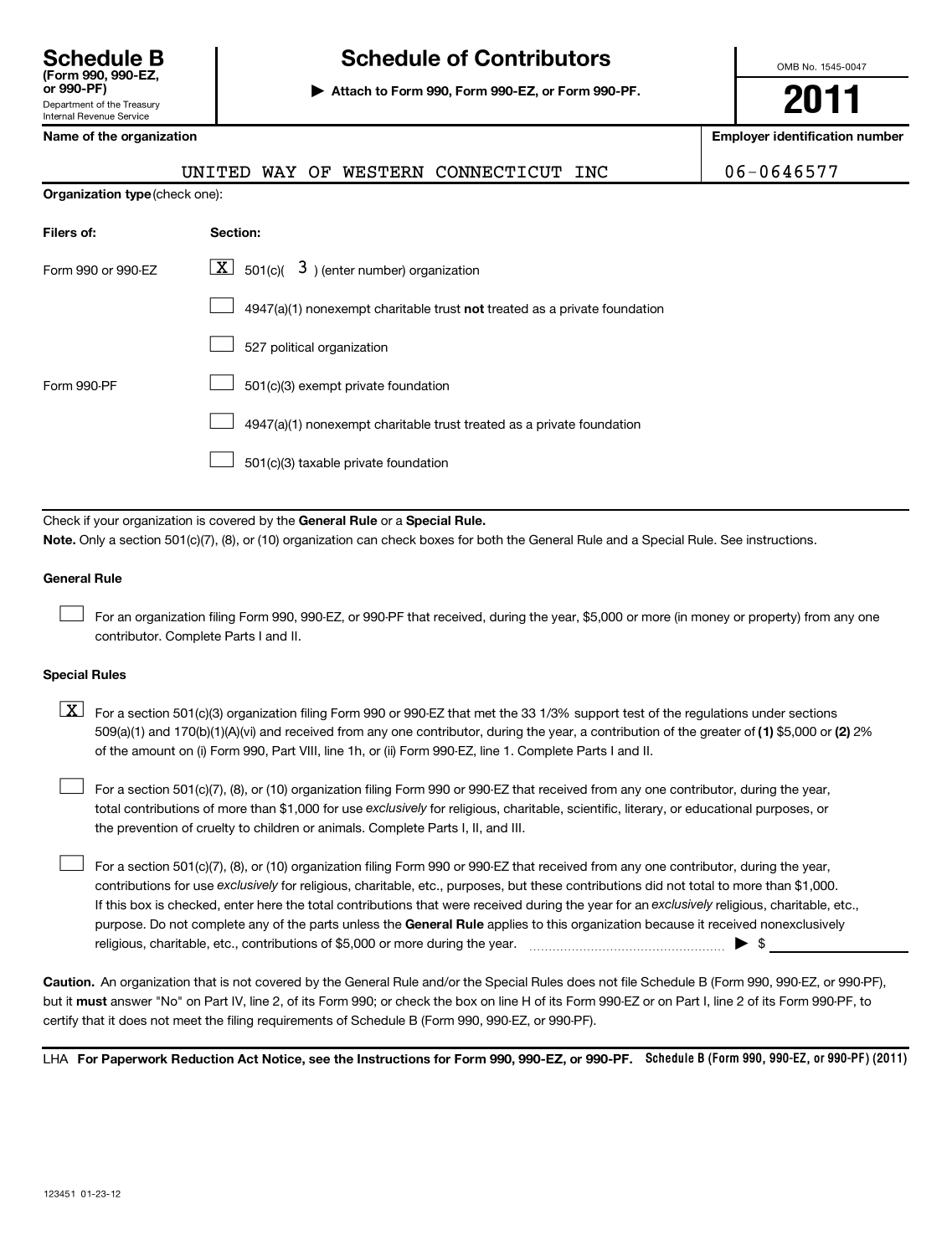**Name of organization Employer identification number**

## UNITED WAY OF WESTERN CONNECTICUT INC 06-0646577

| Part I     | <b>Contributors</b> (see instructions). Use duplicate copies of Part I if additional space is needed. |                                   |                                                                                                                          |
|------------|-------------------------------------------------------------------------------------------------------|-----------------------------------|--------------------------------------------------------------------------------------------------------------------------|
| (a)<br>No. | (b)<br>Name, address, and ZIP + 4                                                                     | (c)<br><b>Total contributions</b> | (d)<br>Type of contribution                                                                                              |
| 1          | PRAXAIR INC<br>OLD RIDGEBURY ROAD<br>39<br>DANBURY, CT 06817                                          | 158,503.<br>\$                    | $\overline{\mathbf{X}}$<br>Person<br>Payroll<br>Noncash<br>(Complete Part II if there<br>is a noncash contribution.)     |
| (a)<br>No. | (b)<br>Name, address, and ZIP + 4                                                                     | (c)<br><b>Total contributions</b> | (d)<br>Type of contribution                                                                                              |
| 2          | GE CAPITAL<br>3135 EASTON TURNPIKE<br>FAIRFIELD, CT 06431                                             | 388,695.<br>\$                    | $\boxed{\text{X}}$<br>Person<br>Payroll<br>Noncash<br>(Complete Part II if there<br>is a noncash contribution.)          |
| (a)<br>No. | (b)<br>Name, address, and ZIP + 4                                                                     | (c)<br><b>Total contributions</b> | (d)<br>Type of contribution                                                                                              |
|            |                                                                                                       | \$                                | Person<br>Payroll<br>Noncash<br>(Complete Part II if there<br>is a noncash contribution.)                                |
| (a)<br>No. | (b)<br>Name, address, and ZIP + 4                                                                     | (c)<br><b>Total contributions</b> | (d)<br>Type of contribution                                                                                              |
|            |                                                                                                       | \$                                | Person<br>Payroll<br><b>Noncash</b><br>(Complete Part II if there<br>is a noncash contribution.)                         |
| (a)<br>No. | (b)<br>Name, address, and ZIP + 4                                                                     | (c)<br><b>Total contributions</b> | (d)<br>Type of contribution                                                                                              |
|            |                                                                                                       | \$                                | Person<br>Payroll<br>Noncash<br>(Complete Part II if there<br>is a noncash contribution.)                                |
| (a)<br>No. | (b)<br>Name, address, and ZIP + 4                                                                     | (c)<br><b>Total contributions</b> | (d)<br>Type of contribution                                                                                              |
|            |                                                                                                       | \$                                | Person<br>Payroll<br>Noncash<br>(Complete Part II if there<br>is a noncash contribution.)<br>$0.00 F7 - 0.00 F1 (0.011)$ |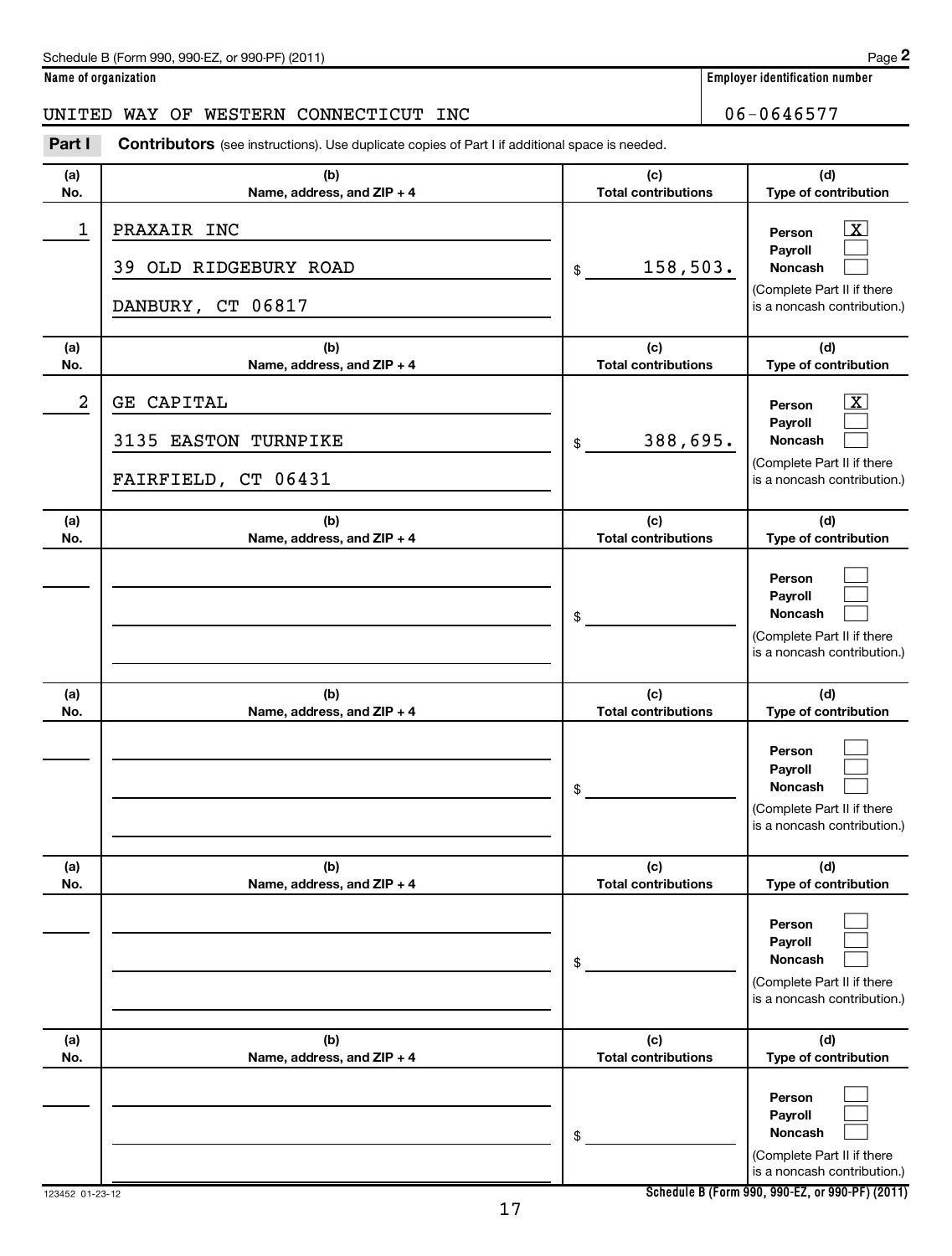| Schedule B (Form 990, 990-EZ, or 990-PF) (2011) | Page 3                         |
|-------------------------------------------------|--------------------------------|
| Name of organization                            | Emplover identification number |
|                                                 |                                |
| WAY OF WESTERN CONNECTICUT INC<br>UNITED        | 06-0646577                     |

Part II Noncash Property (see instructions). Use duplicate copies of Part II if additional space is needed.

| (a)<br>No.<br>from<br>Part I | (b)<br>Description of noncash property given | (c)<br>FMV (or estimate)<br>(see instructions) | (d)<br>Date received |
|------------------------------|----------------------------------------------|------------------------------------------------|----------------------|
|                              |                                              |                                                |                      |
|                              |                                              |                                                |                      |
|                              |                                              | \$                                             |                      |
| (a)<br>No.<br>from           | (b)<br>Description of noncash property given | (c)<br>FMV (or estimate)                       | (d)<br>Date received |
| Part I                       |                                              | (see instructions)                             |                      |
|                              |                                              |                                                |                      |
|                              |                                              |                                                |                      |
|                              |                                              | \$                                             |                      |
|                              |                                              |                                                |                      |
| (a)<br>No.<br>from           | (b)<br>Description of noncash property given | (c)<br>FMV (or estimate)<br>(see instructions) | (d)<br>Date received |
| Part I                       |                                              |                                                |                      |
|                              |                                              |                                                |                      |
|                              |                                              |                                                |                      |
|                              |                                              | \$                                             |                      |
| (a)<br>No.<br>from<br>Part I | (b)<br>Description of noncash property given | (c)<br>FMV (or estimate)<br>(see instructions) | (d)<br>Date received |
|                              |                                              |                                                |                      |
|                              |                                              |                                                |                      |
|                              |                                              | \$                                             |                      |
|                              |                                              |                                                |                      |
| (a)<br>No.<br>from<br>Part I | (b)<br>Description of noncash property given | (c)<br>FMV (or estimate)<br>(see instructions) | (d)<br>Date received |
|                              |                                              |                                                |                      |
|                              |                                              |                                                |                      |
|                              |                                              | \$                                             |                      |
| (a)                          |                                              |                                                |                      |
| No.                          | (b)                                          | (c)<br>FMV (or estimate)                       | (d)                  |
| from<br>Part I               | Description of noncash property given        | (see instructions)                             | Date received        |
|                              |                                              |                                                |                      |
|                              |                                              |                                                |                      |
|                              |                                              | \$                                             |                      |
|                              |                                              |                                                |                      |

**Schedule B (Form 990, 990-EZ, or 990-PF) (2011)**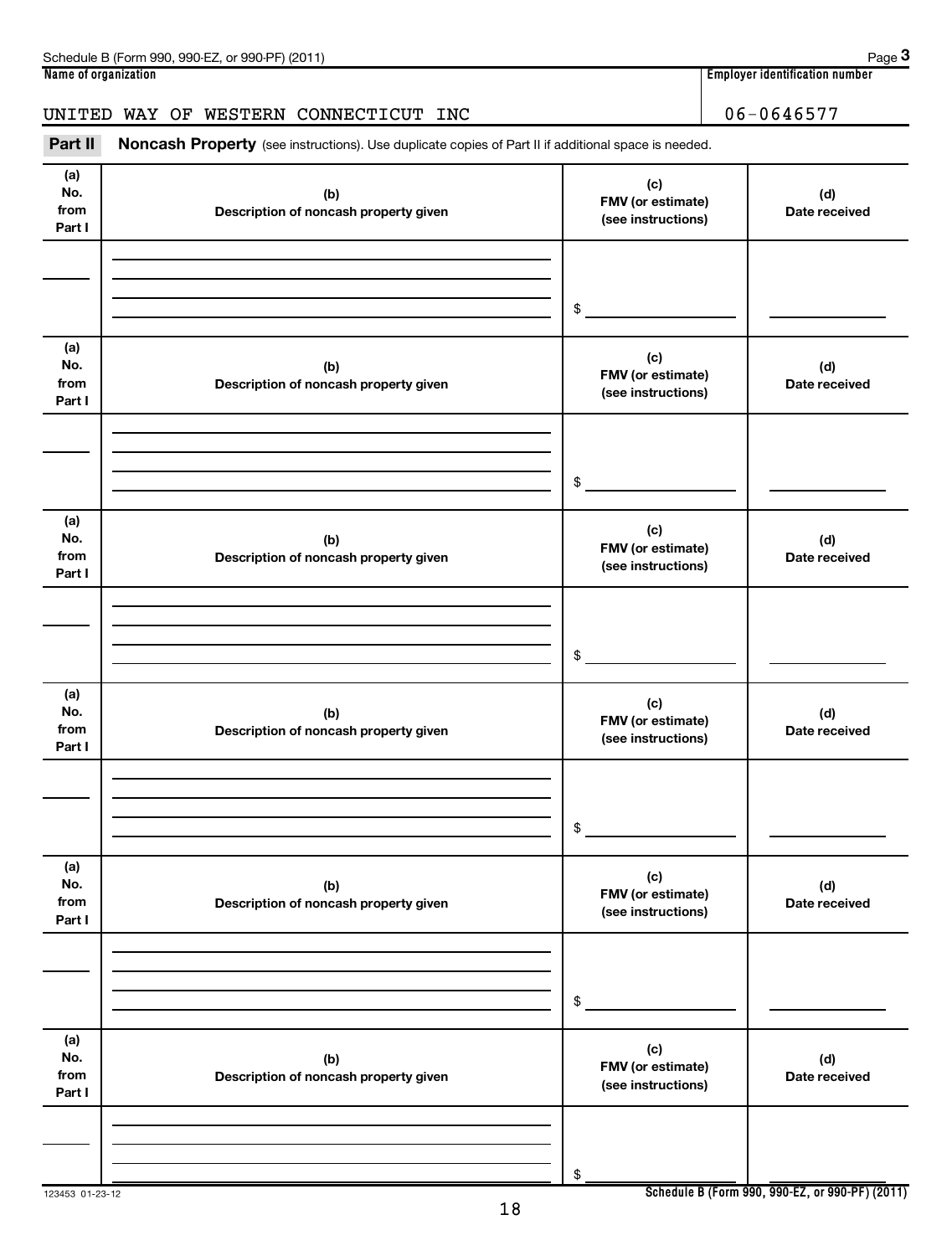| Name of organization        |                                                                                                                                                                                                        |                      | <b>Employer identification number</b>                                                                                                                                                                                                                              |  |  |  |
|-----------------------------|--------------------------------------------------------------------------------------------------------------------------------------------------------------------------------------------------------|----------------------|--------------------------------------------------------------------------------------------------------------------------------------------------------------------------------------------------------------------------------------------------------------------|--|--|--|
| UNITED                      | WAY OF WESTERN CONNECTICUT                                                                                                                                                                             | INC                  | 06-0646577                                                                                                                                                                                                                                                         |  |  |  |
| Part III                    | the total of exclusively religious, charitable, etc., contributions of \$1,000 or less for the year. (Enter this information once.)<br>Use duplicate copies of Part III if additional space is needed. |                      | <i>Exclusively</i> religious, charitable, etc., individual contributions to section 501(c)(7), (8), or (10) organizations that total more than \$1,000 for the<br>year. Complete columns (a) through (e) and the following line entry.<br>$\blacktriangleright$ \$ |  |  |  |
| (a) No.<br>from<br>Part I   | (b) Purpose of gift                                                                                                                                                                                    | (c) Use of gift      | (d) Description of how gift is held                                                                                                                                                                                                                                |  |  |  |
|                             |                                                                                                                                                                                                        |                      |                                                                                                                                                                                                                                                                    |  |  |  |
|                             |                                                                                                                                                                                                        | (e) Transfer of gift |                                                                                                                                                                                                                                                                    |  |  |  |
|                             | Transferee's name, address, and ZIP + 4                                                                                                                                                                |                      | Relationship of transferor to transferee                                                                                                                                                                                                                           |  |  |  |
| $(a)$ No.                   |                                                                                                                                                                                                        |                      |                                                                                                                                                                                                                                                                    |  |  |  |
| from<br>Part I              | (b) Purpose of gift                                                                                                                                                                                    | (c) Use of gift      | (d) Description of how gift is held                                                                                                                                                                                                                                |  |  |  |
|                             |                                                                                                                                                                                                        |                      |                                                                                                                                                                                                                                                                    |  |  |  |
|                             | (e) Transfer of gift<br>Transferee's name, address, and ZIP + 4<br>Relationship of transferor to transferee                                                                                            |                      |                                                                                                                                                                                                                                                                    |  |  |  |
|                             |                                                                                                                                                                                                        |                      |                                                                                                                                                                                                                                                                    |  |  |  |
| $(a)$ No.<br>from<br>Part I | (b) Purpose of gift                                                                                                                                                                                    | (c) Use of gift      | (d) Description of how gift is held                                                                                                                                                                                                                                |  |  |  |
|                             |                                                                                                                                                                                                        |                      |                                                                                                                                                                                                                                                                    |  |  |  |
|                             |                                                                                                                                                                                                        | (e) Transfer of gift |                                                                                                                                                                                                                                                                    |  |  |  |
|                             | Transferee's name, address, and ZIP + 4                                                                                                                                                                |                      | Relationship of transferor to transferee                                                                                                                                                                                                                           |  |  |  |
|                             |                                                                                                                                                                                                        |                      |                                                                                                                                                                                                                                                                    |  |  |  |
| (a) No.<br>from<br>Part I   | (b) Purpose of gift                                                                                                                                                                                    | (c) Use of gift      | (d) Description of how gift is held                                                                                                                                                                                                                                |  |  |  |
|                             |                                                                                                                                                                                                        |                      |                                                                                                                                                                                                                                                                    |  |  |  |
|                             | (e) Transfer of gift                                                                                                                                                                                   |                      |                                                                                                                                                                                                                                                                    |  |  |  |
|                             | Transferee's name, address, and ZIP + 4                                                                                                                                                                |                      | Relationship of transferor to transferee                                                                                                                                                                                                                           |  |  |  |
|                             |                                                                                                                                                                                                        |                      |                                                                                                                                                                                                                                                                    |  |  |  |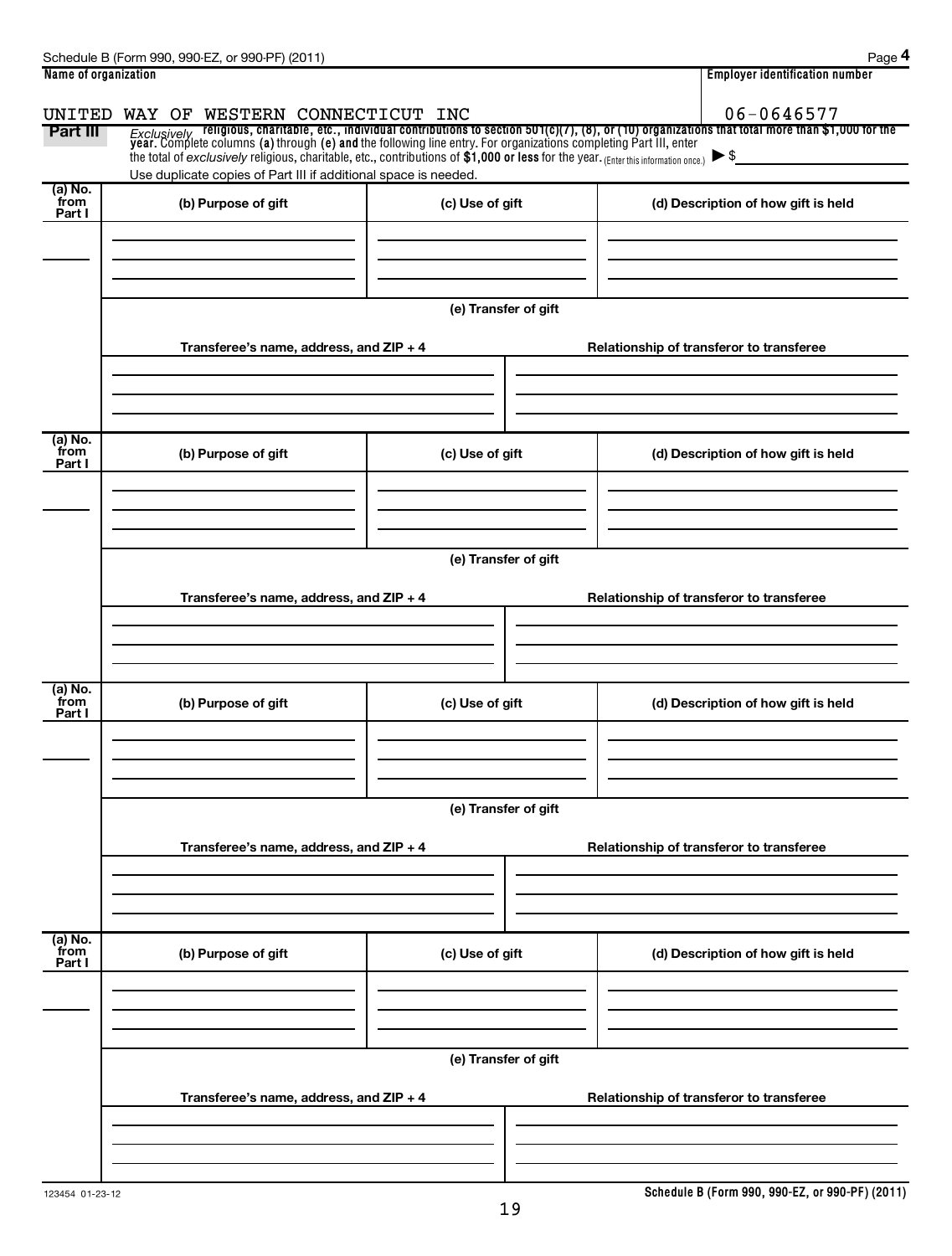| <b>SCHEDULE D</b> |  |
|-------------------|--|
|                   |  |

Department of the Treasury Internal Revenue Service

## **Supplemental Financial Statements**

**(Form 990) | Complete if the organization answered "Yes," to Form 990, Part IV, line 6, 7, 8, 9, 10, 11a, 11b, 11c, 11d, 11e, 11f, 12a, or 12b.**

**| Attach to Form 990. | See separate instructions.**

| OMB No. 1545-0047                   |
|-------------------------------------|
|                                     |
| <b>Open to Public</b><br>Inspection |

|              | Name of the organization                                                                                                                                 | UNITED WAY OF WESTERN CONNECTICUT INC               | <b>Employer identification number</b><br>06-0646577 |
|--------------|----------------------------------------------------------------------------------------------------------------------------------------------------------|-----------------------------------------------------|-----------------------------------------------------|
| Part I       | Organizations Maintaining Donor Advised Funds or Other Similar Funds or Accounts. Complete if the                                                        |                                                     |                                                     |
|              | organization answered "Yes" to Form 990, Part IV, line 6.                                                                                                |                                                     |                                                     |
|              |                                                                                                                                                          | (a) Donor advised funds                             | (b) Funds and other accounts                        |
| 1.           |                                                                                                                                                          |                                                     |                                                     |
| 2            |                                                                                                                                                          |                                                     |                                                     |
| 3            |                                                                                                                                                          |                                                     |                                                     |
| 4            |                                                                                                                                                          |                                                     |                                                     |
| 5            | Did the organization inform all donors and donor advisors in writing that the assets held in donor advised funds                                         |                                                     |                                                     |
|              |                                                                                                                                                          |                                                     | Yes<br><b>No</b>                                    |
| 6            | Did the organization inform all grantees, donors, and donor advisors in writing that grant funds can be used only                                        |                                                     |                                                     |
|              | for charitable purposes and not for the benefit of the donor or donor advisor, or for any other purpose conferring                                       |                                                     |                                                     |
|              |                                                                                                                                                          |                                                     | Yes<br>No                                           |
| Part II      | <b>Conservation Easements.</b> Complete if the organization answered "Yes" to Form 990, Part IV, line 7.                                                 |                                                     |                                                     |
| 1            | Purpose(s) of conservation easements held by the organization (check all that apply).                                                                    |                                                     |                                                     |
|              | Preservation of land for public use (e.g., recreation or education)                                                                                      | Preservation of an historically important land area |                                                     |
|              | Protection of natural habitat                                                                                                                            | Preservation of a certified historic structure      |                                                     |
|              | Preservation of open space                                                                                                                               |                                                     |                                                     |
| 2            | Complete lines 2a through 2d if the organization held a qualified conservation contribution in the form of a conservation easement on the last           |                                                     |                                                     |
|              | day of the tax year.                                                                                                                                     |                                                     |                                                     |
|              |                                                                                                                                                          |                                                     | Held at the End of the Tax Year                     |
| а            |                                                                                                                                                          |                                                     | 2a                                                  |
| b            |                                                                                                                                                          |                                                     | 2b                                                  |
| с            |                                                                                                                                                          |                                                     | 2c                                                  |
| d            | Number of conservation easements included in (c) acquired after 8/17/06, and not on a historic structure                                                 |                                                     |                                                     |
|              |                                                                                                                                                          |                                                     | 2d                                                  |
| 3            | Number of conservation easements modified, transferred, released, extinguished, or terminated by the organization during the tax                         |                                                     |                                                     |
|              | year                                                                                                                                                     |                                                     |                                                     |
| 4            | Number of states where property subject to conservation easement is located $\blacktriangleright$                                                        |                                                     |                                                     |
| 5            | Does the organization have a written policy regarding the periodic monitoring, inspection, handling of                                                   |                                                     |                                                     |
|              | violations, and enforcement of the conservation easements it holds?                                                                                      |                                                     | Yes<br><b>No</b>                                    |
| 6            | Staff and volunteer hours devoted to monitoring, inspecting, and enforcing conservation easements during the year                                        |                                                     |                                                     |
| 7            | Amount of expenses incurred in monitoring, inspecting, and enforcing conservation easements during the year $\triangleright$ \$                          |                                                     |                                                     |
| 8            | Does each conservation easement reported on line 2(d) above satisfy the requirements of section 170(h)(4)(B)(i)                                          |                                                     |                                                     |
|              | and section 170(h)(4)(B)(ii)?                                                                                                                            |                                                     | Yes<br><b>No</b>                                    |
| 9            | In Part XIV, describe how the organization reports conservation easements in its revenue and expense statement, and balance sheet, and                   |                                                     |                                                     |
|              | include, if applicable, the text of the footnote to the organization's financial statements that describes the organization's accounting for             |                                                     |                                                     |
|              | conservation easements.                                                                                                                                  |                                                     |                                                     |
| Part III     | Organizations Maintaining Collections of Art, Historical Treasures, or Other Similar Assets.                                                             |                                                     |                                                     |
|              | Complete if the organization answered "Yes" to Form 990, Part IV, line 8.                                                                                |                                                     |                                                     |
|              | 1a If the organization elected, as permitted under SFAS 116 (ASC 958), not to report in its revenue statement and balance sheet works of art,            |                                                     |                                                     |
|              | historical treasures, or other similar assets held for public exhibition, education, or research in furtherance of public service, provide, in Part XIV, |                                                     |                                                     |
|              | the text of the footnote to its financial statements that describes these items.                                                                         |                                                     |                                                     |
| b            | If the organization elected, as permitted under SFAS 116 (ASC 958), to report in its revenue statement and balance sheet works of art, historical        |                                                     |                                                     |
|              | treasures, or other similar assets held for public exhibition, education, or research in furtherance of public service, provide the following amounts    |                                                     |                                                     |
|              | relating to these items:                                                                                                                                 |                                                     |                                                     |
|              |                                                                                                                                                          |                                                     | - \$                                                |
|              | (ii) Assets included in Form 990, Part X                                                                                                                 |                                                     | $\blacktriangleright$ \$                            |
| $\mathbf{2}$ | If the organization received or held works of art, historical treasures, or other similar assets for financial gain, provide                             |                                                     |                                                     |
|              | the following amounts required to be reported under SFAS 116 (ASC 958) relating to these items:                                                          |                                                     |                                                     |
| а            |                                                                                                                                                          |                                                     | - \$<br>▶                                           |
|              | b Assets included in Form 990, Part X [111] Martin Martin Martin Martin Martin Martin Martin Martin Martin Mar                                           |                                                     | $\blacktriangleright$ \$                            |
|              |                                                                                                                                                          |                                                     |                                                     |

132051 01-23-12 **For Paperwork Reduction Act Notice, see the Instructions for Form 990. Schedule D (Form 990) 2011** LHA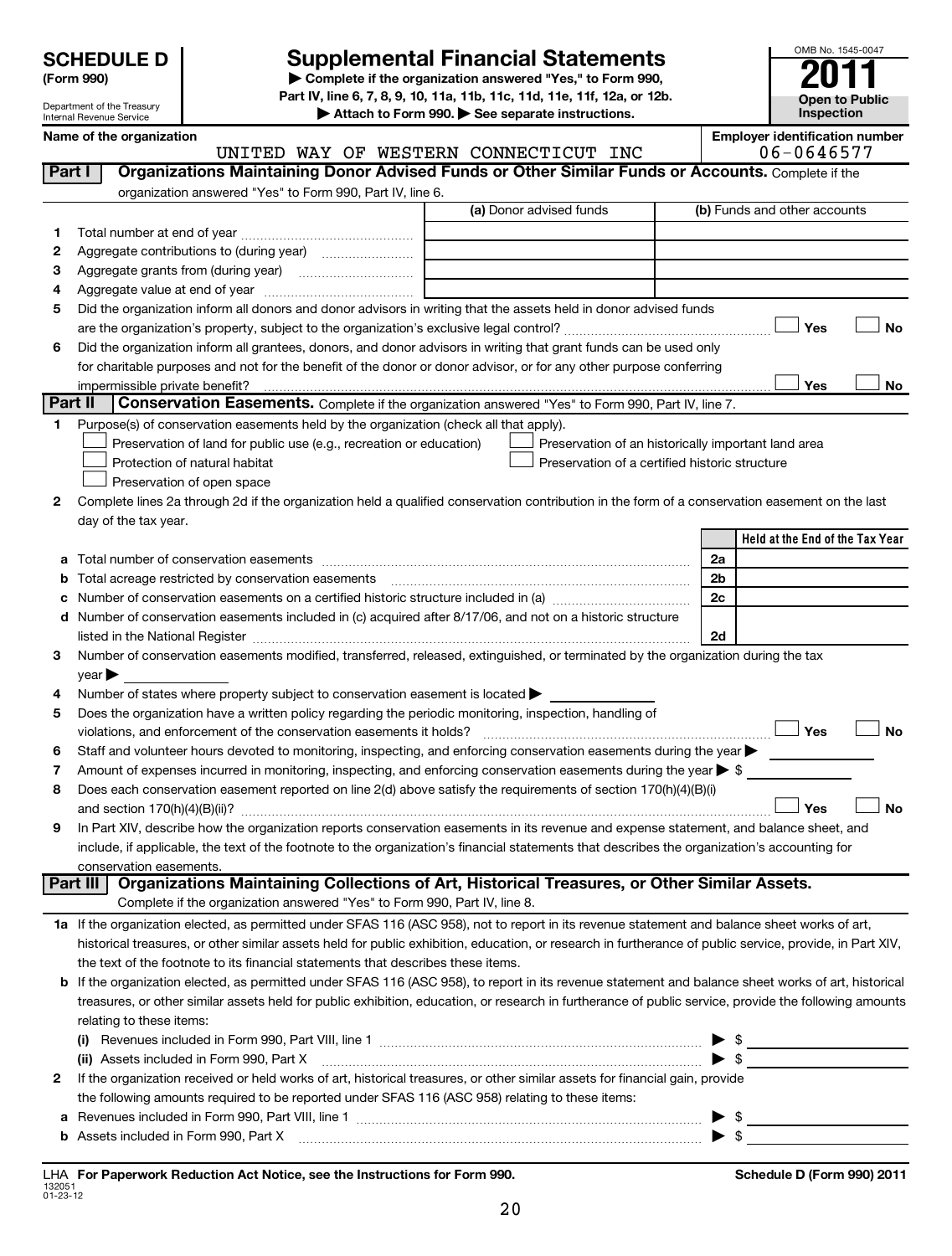|    | Schedule D (Form 990) 2011                                                                                                                                                                                                     | UNITED WAY OF WESTERN CONNECTICUT INC   |                |                                                                                                                                                                                                                               |                                 |                | $06 - 0646577$ Page 2                  |
|----|--------------------------------------------------------------------------------------------------------------------------------------------------------------------------------------------------------------------------------|-----------------------------------------|----------------|-------------------------------------------------------------------------------------------------------------------------------------------------------------------------------------------------------------------------------|---------------------------------|----------------|----------------------------------------|
|    | Part III<br>Organizations Maintaining Collections of Art, Historical Treasures, or Other Similar Assets (continued)                                                                                                            |                                         |                |                                                                                                                                                                                                                               |                                 |                |                                        |
| 3  | Using the organization's acquisition, accession, and other records, check any of the following that are a significant use of its collection items                                                                              |                                         |                |                                                                                                                                                                                                                               |                                 |                |                                        |
|    | (check all that apply):                                                                                                                                                                                                        |                                         |                |                                                                                                                                                                                                                               |                                 |                |                                        |
| a  | Public exhibition                                                                                                                                                                                                              | d                                       |                | Loan or exchange programs                                                                                                                                                                                                     |                                 |                |                                        |
| b  | Scholarly research                                                                                                                                                                                                             | e                                       |                | Other and the contract of the contract of the contract of the contract of the contract of the contract of the contract of the contract of the contract of the contract of the contract of the contract of the contract of the |                                 |                |                                        |
| с  | Preservation for future generations                                                                                                                                                                                            |                                         |                |                                                                                                                                                                                                                               |                                 |                |                                        |
| 4  | Provide a description of the organization's collections and explain how they further the organization's exempt purpose in Part XIV.                                                                                            |                                         |                |                                                                                                                                                                                                                               |                                 |                |                                        |
| 5  | During the year, did the organization solicit or receive donations of art, historical treasures, or other similar assets                                                                                                       |                                         |                |                                                                                                                                                                                                                               |                                 |                |                                        |
|    |                                                                                                                                                                                                                                |                                         |                |                                                                                                                                                                                                                               |                                 | Yes            | No                                     |
|    | Part IV<br>Escrow and Custodial Arrangements. Complete if the organization answered "Yes" to Form 990, Part IV, line 9, or                                                                                                     |                                         |                |                                                                                                                                                                                                                               |                                 |                |                                        |
|    | reported an amount on Form 990, Part X, line 21.                                                                                                                                                                               |                                         |                |                                                                                                                                                                                                                               |                                 |                |                                        |
|    | 1a Is the organization an agent, trustee, custodian or other intermediary for contributions or other assets not included                                                                                                       |                                         |                |                                                                                                                                                                                                                               |                                 |                |                                        |
|    |                                                                                                                                                                                                                                |                                         |                |                                                                                                                                                                                                                               |                                 | Yes            | No                                     |
|    | <b>b</b> If "Yes," explain the arrangement in Part XIV and complete the following table:                                                                                                                                       |                                         |                |                                                                                                                                                                                                                               |                                 |                |                                        |
|    |                                                                                                                                                                                                                                |                                         |                |                                                                                                                                                                                                                               |                                 | Amount         |                                        |
| с  | Beginning balance measurements are all the contract of the contract of the contract of the contract of the contract of the contract of the contract of the contract of the contract of the contract of the contract of the con |                                         |                |                                                                                                                                                                                                                               | 1c                              |                |                                        |
|    |                                                                                                                                                                                                                                |                                         |                |                                                                                                                                                                                                                               | 1d                              |                |                                        |
|    | Distributions during the year manufactured and continuum control of the state of the control of the year manufactured and the year manufactured and the year manufactured and the state of the state of the state of the state |                                         |                |                                                                                                                                                                                                                               | 1e                              |                |                                        |
|    |                                                                                                                                                                                                                                |                                         |                |                                                                                                                                                                                                                               | 1f                              | Yes            |                                        |
|    |                                                                                                                                                                                                                                |                                         |                |                                                                                                                                                                                                                               |                                 |                | No                                     |
|    | <b>b</b> If "Yes," explain the arrangement in Part XIV.<br>Endowment Funds. Complete if the organization answered "Yes" to Form 990, Part IV, line 10.<br><b>Part V</b>                                                        |                                         |                |                                                                                                                                                                                                                               |                                 |                |                                        |
|    |                                                                                                                                                                                                                                | (a) Current year                        | (b) Prior year | (c) Two years back (d) Three years back                                                                                                                                                                                       |                                 |                | (e) Four years back                    |
| 1a | Beginning of year balance                                                                                                                                                                                                      |                                         |                |                                                                                                                                                                                                                               |                                 |                |                                        |
| b  |                                                                                                                                                                                                                                |                                         |                |                                                                                                                                                                                                                               |                                 |                |                                        |
|    | Net investment earnings, gains, and losses                                                                                                                                                                                     |                                         |                |                                                                                                                                                                                                                               |                                 |                |                                        |
| d  | Grants or scholarships                                                                                                                                                                                                         |                                         |                |                                                                                                                                                                                                                               |                                 |                |                                        |
|    | Other expenditures for facilities                                                                                                                                                                                              |                                         |                |                                                                                                                                                                                                                               |                                 |                |                                        |
|    | and programs                                                                                                                                                                                                                   |                                         |                |                                                                                                                                                                                                                               |                                 |                |                                        |
|    |                                                                                                                                                                                                                                |                                         |                |                                                                                                                                                                                                                               |                                 |                |                                        |
| g  | End of year balance                                                                                                                                                                                                            |                                         |                |                                                                                                                                                                                                                               |                                 |                |                                        |
| 2  | Provide the estimated percentage of the current year end balance (line 1g, column (a)) held as:                                                                                                                                |                                         |                |                                                                                                                                                                                                                               |                                 |                |                                        |
| а  | Board designated or quasi-endowment >                                                                                                                                                                                          |                                         |                |                                                                                                                                                                                                                               |                                 |                |                                        |
|    | Permanent endowment                                                                                                                                                                                                            | %                                       |                |                                                                                                                                                                                                                               |                                 |                |                                        |
|    | Temporarily restricted endowment                                                                                                                                                                                               | %                                       |                |                                                                                                                                                                                                                               |                                 |                |                                        |
|    | The percentages in lines 2a, 2b, and 2c should equal 100%.                                                                                                                                                                     |                                         |                |                                                                                                                                                                                                                               |                                 |                |                                        |
|    | 3a Are there endowment funds not in the possession of the organization that are held and administered for the organization                                                                                                     |                                         |                |                                                                                                                                                                                                                               |                                 |                |                                        |
|    | by:                                                                                                                                                                                                                            |                                         |                |                                                                                                                                                                                                                               |                                 |                | Yes<br>No                              |
|    | (i)                                                                                                                                                                                                                            |                                         |                |                                                                                                                                                                                                                               |                                 | 3a(i)          |                                        |
|    |                                                                                                                                                                                                                                |                                         |                |                                                                                                                                                                                                                               |                                 | 3a(ii)         |                                        |
|    |                                                                                                                                                                                                                                |                                         |                |                                                                                                                                                                                                                               |                                 | 3b             |                                        |
| 4  | Describe in Part XIV the intended uses of the organization's endowment funds.                                                                                                                                                  |                                         |                |                                                                                                                                                                                                                               |                                 |                |                                        |
|    | <b>Part VI</b><br>Land, Buildings, and Equipment. See Form 990, Part X, line 10.                                                                                                                                               |                                         |                |                                                                                                                                                                                                                               |                                 |                |                                        |
|    | Description of property                                                                                                                                                                                                        | (a) Cost or other<br>basis (investment) |                | (b) Cost or other<br>basis (other)                                                                                                                                                                                            | (c) Accumulated<br>depreciation | (d) Book value |                                        |
|    |                                                                                                                                                                                                                                |                                         |                | 145,900.                                                                                                                                                                                                                      |                                 |                | 145,900.                               |
|    |                                                                                                                                                                                                                                |                                         |                | 780, 816.                                                                                                                                                                                                                     | 239,408.                        |                | 541, 408.                              |
|    |                                                                                                                                                                                                                                |                                         |                |                                                                                                                                                                                                                               |                                 |                |                                        |
| d  |                                                                                                                                                                                                                                |                                         |                | 141,916.                                                                                                                                                                                                                      | 135,086.                        |                | 6,830.                                 |
|    |                                                                                                                                                                                                                                |                                         |                |                                                                                                                                                                                                                               |                                 |                |                                        |
|    | Total. Add lines 1a through 1e. (Column (d) must equal Form 990, Part X, column (B), line 10(c).)                                                                                                                              |                                         |                |                                                                                                                                                                                                                               |                                 |                | 694,138.                               |
|    |                                                                                                                                                                                                                                |                                         |                |                                                                                                                                                                                                                               |                                 |                | $\sim$ dula D $\sqrt{5}$ ano 000).0044 |

**Schedule D (Form 990) 2011**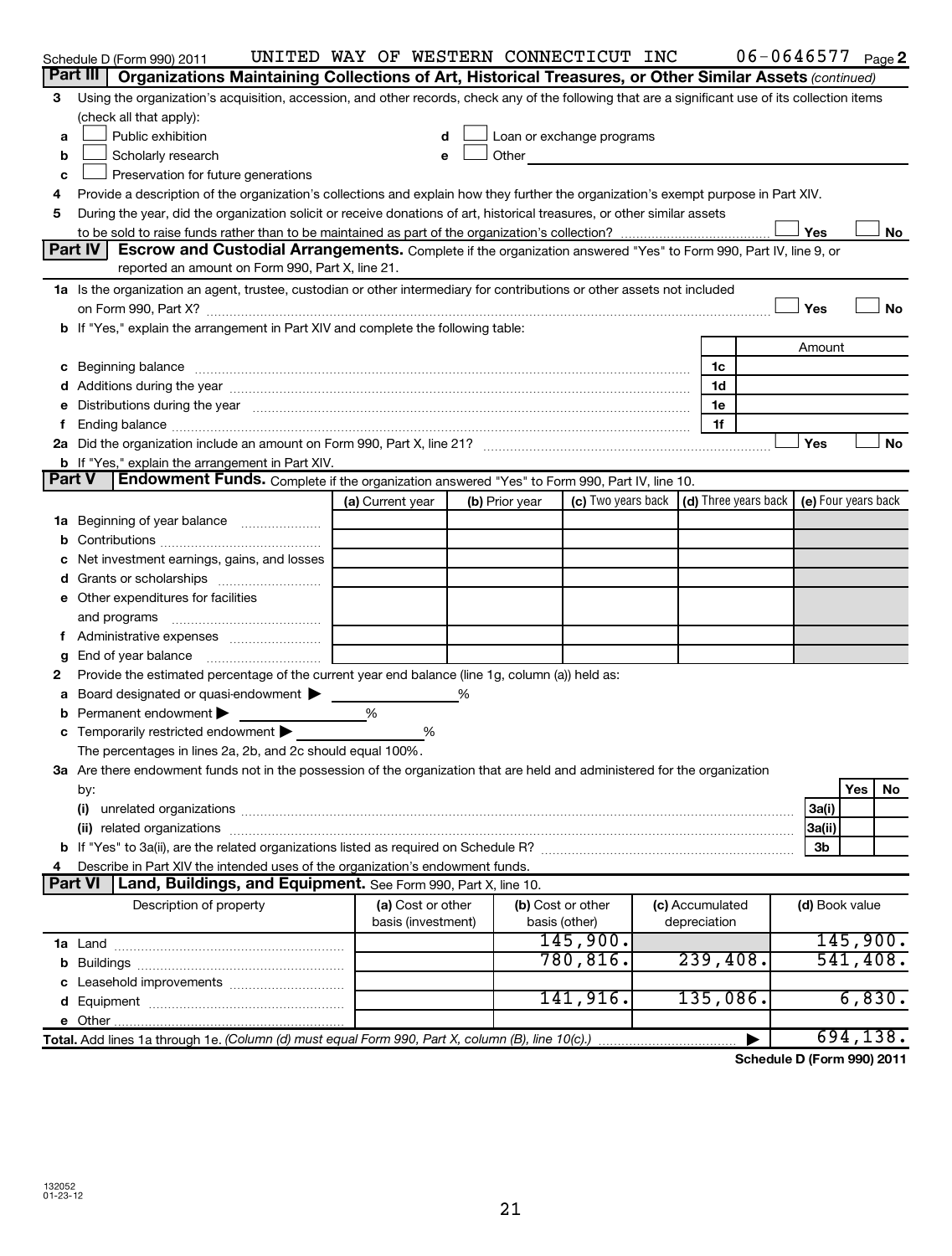| Schedule D (Form 990) 2011                                                                                                                                                                                                     | UNITED WAY OF WESTERN CONNECTICUT INC |                | $06 - 0646577$ Page 3                                        |          |
|--------------------------------------------------------------------------------------------------------------------------------------------------------------------------------------------------------------------------------|---------------------------------------|----------------|--------------------------------------------------------------|----------|
| Part VII Investments - Other Securities. See Form 990, Part X, line 12.                                                                                                                                                        |                                       |                |                                                              |          |
| (a) Description of security or category<br>(including name of security)                                                                                                                                                        | (b) Book value                        |                | (c) Method of valuation:<br>Cost or end-of-year market value |          |
| (1) Financial derivatives                                                                                                                                                                                                      |                                       |                |                                                              |          |
|                                                                                                                                                                                                                                |                                       |                |                                                              |          |
| (3) Other                                                                                                                                                                                                                      |                                       |                |                                                              |          |
| (A)                                                                                                                                                                                                                            |                                       |                |                                                              |          |
| (B)                                                                                                                                                                                                                            |                                       |                |                                                              |          |
| (C)                                                                                                                                                                                                                            |                                       |                |                                                              |          |
| (D)                                                                                                                                                                                                                            |                                       |                |                                                              |          |
| (E)                                                                                                                                                                                                                            |                                       |                |                                                              |          |
| (F)                                                                                                                                                                                                                            |                                       |                |                                                              |          |
| (G)                                                                                                                                                                                                                            |                                       |                |                                                              |          |
| (H)                                                                                                                                                                                                                            |                                       |                |                                                              |          |
| (1)                                                                                                                                                                                                                            |                                       |                |                                                              |          |
| Total. (Col (b) must equal Form 990, Part X, col (B) line 12.) $\blacktriangleright$                                                                                                                                           |                                       |                |                                                              |          |
| Part VIII Investments - Program Related. See Form 990, Part X, line 13.                                                                                                                                                        |                                       |                |                                                              |          |
| (a) Description of investment type                                                                                                                                                                                             | (b) Book value                        |                | (c) Method of valuation:<br>Cost or end-of-year market value |          |
| (1)                                                                                                                                                                                                                            |                                       |                |                                                              |          |
| (2)                                                                                                                                                                                                                            |                                       |                |                                                              |          |
| (3)                                                                                                                                                                                                                            |                                       |                |                                                              |          |
| (4)                                                                                                                                                                                                                            |                                       |                |                                                              |          |
| (5)                                                                                                                                                                                                                            |                                       |                |                                                              |          |
| (6)                                                                                                                                                                                                                            |                                       |                |                                                              |          |
| (7)                                                                                                                                                                                                                            |                                       |                |                                                              |          |
| (8)                                                                                                                                                                                                                            |                                       |                |                                                              |          |
| (9)                                                                                                                                                                                                                            |                                       |                |                                                              |          |
| (10)                                                                                                                                                                                                                           |                                       |                |                                                              |          |
| Total. (Col (b) must equal Form 990, Part X, col (B) line $13.$ )                                                                                                                                                              |                                       |                |                                                              |          |
| Part IX<br>Other Assets. See Form 990, Part X, line 15.                                                                                                                                                                        |                                       |                |                                                              |          |
|                                                                                                                                                                                                                                | (a) Description                       |                | (b) Book value                                               |          |
| <b>AGENCY ASSETS</b><br>(1)                                                                                                                                                                                                    |                                       |                |                                                              | 380,638. |
| DUE FROM TRI STATE<br>(2)                                                                                                                                                                                                      |                                       |                |                                                              | 9,143.   |
| <b>SECURITY DEPOSIT</b><br>(3)                                                                                                                                                                                                 |                                       |                |                                                              | 15,000.  |
| (4)                                                                                                                                                                                                                            |                                       |                |                                                              |          |
| (5)                                                                                                                                                                                                                            |                                       |                |                                                              |          |
| (6)                                                                                                                                                                                                                            |                                       |                |                                                              |          |
| (7)                                                                                                                                                                                                                            |                                       |                |                                                              |          |
| (8)                                                                                                                                                                                                                            |                                       |                |                                                              |          |
| (9)                                                                                                                                                                                                                            |                                       |                |                                                              |          |
| (10)                                                                                                                                                                                                                           |                                       |                |                                                              | 404,781. |
| Total. (Column (b) must equal Form 990, Part X, col (B) line 15.)<br>Part X                                                                                                                                                    |                                       |                |                                                              |          |
| Other Liabilities. See Form 990, Part X, line 25.<br>(a) Description of liability                                                                                                                                              |                                       | (b) Book value |                                                              |          |
| <u>1.</u>                                                                                                                                                                                                                      |                                       |                |                                                              |          |
| (1) Federal income taxes<br>COMMUNITY GRANTS AND OTHER                                                                                                                                                                         |                                       |                |                                                              |          |
| (2)<br>DISTRIBUTIONS PAYABLE                                                                                                                                                                                                   |                                       | 1,492,116.     |                                                              |          |
| (3)<br><b>AGENCY LIABILITIES</b>                                                                                                                                                                                               |                                       | 380,638.       |                                                              |          |
| (4)                                                                                                                                                                                                                            |                                       |                |                                                              |          |
| (5)                                                                                                                                                                                                                            |                                       |                |                                                              |          |
| (6)<br>(7)                                                                                                                                                                                                                     |                                       |                |                                                              |          |
|                                                                                                                                                                                                                                |                                       |                |                                                              |          |
| (8)<br>(9)                                                                                                                                                                                                                     |                                       |                |                                                              |          |
| (10)                                                                                                                                                                                                                           |                                       |                |                                                              |          |
| (11)                                                                                                                                                                                                                           |                                       |                |                                                              |          |
| Total. (Column (b) must equal Form 990, Part X, col (B) line 25.)                                                                                                                                                              |                                       | 1,872,754。     |                                                              |          |
| in a (ASC 74b) fource. In Part Xiv, provide the text of the footnote to the organization's financial statements that reports the organization's liability for uncertain tax positions under<br>2. FIN 48 (ASC 740). (2. FIN 48 |                                       |                |                                                              |          |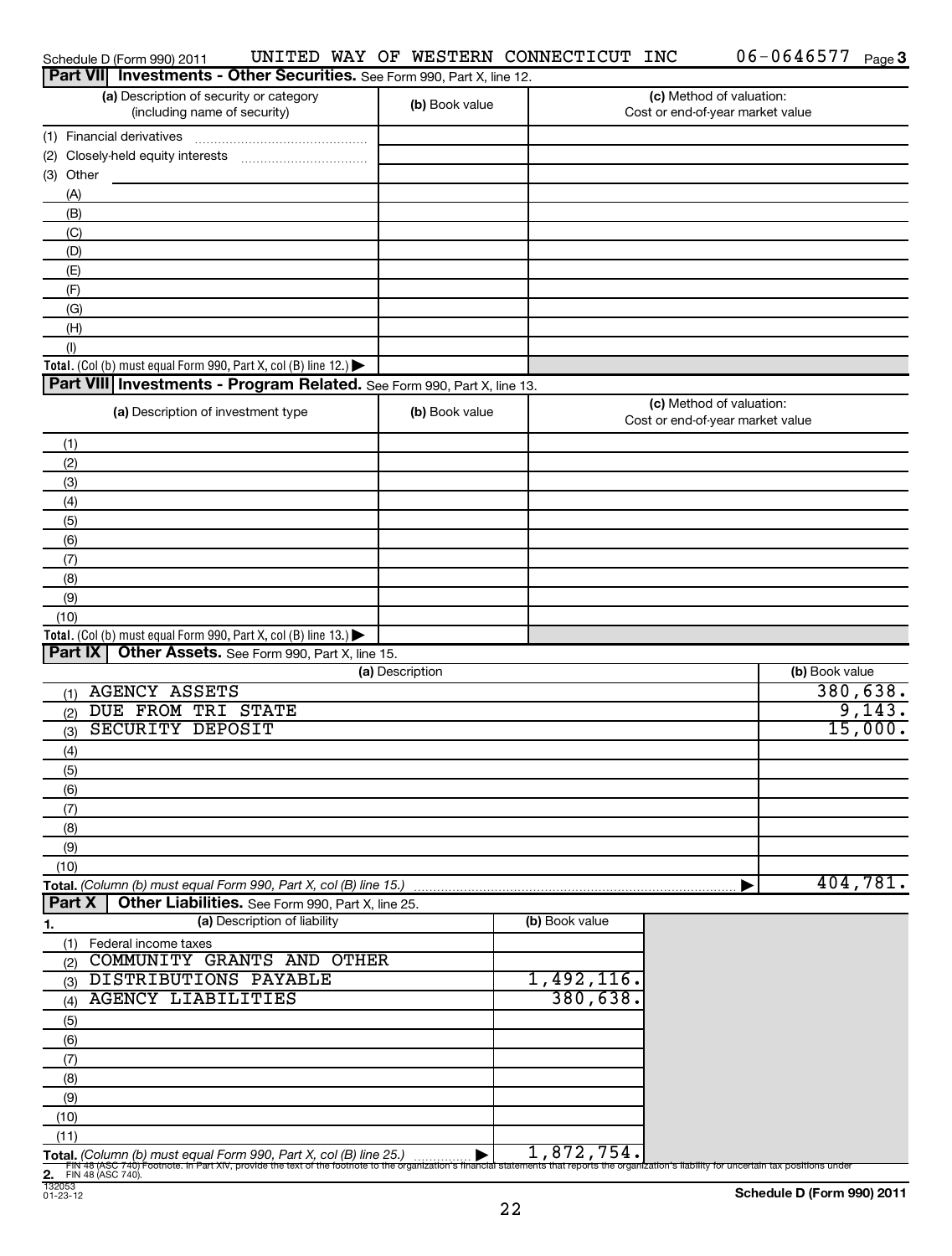|      | UNITED WAY OF WESTERN CONNECTICUT INC<br>Schedule D (Form 990) 2011<br>Part XI   Reconciliation of Change in Net Assets from Form 990 to Audited Financial Statements                                                          |                |                         |              | $06 - 0646577$ Page 4      |
|------|--------------------------------------------------------------------------------------------------------------------------------------------------------------------------------------------------------------------------------|----------------|-------------------------|--------------|----------------------------|
|      |                                                                                                                                                                                                                                |                |                         |              | 6,441,646.                 |
| 1    | Total revenue (Form 990, Part VIII, column (A), line 12)                                                                                                                                                                       |                | 1                       |              |                            |
| 2    |                                                                                                                                                                                                                                |                | $\overline{2}$          |              | 6,510,606.<br>$-68,960.$   |
| З    |                                                                                                                                                                                                                                |                | 3                       |              | 5,970.                     |
| 4    | Net unrealized gains (losses) on investments [11] matter contracts and the state of the state of the state of the state of the state of the state of the state of the state of the state of the state of the state of the stat |                | $\overline{4}$          |              |                            |
| 5    |                                                                                                                                                                                                                                |                | $\overline{\mathbf{5}}$ |              |                            |
| 6    |                                                                                                                                                                                                                                |                | 6                       |              |                            |
| 7    | Prior period adjustments [111] material contracts and provide a state of the contract of the contract of the contract of the contract of the contract of the contract of the contract of the contract of the contract of the c |                | $\overline{7}$          |              |                            |
| 8    | Other (Describe in Part XIV.)                                                                                                                                                                                                  |                | 8<br>9                  |              | 5,970.                     |
| 9    | Excess or (deficit) for the year per audited financial statements. Combine lines 3 and 9                                                                                                                                       |                | 10                      |              | $-62,990.$                 |
| 10   | Part XII   Reconciliation of Revenue per Audited Financial Statements With Revenue per Return                                                                                                                                  |                |                         |              |                            |
| 1    | Total revenue, gains, and other support per audited financial statements                                                                                                                                                       |                |                         | 1.           | 5,305,848.                 |
| 2    | Amounts included on line 1 but not on Form 990, Part VIII, line 12:                                                                                                                                                            |                |                         |              |                            |
| a    | Net unrealized gains on investments [11] Martin Martin Martin Martin Martin Martin Martin Martin Martin Martin                                                                                                                 | 2a             |                         |              |                            |
| b    |                                                                                                                                                                                                                                | 2 <sub>b</sub> | $\frac{5,970}{125,209}$ |              |                            |
| с    |                                                                                                                                                                                                                                | 2c             |                         |              |                            |
| d    |                                                                                                                                                                                                                                | 2d             | 113,331.                |              |                            |
| е    | Add lines 2a through 2d                                                                                                                                                                                                        |                |                         | 2e           | 244,510.                   |
| 3    |                                                                                                                                                                                                                                |                |                         | 3            | 5,061,338.                 |
| 4    | Amounts included on Form 990, Part VIII, line 12, but not on line 1:                                                                                                                                                           |                |                         |              |                            |
| a    | Investment expenses not included on Form 990, Part VIII, line 7b [100] [100] [100] [100] [100] [100] [100] [10                                                                                                                 | 4a             |                         |              |                            |
| b    |                                                                                                                                                                                                                                | 4 <sub>b</sub> | 1,380,308.              |              |                            |
| c    | Add lines 4a and 4b                                                                                                                                                                                                            |                |                         | 4c           | 1,380,308.                 |
| 5    | Total revenue. Add lines 3 and 4c. (This must equal Form 990, Part I, line 12.)                                                                                                                                                |                |                         | 5            | 6,441,646.                 |
|      | Part XIII Reconciliation of Expenses per Audited Financial Statements With Expenses per Return                                                                                                                                 |                |                         |              |                            |
| 1.   |                                                                                                                                                                                                                                |                |                         | $\mathbf{1}$ | 5,368,838.                 |
| 2    | Amounts included on line 1 but not on Form 990, Part IX, line 25:                                                                                                                                                              |                |                         |              |                            |
| a    |                                                                                                                                                                                                                                | 2a             | 125, 209.               |              |                            |
|      |                                                                                                                                                                                                                                | 2 <sub>b</sub> |                         |              |                            |
|      |                                                                                                                                                                                                                                | 2 <sub>c</sub> |                         |              |                            |
|      |                                                                                                                                                                                                                                | 2d             | 113,331.                |              |                            |
| е    | Add lines 2a through 2d                                                                                                                                                                                                        |                |                         | 2e           | 238,540.                   |
| 3    |                                                                                                                                                                                                                                |                |                         | 3            | 5,130,298.                 |
| 4    | Amounts included on Form 990, Part IX, line 25, but not on line 1:                                                                                                                                                             |                |                         |              |                            |
|      | Investment expenses not included on Form 990, Part VIII, line 7b                                                                                                                                                               | 4a             |                         |              |                            |
|      |                                                                                                                                                                                                                                | 4b             | 1,380,308.              |              |                            |
|      | c Add lines 4a and 4b                                                                                                                                                                                                          |                |                         | 4с           | 1,380,308.                 |
|      |                                                                                                                                                                                                                                |                |                         | 5            | 6,510,606.                 |
|      | Part XIV Supplemental Information                                                                                                                                                                                              |                |                         |              |                            |
|      | Complete this part to provide the descriptions required for Part II, lines 3, 5, and 9; Part III, lines 1a and 4; Part IV, lines 1b and 2b; Part V, line 4; Part                                                               |                |                         |              |                            |
|      | X, line 2; Part XI, line 8; Part XII, lines 2d and 4b; and Part XIII, lines 2d and 4b. Also complete this part to provide any additional information.                                                                          |                |                         |              |                            |
|      | PART X, LINE 2: MANAGEMENT OF UNITED WAY HAS EVALUATED ALL SIGNIFICANT                                                                                                                                                         |                |                         |              |                            |
|      | TAX POSITIONS AS REQUIRED BY GENERALLY ACCEPTED ACCOUNTING PRINCIPLES IN                                                                                                                                                       |                |                         |              |                            |
|      | THE UNITED STATES OF AMERICA.                                                                                                                                                                                                  |                |                         |              |                            |
|      |                                                                                                                                                                                                                                |                |                         |              |                            |
|      |                                                                                                                                                                                                                                |                |                         |              |                            |
|      |                                                                                                                                                                                                                                |                |                         |              |                            |
|      | MANAGEMENT OF UNITED WAY IS OF THE OPINION THAT THE ENTITY HAS NOT TAKEN                                                                                                                                                       |                |                         |              |                            |
|      | ANY MATERIAL TAX POSITIONS THAT WOULD REQUIRE THE RECORDING OF ANY                                                                                                                                                             |                |                         |              |                            |
|      | LIABILITY BY UNITED WAY, NOR IS MANAGEMENT OF UNITED WAY OF THE OPINION                                                                                                                                                        |                |                         |              |                            |
| THAT | THERE WERE ANY UNREALIZED TAX BENEFITS THAT WOULD EITHER INCREASE OR                                                                                                                                                           |                |                         |              |                            |
|      |                                                                                                                                                                                                                                |                |                         |              | Schedule D (Form 990) 2011 |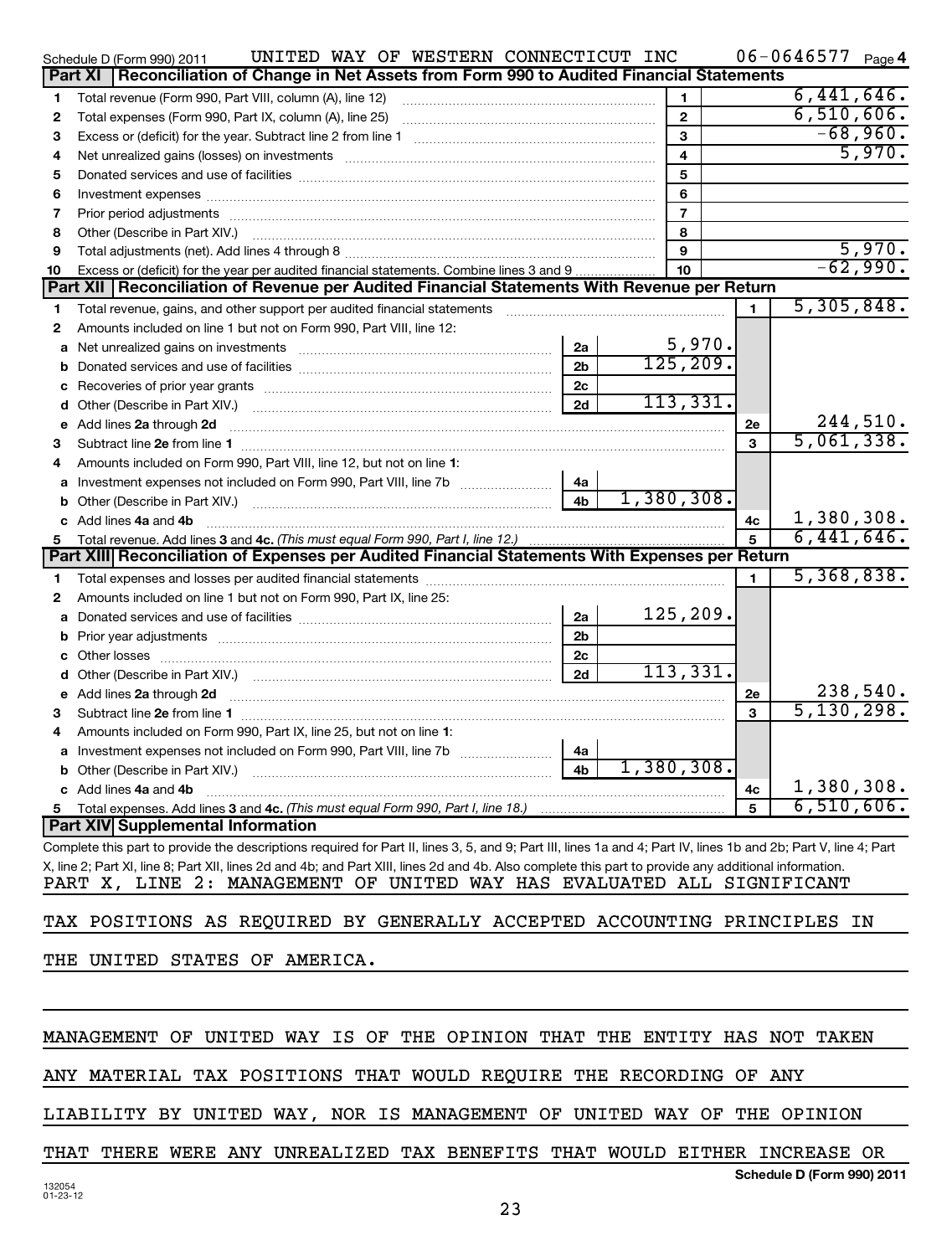| UNITED WAY OF WESTERN CONNECTICUT INC 06-0646577 Page 5<br>Schedule D (Form 990) 2011<br>Part XIV Supplemental Information (continued) |            |
|----------------------------------------------------------------------------------------------------------------------------------------|------------|
|                                                                                                                                        |            |
| DECREASE MATERIALLY WITHIN THE NEXT YEAR. IF REQUIRED, IT IS UNITED WAY'S                                                              |            |
| POLICY TO RECOGNIZE ANY ESTIMATED INTEREST AND PENALTIES.                                                                              |            |
|                                                                                                                                        |            |
| THE TAX RETURNS OF UNITED WAY FOR THE THREE YEARS ENDED JUNE 30, 2011 ARE                                                              |            |
| SUBJECT TO EXAMINATION BY THE TAXING AUTHORITIES.                                                                                      |            |
|                                                                                                                                        |            |
| PART XII, LINE 2D - OTHER ADJUSTMENTS:                                                                                                 |            |
| RENTAL EXPENSES                                                                                                                        | 113,331.   |
|                                                                                                                                        |            |
| PART XII, LINE 4B - OTHER ADJUSTMENTS:                                                                                                 |            |
| AMOUNTS RAISED ON BEHALF OF OTHERS - DESIGNATIONS                                                                                      | 1,222,795. |
| PROVISION FOR UNCOLLECTIBLE ACCOUNTS                                                                                                   | 157,513.   |
| TOTAL TO SCHEDULE D, PART XII, LINE 4B                                                                                                 | 1,380,308. |
|                                                                                                                                        |            |
| PART XIII, LINE 2D - OTHER ADJUSTMENTS:                                                                                                |            |
| RENTAL EXPENSES                                                                                                                        | 113,331.   |
|                                                                                                                                        |            |
| PART XIII, LINE 4B - OTHER ADJUSTMENTS:                                                                                                |            |
| AMOUNTS RAISED ON BEHALF OF OTHERS - DESIGNATIONS                                                                                      | 1,222,795. |
| PROVISION FOR UNCOLLECTIBLE ACCOUNTS                                                                                                   | 157,513.   |
| TOTAL TO SCHEDULE D, PART XIII, LINE 4B                                                                                                | 1,380,308. |
|                                                                                                                                        |            |
|                                                                                                                                        |            |
|                                                                                                                                        |            |
|                                                                                                                                        |            |
|                                                                                                                                        |            |
|                                                                                                                                        |            |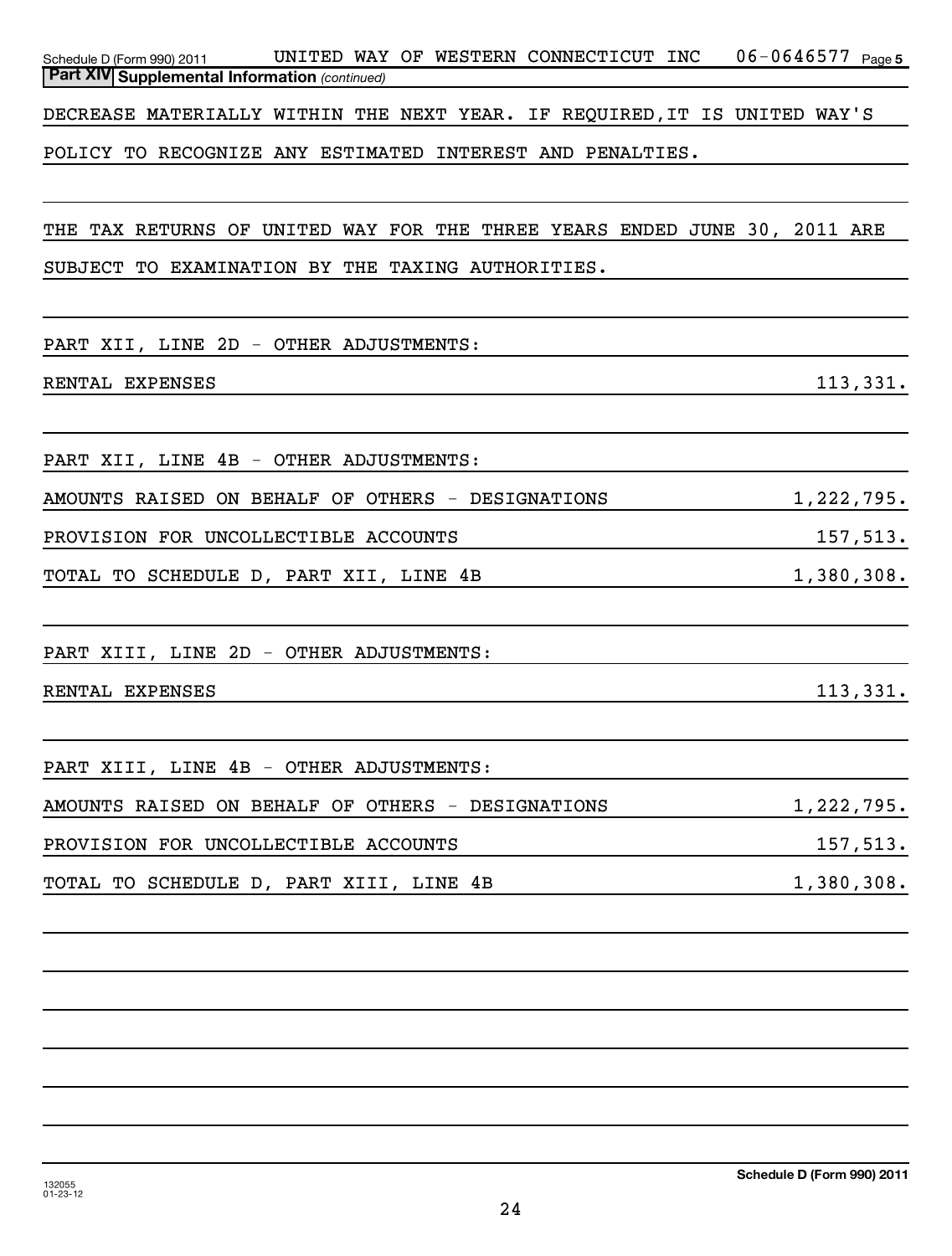| <b>SCHEDULE I</b>                                             |                                                                                                                                                                                                                                                                                        |         |                                                                                  |                                                                                                    |                                         |                                                                |                                           | OMB No. 1545-0047                                        |
|---------------------------------------------------------------|----------------------------------------------------------------------------------------------------------------------------------------------------------------------------------------------------------------------------------------------------------------------------------------|---------|----------------------------------------------------------------------------------|----------------------------------------------------------------------------------------------------|-----------------------------------------|----------------------------------------------------------------|-------------------------------------------|----------------------------------------------------------|
| (Form 990)                                                    |                                                                                                                                                                                                                                                                                        |         |                                                                                  | Grants and Other Assistance to Organizations,<br>Governments, and Individuals in the United States |                                         |                                                                |                                           | 2011                                                     |
| Department of the Treasury<br><b>Internal Revenue Service</b> |                                                                                                                                                                                                                                                                                        |         | Complete if the organization answered "Yes" to Form 990, Part IV, line 21 or 22. | Attach to Form 990.                                                                                |                                         |                                                                |                                           | <b>Open to Public</b><br>Inspection                      |
| Name of the organization                                      |                                                                                                                                                                                                                                                                                        |         |                                                                                  |                                                                                                    |                                         |                                                                |                                           | <b>Employer identification number</b>                    |
|                                                               |                                                                                                                                                                                                                                                                                        |         | UNITED WAY OF WESTERN CONNECTICUT INC                                            |                                                                                                    |                                         |                                                                |                                           | 06-0646577                                               |
| Part I                                                        | <b>General Information on Grants and Assistance</b>                                                                                                                                                                                                                                    |         |                                                                                  |                                                                                                    |                                         |                                                                |                                           |                                                          |
| $\mathbf{1}$                                                  | Does the organization maintain records to substantiate the amount of the grants or assistance, the grantees' eligibility for the grants or assistance, and the selection                                                                                                               |         |                                                                                  |                                                                                                    |                                         |                                                                |                                           | $ \overline{X} $ Yes                                     |
|                                                               |                                                                                                                                                                                                                                                                                        |         |                                                                                  |                                                                                                    |                                         |                                                                |                                           | l No                                                     |
| $\mathbf{2}$<br>Part II                                       | Describe in Part IV the organization's procedures for monitoring the use of grant funds in the United States.<br>Grants and Other Assistance to Governments and Organizations in the United States. Complete if the organization answered "Yes" to Form 990, Part IV, line 21, for any |         |                                                                                  |                                                                                                    |                                         |                                                                |                                           |                                                          |
|                                                               |                                                                                                                                                                                                                                                                                        |         |                                                                                  |                                                                                                    |                                         |                                                                |                                           |                                                          |
|                                                               | 1 (a) Name and address of organization<br>or government                                                                                                                                                                                                                                | (b) EIN | (c) IRC section<br>if applicable                                                 | (d) Amount of<br>cash grant                                                                        | (e) Amount of<br>non-cash<br>assistance | (f) Method of<br>valuation (book,<br>FMV, appraisal,<br>other) | (g) Description of<br>non-cash assistance | (h) Purpose of grant<br>or assistance                    |
| UNITED WAY AGENCY                                             |                                                                                                                                                                                                                                                                                        |         | 501(C)(3)                                                                        | 3,062,523                                                                                          | $\mathbf{0}$                            |                                                                |                                           | UNITED WAY ALLOCATION TO<br><b>AGENCIES AND PROGRAMS</b> |
|                                                               |                                                                                                                                                                                                                                                                                        |         |                                                                                  |                                                                                                    |                                         |                                                                |                                           |                                                          |
|                                                               |                                                                                                                                                                                                                                                                                        |         |                                                                                  |                                                                                                    |                                         |                                                                |                                           |                                                          |
|                                                               |                                                                                                                                                                                                                                                                                        |         |                                                                                  |                                                                                                    |                                         |                                                                |                                           |                                                          |
|                                                               |                                                                                                                                                                                                                                                                                        |         |                                                                                  |                                                                                                    |                                         |                                                                |                                           |                                                          |
|                                                               |                                                                                                                                                                                                                                                                                        |         |                                                                                  |                                                                                                    |                                         |                                                                |                                           |                                                          |
| 2                                                             | Enter total number of section 501(c)(3) and government organizations listed in the line 1 table                                                                                                                                                                                        |         |                                                                                  |                                                                                                    |                                         |                                                                |                                           |                                                          |
| 3                                                             | Enter total number of other organizations listed in the line 1 table                                                                                                                                                                                                                   |         |                                                                                  |                                                                                                    |                                         |                                                                |                                           |                                                          |
| LHA                                                           | For Paperwork Reduction Act Notice, see the Instructions for Form 990.                                                                                                                                                                                                                 |         |                                                                                  |                                                                                                    |                                         |                                                                |                                           | Schedule I (Form 990) (2011)                             |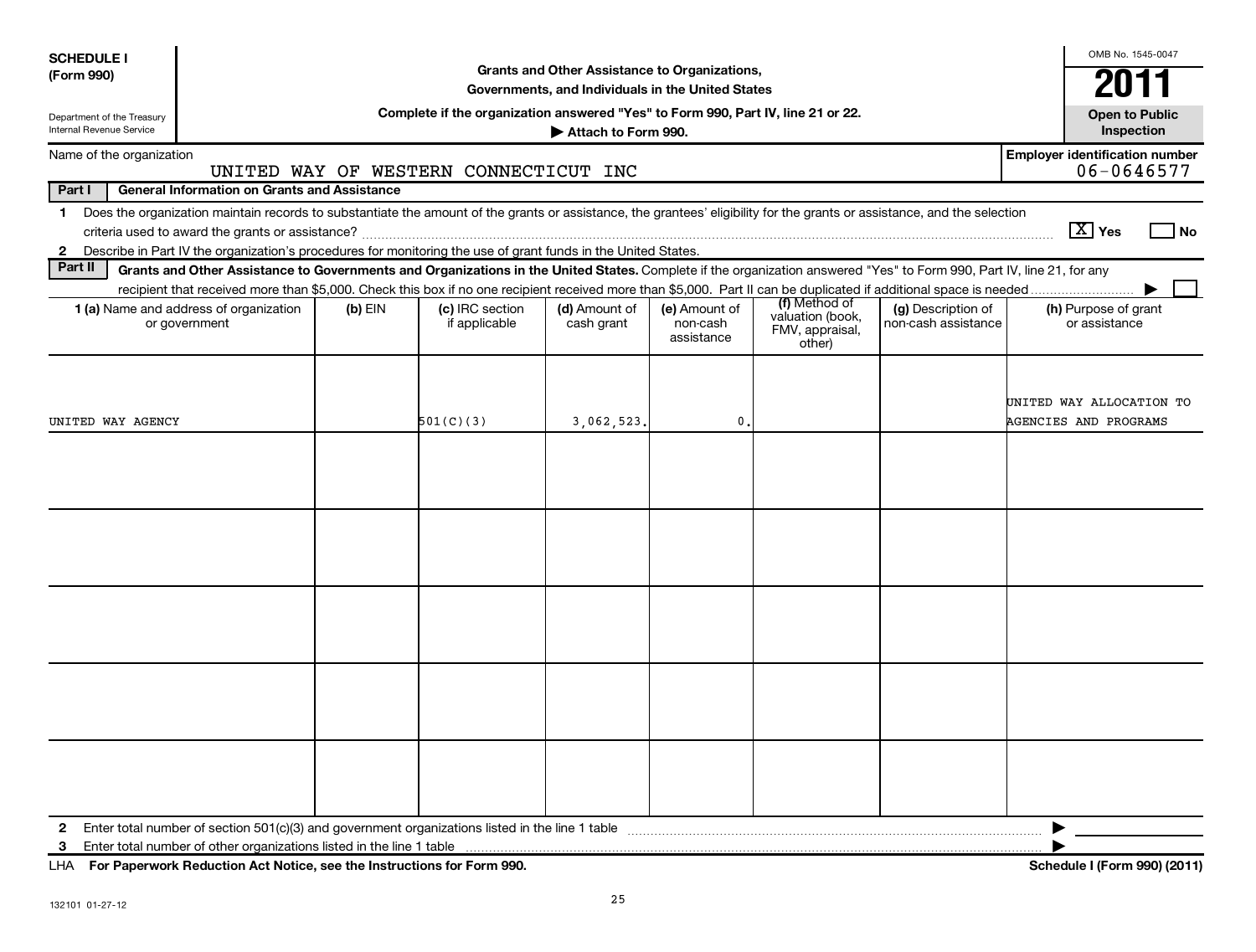## Schedule I (Form 990) (2011) UNITED WAY OF WESTERN CONNECTICUT INC Page

Part IV | Supplemental Information. Complete this part to provide the information required in Part I, line 2, and any other additional information.

Part III | Grants and Other Assistance to Individuals in the United States. Complete if the organization answered "Yes" to Form 990, Part IV, line 22. Part III can be duplicated if additional space is needed.

| (a) Type of grant or assistance | (b) Number of<br>recipients | (c) Amount of<br>cash grant | (d) Amount of non-<br>cash assistance | (e) Method of valuation<br>(book, FMV, appraisal, other) | (f) Description of non-cash assistance |
|---------------------------------|-----------------------------|-----------------------------|---------------------------------------|----------------------------------------------------------|----------------------------------------|
|                                 |                             |                             |                                       |                                                          |                                        |
|                                 |                             |                             |                                       |                                                          |                                        |
|                                 |                             |                             |                                       |                                                          |                                        |
|                                 |                             |                             |                                       |                                                          |                                        |
|                                 |                             |                             |                                       |                                                          |                                        |
|                                 |                             |                             |                                       |                                                          |                                        |
|                                 |                             |                             |                                       |                                                          |                                        |
|                                 |                             |                             |                                       |                                                          |                                        |
|                                 |                             |                             |                                       |                                                          |                                        |
|                                 |                             |                             |                                       |                                                          |                                        |

26

| ichedule I (Form 990) (2011 |  |  |
|-----------------------------|--|--|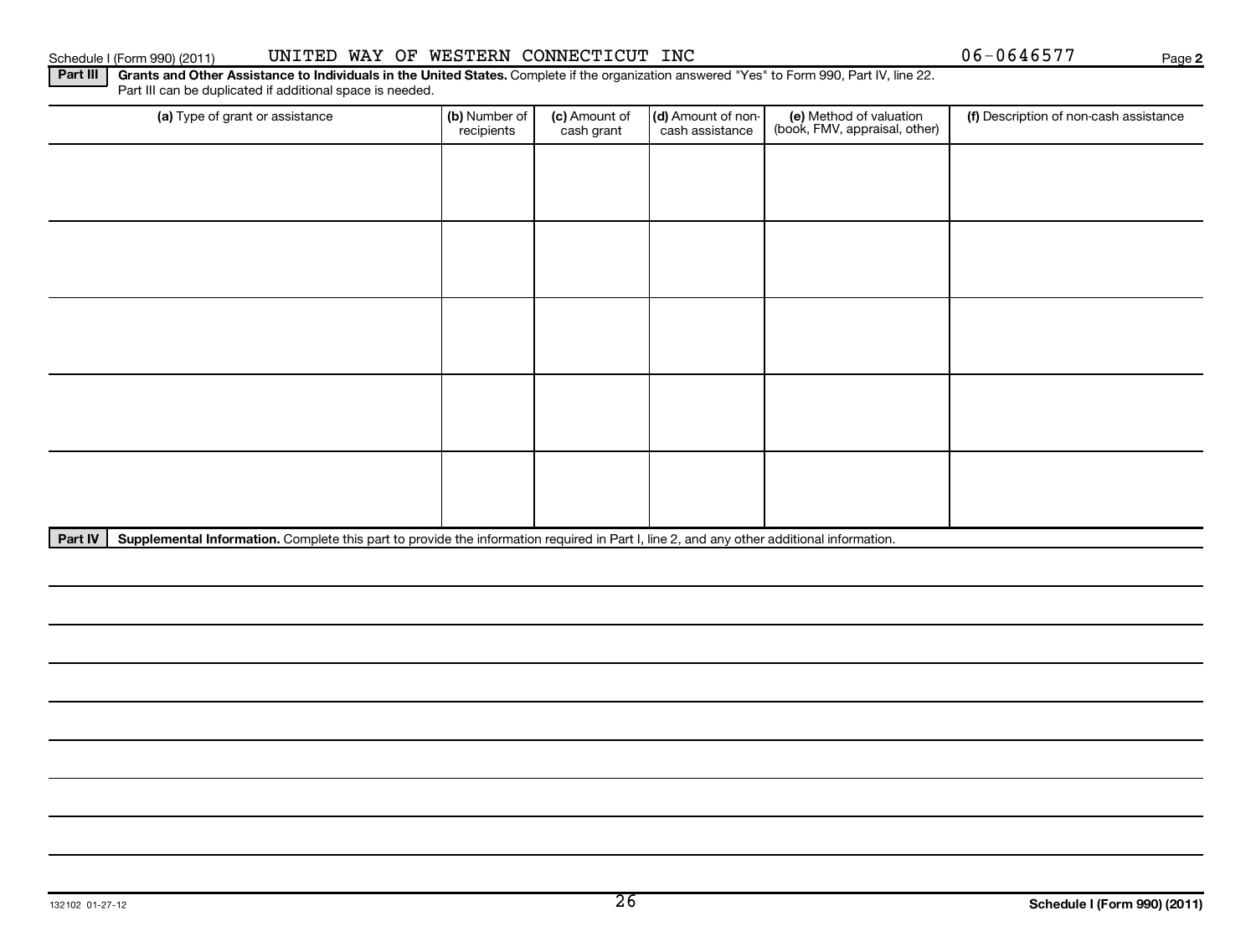|   | <b>Compensation Information</b><br><b>SCHEDULE J</b>                                                                                                                                                                                 |                                       |                | OMB No. 1545-0047     |                         |
|---|--------------------------------------------------------------------------------------------------------------------------------------------------------------------------------------------------------------------------------------|---------------------------------------|----------------|-----------------------|-------------------------|
|   | (Form 990)<br>For certain Officers, Directors, Trustees, Key Employees, and Highest                                                                                                                                                  |                                       |                |                       |                         |
|   | <b>Compensated Employees</b><br>Complete if the organization answered "Yes" to Form 990,                                                                                                                                             |                                       |                |                       |                         |
|   | Part IV, line 23.<br>Department of the Treasury                                                                                                                                                                                      |                                       |                | <b>Open to Public</b> |                         |
|   | Internal Revenue Service<br>Attach to Form 990. See separate instructions.                                                                                                                                                           |                                       | Inspection     |                       |                         |
|   | Name of the organization                                                                                                                                                                                                             | <b>Employer identification number</b> |                |                       |                         |
|   | UNITED WAY OF WESTERN CONNECTICUT INC                                                                                                                                                                                                | 06-0646577                            |                |                       |                         |
|   | <b>Questions Regarding Compensation</b><br>Part I                                                                                                                                                                                    |                                       |                |                       |                         |
|   |                                                                                                                                                                                                                                      |                                       |                | Yes                   | No                      |
|   | 1a Check the appropriate box(es) if the organization provided any of the following to or for a person listed in Form 990,                                                                                                            |                                       |                |                       |                         |
|   | Part VII, Section A, line 1a. Complete Part III to provide any relevant information regarding these items.<br>First-class or charter travel                                                                                          |                                       |                |                       |                         |
|   | Housing allowance or residence for personal use<br>Travel for companions<br>Payments for business use of personal residence                                                                                                          |                                       |                |                       |                         |
|   | Health or social club dues or initiation fees<br>Tax indemnification and gross-up payments                                                                                                                                           |                                       |                |                       |                         |
|   | Discretionary spending account<br>Personal services (e.g., maid, chauffeur, chef)                                                                                                                                                    |                                       |                |                       |                         |
|   |                                                                                                                                                                                                                                      |                                       |                |                       |                         |
|   | <b>b</b> If any of the boxes on line 1a are checked, did the organization follow a written policy regarding payment or                                                                                                               |                                       |                |                       |                         |
|   | reimbursement or provision of all of the expenses described above? If "No," complete Part III to explain                                                                                                                             |                                       | 1b             |                       |                         |
| 2 | Did the organization require substantiation prior to reimbursing or allowing expenses incurred by all officers, directors,                                                                                                           |                                       |                |                       |                         |
|   |                                                                                                                                                                                                                                      |                                       | $\overline{2}$ |                       |                         |
|   |                                                                                                                                                                                                                                      |                                       |                |                       |                         |
| 3 | Indicate which, if any, of the following the filing organization used to establish the compensation of the organization's                                                                                                            |                                       |                |                       |                         |
|   | CEO/Executive Director. Check all that apply. Do not check any boxes for methods used by a related organization to                                                                                                                   |                                       |                |                       |                         |
|   | establish compensation of the CEO/Executive Director. Explain in Part III.                                                                                                                                                           |                                       |                |                       |                         |
|   | Compensation committee<br>Written employment contract                                                                                                                                                                                |                                       |                |                       |                         |
|   | Compensation survey or study<br>Independent compensation consultant                                                                                                                                                                  |                                       |                |                       |                         |
|   | $\mathbf{X}$<br>Approval by the board or compensation committee<br>Form 990 of other organizations                                                                                                                                   |                                       |                |                       |                         |
|   |                                                                                                                                                                                                                                      |                                       |                |                       |                         |
| 4 | During the year, did any person listed in Form 990, Part VII, Section A, line 1a, with respect to the filing                                                                                                                         |                                       |                |                       |                         |
|   | organization or a related organization:                                                                                                                                                                                              |                                       |                |                       |                         |
| а | Receive a severance payment or change-of-control payment?                                                                                                                                                                            |                                       | 4a             |                       | х                       |
|   |                                                                                                                                                                                                                                      |                                       | 4b             |                       | $\overline{\text{x}}$   |
| с |                                                                                                                                                                                                                                      |                                       | 4 <sub>c</sub> |                       | $\overline{\text{x}}$   |
|   | If "Yes" to any of lines 4a-c, list the persons and provide the applicable amounts for each item in Part III.                                                                                                                        |                                       |                |                       |                         |
|   |                                                                                                                                                                                                                                      |                                       |                |                       |                         |
|   | Only section 501(c)(3) and 501(c)(4) organizations must complete lines 5-9.                                                                                                                                                          |                                       |                |                       |                         |
| b | For persons listed in Form 990, Part VII, Section A, line 1a, did the organization pay or accrue any compensation                                                                                                                    |                                       |                |                       |                         |
|   | contingent on the revenues of:                                                                                                                                                                                                       |                                       |                |                       | х                       |
| a | The organization? <b>With the contract of the contract of the contract of the contract of the contract of the contract of the contract of the contract of the contract of the contract of the contract of the contract of the co</b> |                                       | 5a             |                       | $\overline{\mathtt{x}}$ |
|   |                                                                                                                                                                                                                                      |                                       | 5b             |                       |                         |
|   | If "Yes" to line 5a or 5b, describe in Part III.                                                                                                                                                                                     |                                       |                |                       |                         |
| 6 | For persons listed in Form 990, Part VII, Section A, line 1a, did the organization pay or accrue any compensation                                                                                                                    |                                       |                |                       |                         |
|   | contingent on the net earnings of:                                                                                                                                                                                                   |                                       | 6a             |                       | х                       |
| а |                                                                                                                                                                                                                                      |                                       | 6b             |                       | $\overline{\mathtt{x}}$ |
|   | If "Yes" to line 6a or 6b, describe in Part III.                                                                                                                                                                                     |                                       |                |                       |                         |
|   | 7 For persons listed in Form 990, Part VII, Section A, line 1a, did the organization provide any non-fixed payments                                                                                                                  |                                       |                |                       |                         |
|   |                                                                                                                                                                                                                                      |                                       | $\overline{7}$ |                       | x                       |
| 8 | Were any amounts reported in Form 990, Part VII, paid or accrued pursuant to a contract that was subject to the                                                                                                                      |                                       |                |                       |                         |
|   |                                                                                                                                                                                                                                      |                                       | 8              |                       | x                       |
| 9 | If "Yes" to line 8, did the organization also follow the rebuttable presumption procedure described in                                                                                                                               |                                       |                |                       |                         |
|   | Regulations section 53.4958-6(c)?                                                                                                                                                                                                    |                                       | 9              |                       |                         |
|   | LHA For Paperwork Reduction Act Notice, see the Instructions for Form 990.                                                                                                                                                           | Schedule J (Form 990) 2011            |                |                       |                         |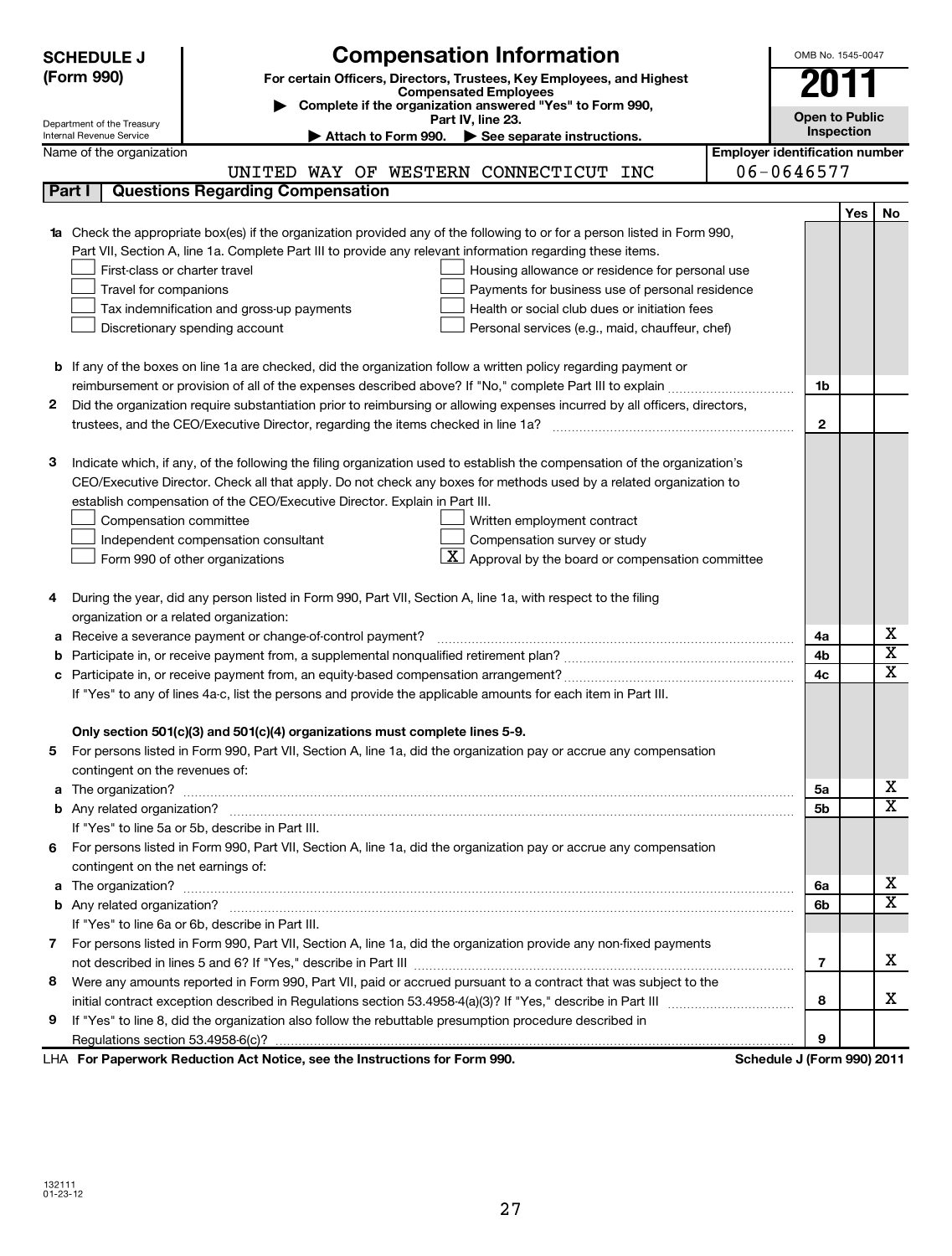## Schedule J (Form 990) 2011 UNITED WAY OF WESTERN CONNECTICUT INC 06-0646577 Page

### Part II | Officers, Directors, Trustees, Key Employees, and Highest Compensated Employees. Use duplicate copies if additional space is needed.

For each individual whose compensation must be reported in Schedule J, report compensation from the organization on row (i) and from related organizations, described in the instructions, on row (ii). Do not list any individuals that are not listed on Form 990, Part VII.

Note. The sum of columns (B)(i)-(iii) for each listed individual must equal the total amount of Form 990, Part VII, Section A, line 1a, applicable column (D) and (E) amounts for that individual.

|                                 |                          | (B) Breakdown of W-2 and/or 1099-MISC compensation |                           | (C)<br>Retirement and          | (D)<br>Nontaxable           | (E)<br>Total of columns     | (F)<br>Compensation                       |
|---------------------------------|--------------------------|----------------------------------------------------|---------------------------|--------------------------------|-----------------------------|-----------------------------|-------------------------------------------|
| (A) Name                        | (i) Base<br>compensation | (ii) Bonus &<br>incentive                          | (iii) Other<br>reportable | other deferred<br>compensation | benefits                    | $(B)(i)$ - $(D)$            | reported as deferred<br>in prior Form 990 |
|                                 |                          | compensation                                       | compensation              |                                |                             |                             |                                           |
| (i)                             | 150, 361.                | $\overline{\mathfrak{o}}$ .                        | $\overline{0}$ .          | 13,950.                        | $\overline{0}$ .            | 164, 311.                   | $\overline{0}$ .                          |
| 1 MICHAEL JOHNSTON<br>(ii)      | $\overline{0}$ .         | $\overline{\mathfrak{o}}$ .                        | $\overline{0}$ .          | $\overline{0}$ .               | $\overline{\mathfrak{o}}$ . | $\overline{\mathfrak{o}}$ . | $\overline{0}$ .                          |
| $(\mathsf{i})$                  |                          |                                                    |                           |                                |                             |                             |                                           |
| (ii)<br>$\overline{\mathbf{2}}$ |                          |                                                    |                           |                                |                             |                             |                                           |
| $(\mathsf{i})$<br>(ii)          |                          |                                                    |                           |                                |                             |                             |                                           |
| $\mathbf{3}$<br>(i)             |                          |                                                    |                           |                                |                             |                             |                                           |
| (ii)<br>4                       |                          |                                                    |                           |                                |                             |                             |                                           |
| (i)                             |                          |                                                    |                           |                                |                             |                             |                                           |
| (ii)<br>$\sqrt{5}$              |                          |                                                    |                           |                                |                             |                             |                                           |
| (i)                             |                          |                                                    |                           |                                |                             |                             |                                           |
| (ii)<br>$6\phantom{a}$          |                          |                                                    |                           |                                |                             |                             |                                           |
| (i)                             |                          |                                                    |                           |                                |                             |                             |                                           |
| (ii)<br>$\overline{7}$          |                          |                                                    |                           |                                |                             |                             |                                           |
| (i)                             |                          |                                                    |                           |                                |                             |                             |                                           |
| (ii)<br>8                       |                          |                                                    |                           |                                |                             |                             |                                           |
| (i)                             |                          |                                                    |                           |                                |                             |                             |                                           |
| (ii)<br>$\boldsymbol{9}$        |                          |                                                    |                           |                                |                             |                             |                                           |
| (i)                             |                          |                                                    |                           |                                |                             |                             |                                           |
| (ii)<br>10                      |                          |                                                    |                           |                                |                             |                             |                                           |
| $\overline{(\mathsf{i})}$       |                          |                                                    |                           |                                |                             |                             |                                           |
| (ii)<br>11                      |                          |                                                    |                           |                                |                             |                             |                                           |
| (i)                             |                          |                                                    |                           |                                |                             |                             |                                           |
| (ii)<br>12                      |                          |                                                    |                           |                                |                             |                             |                                           |
| (i)<br>(ii)                     |                          |                                                    |                           |                                |                             |                             |                                           |
| <u>13</u><br>(i)                |                          |                                                    |                           |                                |                             |                             |                                           |
| (ii)<br>14                      |                          |                                                    |                           |                                |                             |                             |                                           |
| (i)                             |                          |                                                    |                           |                                |                             |                             |                                           |
| (ii)<br>15                      |                          |                                                    |                           |                                |                             |                             |                                           |
| $(\mathsf{i})$                  |                          |                                                    |                           |                                |                             |                             |                                           |
| (ii)<br>16                      |                          |                                                    |                           |                                |                             |                             |                                           |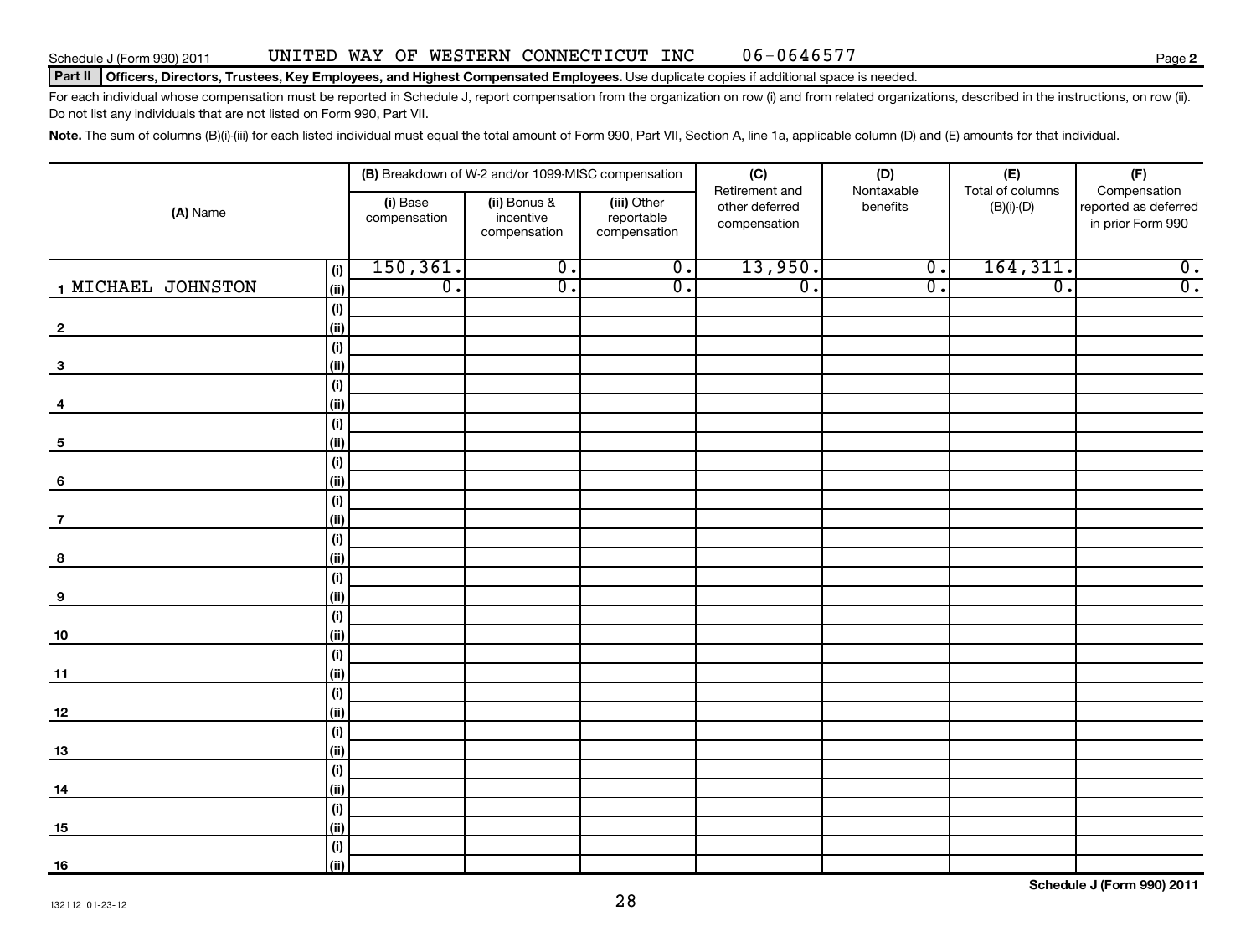|  | <b>SCHEDULE L</b> |  |
|--|-------------------|--|
|  |                   |  |

# **Transactions With Interested Persons**

**(Form 990 or 990-EZ) | Complete if the organization answered**

**"Yes" on Form 990, Part IV, line 25a, 25b, 26, 27, 28a, 28b, or 28c,**

**or Form 990-EZ, Part V, line 38a or 40b.**

**|** Open To Public **| Section 1990-EZ, Part V**, line 38a or 40b.<br>■ Attach to Form 990 or Form 990-EZ. ● See separate instructions.

**Inspection**

OMB No. 1545-0047

Department of the Treasury Internal Revenue Service

| Name of the organization                                                                                     |                     |      |                        |                                                                                                                      |          |    | <b>Employer identification number</b>               |              |                           |    |
|--------------------------------------------------------------------------------------------------------------|---------------------|------|------------------------|----------------------------------------------------------------------------------------------------------------------|----------|----|-----------------------------------------------------|--------------|---------------------------|----|
|                                                                                                              |                     |      |                        | UNITED WAY OF WESTERN CONNECTICUT INC                                                                                |          |    | 06-0646577                                          |              |                           |    |
| Part I                                                                                                       |                     |      |                        | Excess Benefit Transactions (section 501(c)(3) and section 501(c)(4) organizations only).                            |          |    |                                                     |              |                           |    |
|                                                                                                              |                     |      |                        | Complete if the organization answered "Yes" on Form 990, Part IV, line 25a or 25b, or Form 990-EZ, Part V, line 40b. |          |    |                                                     |              |                           |    |
| 1                                                                                                            |                     |      |                        |                                                                                                                      |          |    |                                                     |              | (c) Corrected?            |    |
| (a) Name of disqualified person                                                                              |                     |      |                        | (b) Description of transaction                                                                                       |          |    |                                                     |              | Yes                       | No |
|                                                                                                              |                     |      |                        |                                                                                                                      |          |    |                                                     |              |                           |    |
|                                                                                                              |                     |      |                        |                                                                                                                      |          |    |                                                     |              |                           |    |
|                                                                                                              |                     |      |                        |                                                                                                                      |          |    |                                                     |              |                           |    |
|                                                                                                              |                     |      |                        |                                                                                                                      |          |    |                                                     |              |                           |    |
|                                                                                                              |                     |      |                        |                                                                                                                      |          |    |                                                     |              |                           |    |
|                                                                                                              |                     |      |                        |                                                                                                                      |          |    |                                                     |              |                           |    |
| 2 Enter the amount of tax imposed on the organization managers or disqualified persons during the year under |                     |      |                        |                                                                                                                      |          |    |                                                     |              |                           |    |
| section 4958                                                                                                 |                     |      |                        |                                                                                                                      |          |    | $\blacktriangleright$ s<br>$\blacktriangleright$ \$ |              |                           |    |
|                                                                                                              |                     |      |                        |                                                                                                                      |          |    |                                                     |              |                           |    |
| Loans to and/or From Interested Persons.<br>Part II                                                          |                     |      |                        |                                                                                                                      |          |    |                                                     |              |                           |    |
|                                                                                                              |                     |      |                        | Complete if the organization answered "Yes" on Form 990, Part IV, line 26, or Form 990-EZ, Part V, line 38a.         |          |    |                                                     |              |                           |    |
| (a) Name of interested                                                                                       | (b) Loan to or from |      | (c) Original principal | (d) Balance due                                                                                                      | (e) In   |    |                                                     | (f) Approved |                           |    |
| person and purpose                                                                                           | the organization?   |      | amount                 |                                                                                                                      | default? |    | by board or<br>committee?                           |              | (g) Written<br>agreement? |    |
|                                                                                                              | To                  | From |                        |                                                                                                                      | Yes      | No | Yes                                                 | No           | Yes                       | No |
|                                                                                                              |                     |      |                        |                                                                                                                      |          |    |                                                     |              |                           |    |
|                                                                                                              |                     |      |                        |                                                                                                                      |          |    |                                                     |              |                           |    |
|                                                                                                              |                     |      |                        |                                                                                                                      |          |    |                                                     |              |                           |    |
|                                                                                                              |                     |      |                        |                                                                                                                      |          |    |                                                     |              |                           |    |
|                                                                                                              |                     |      |                        |                                                                                                                      |          |    |                                                     |              |                           |    |
|                                                                                                              |                     |      |                        |                                                                                                                      |          |    |                                                     |              |                           |    |
|                                                                                                              |                     |      |                        |                                                                                                                      |          |    |                                                     |              |                           |    |
|                                                                                                              |                     |      |                        |                                                                                                                      |          |    |                                                     |              |                           |    |
|                                                                                                              |                     |      |                        |                                                                                                                      |          |    |                                                     |              |                           |    |
|                                                                                                              |                     |      |                        |                                                                                                                      |          |    |                                                     |              |                           |    |
| Total<br><b>Grants or Assistance Benefiting Interested Persons.</b>                                          |                     |      | ► \$                   |                                                                                                                      |          |    |                                                     |              |                           |    |
| Part III                                                                                                     |                     |      |                        |                                                                                                                      |          |    |                                                     |              |                           |    |
| Complete if the organization answered "Yes" on Form 990, Part IV, line 27.                                   |                     |      |                        |                                                                                                                      |          |    |                                                     |              |                           |    |
| (a) Name of interested person                                                                                |                     |      |                        | (b) Relationship between interested person and<br>the organization                                                   |          |    | (c) Amount and type of<br>assistance                |              |                           |    |
|                                                                                                              |                     |      |                        |                                                                                                                      |          |    |                                                     |              |                           |    |
|                                                                                                              |                     |      |                        |                                                                                                                      |          |    |                                                     |              |                           |    |
|                                                                                                              |                     |      |                        |                                                                                                                      |          |    |                                                     |              |                           |    |
|                                                                                                              |                     |      |                        |                                                                                                                      |          |    |                                                     |              |                           |    |
|                                                                                                              |                     |      |                        |                                                                                                                      |          |    |                                                     |              |                           |    |
|                                                                                                              |                     |      |                        |                                                                                                                      |          |    |                                                     |              |                           |    |
|                                                                                                              |                     |      |                        |                                                                                                                      |          |    |                                                     |              |                           |    |
|                                                                                                              |                     |      |                        |                                                                                                                      |          |    |                                                     |              |                           |    |
|                                                                                                              |                     |      |                        |                                                                                                                      |          |    |                                                     |              |                           |    |
|                                                                                                              |                     |      |                        |                                                                                                                      |          |    |                                                     |              |                           |    |

LHA For Paperwork Reduction Act Notice, see the Instructions for Form 990 or 990-EZ. Schedule L (Form 990 or 990-EZ) 2011 -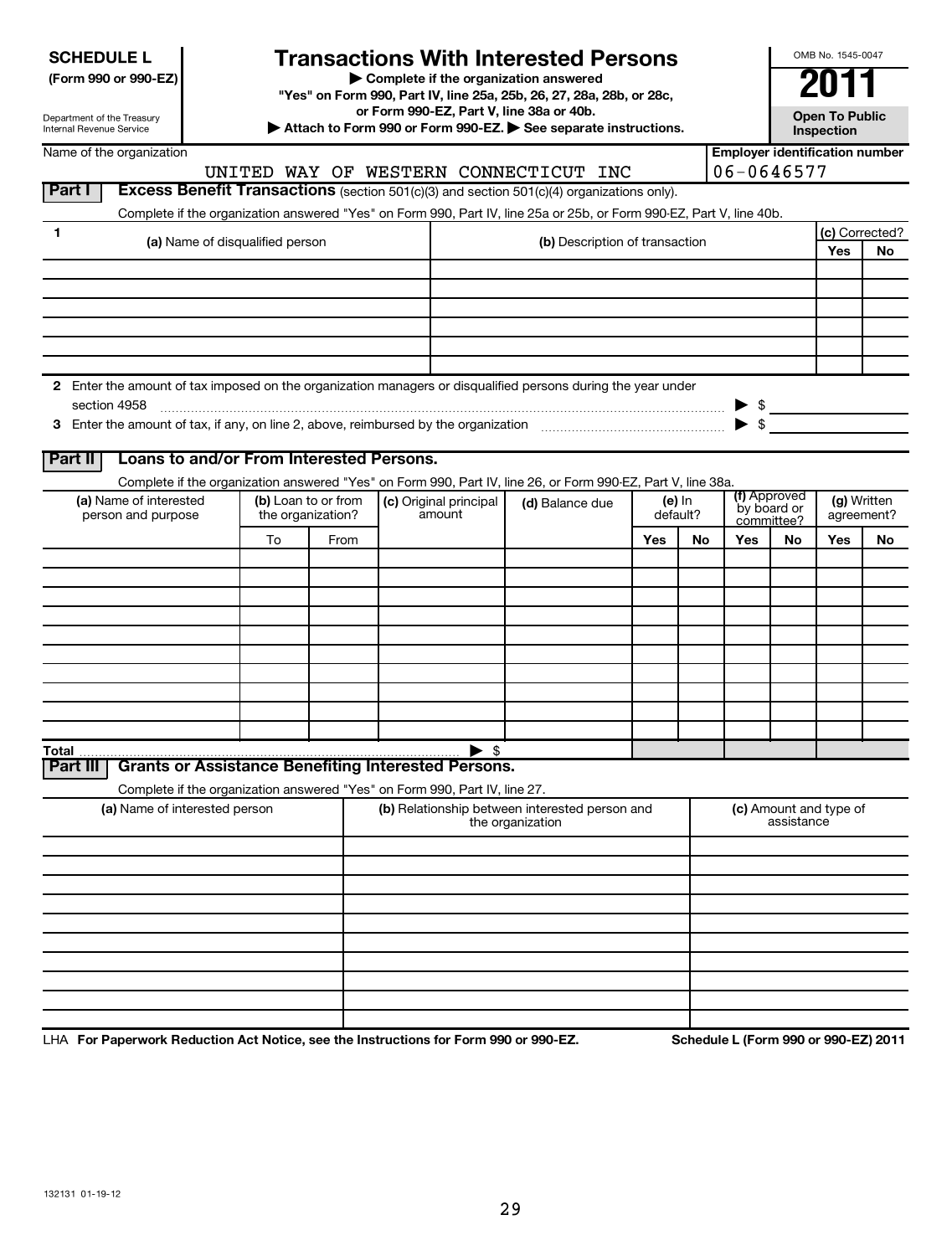| <b>Part IV</b> | Schedule L (Form 990 or 990-EZ) 2011 UNITED WAY OF WESTERN CONNECTICUT INC                                                                             |                                                                    |                              | 06-0646577 Page 2                 |                                                      |                         |
|----------------|--------------------------------------------------------------------------------------------------------------------------------------------------------|--------------------------------------------------------------------|------------------------------|-----------------------------------|------------------------------------------------------|-------------------------|
|                | <b>Business Transactions Involving Interested Persons.</b><br>Complete if the organization answered "Yes" on Form 990, Part IV, line 28a, 28b, or 28c. |                                                                    |                              |                                   |                                                      |                         |
|                | (a) Name of interested person                                                                                                                          | (b) Relationship between interested<br>person and the organization | (c) Amount of<br>transaction | (d) Description of<br>transaction | (e) Sharing of<br>organization's<br>revenues?<br>Yes | No                      |
|                | <b>ANDREW ZEITLIN</b>                                                                                                                                  | <b>BOARD MEMBER</b>                                                |                              | 8,089.LEGAL SERVI                 |                                                      | $\overline{\textbf{x}}$ |
|                |                                                                                                                                                        |                                                                    |                              |                                   |                                                      |                         |
|                |                                                                                                                                                        |                                                                    |                              |                                   |                                                      |                         |
|                |                                                                                                                                                        |                                                                    |                              |                                   |                                                      |                         |
|                |                                                                                                                                                        |                                                                    |                              |                                   |                                                      |                         |
|                |                                                                                                                                                        |                                                                    |                              |                                   |                                                      |                         |
|                |                                                                                                                                                        |                                                                    |                              |                                   |                                                      |                         |
| Part V         | <b>Supplemental Information</b>                                                                                                                        |                                                                    |                              |                                   |                                                      |                         |
|                | Complete this part to provide additional information for responses to questions on Schedule L (see instructions).                                      |                                                                    |                              |                                   |                                                      |                         |
|                | SCH L, PART IV, BUSINESS TRANSACTIONS INVOLVING INTERESTED PERSONS:                                                                                    |                                                                    |                              |                                   |                                                      |                         |
| (A)            | NAME OF PERSON: ANDREW ZEITLIN                                                                                                                         |                                                                    |                              |                                   |                                                      |                         |
| (B)            | RELATIONSHIP BETWEEN INTERESTED PERSON AND ORGANIZATION:                                                                                               |                                                                    |                              |                                   |                                                      |                         |
|                | <b>BOARD MEMBER</b>                                                                                                                                    |                                                                    |                              |                                   |                                                      |                         |
| (C)            | AMOUNT OF TRANSACTION \$ 8,089.                                                                                                                        |                                                                    |                              |                                   |                                                      |                         |
| (D)            | DESCRIPTION OF TRANSACTION: LEGAL SERVICES                                                                                                             |                                                                    |                              |                                   |                                                      |                         |
| (E)            | SHARING OF ORGANIZATION REVENUES? = NO                                                                                                                 |                                                                    |                              |                                   |                                                      |                         |
|                |                                                                                                                                                        |                                                                    |                              |                                   |                                                      |                         |
|                |                                                                                                                                                        |                                                                    |                              |                                   |                                                      |                         |
|                |                                                                                                                                                        |                                                                    |                              |                                   |                                                      |                         |
|                |                                                                                                                                                        |                                                                    |                              |                                   |                                                      |                         |
|                |                                                                                                                                                        |                                                                    |                              |                                   |                                                      |                         |
|                |                                                                                                                                                        |                                                                    |                              |                                   |                                                      |                         |
|                |                                                                                                                                                        |                                                                    |                              |                                   |                                                      |                         |
|                |                                                                                                                                                        |                                                                    |                              |                                   |                                                      |                         |
|                |                                                                                                                                                        |                                                                    |                              |                                   |                                                      |                         |
|                |                                                                                                                                                        |                                                                    |                              |                                   |                                                      |                         |
|                |                                                                                                                                                        |                                                                    |                              |                                   |                                                      |                         |
|                |                                                                                                                                                        |                                                                    |                              |                                   |                                                      |                         |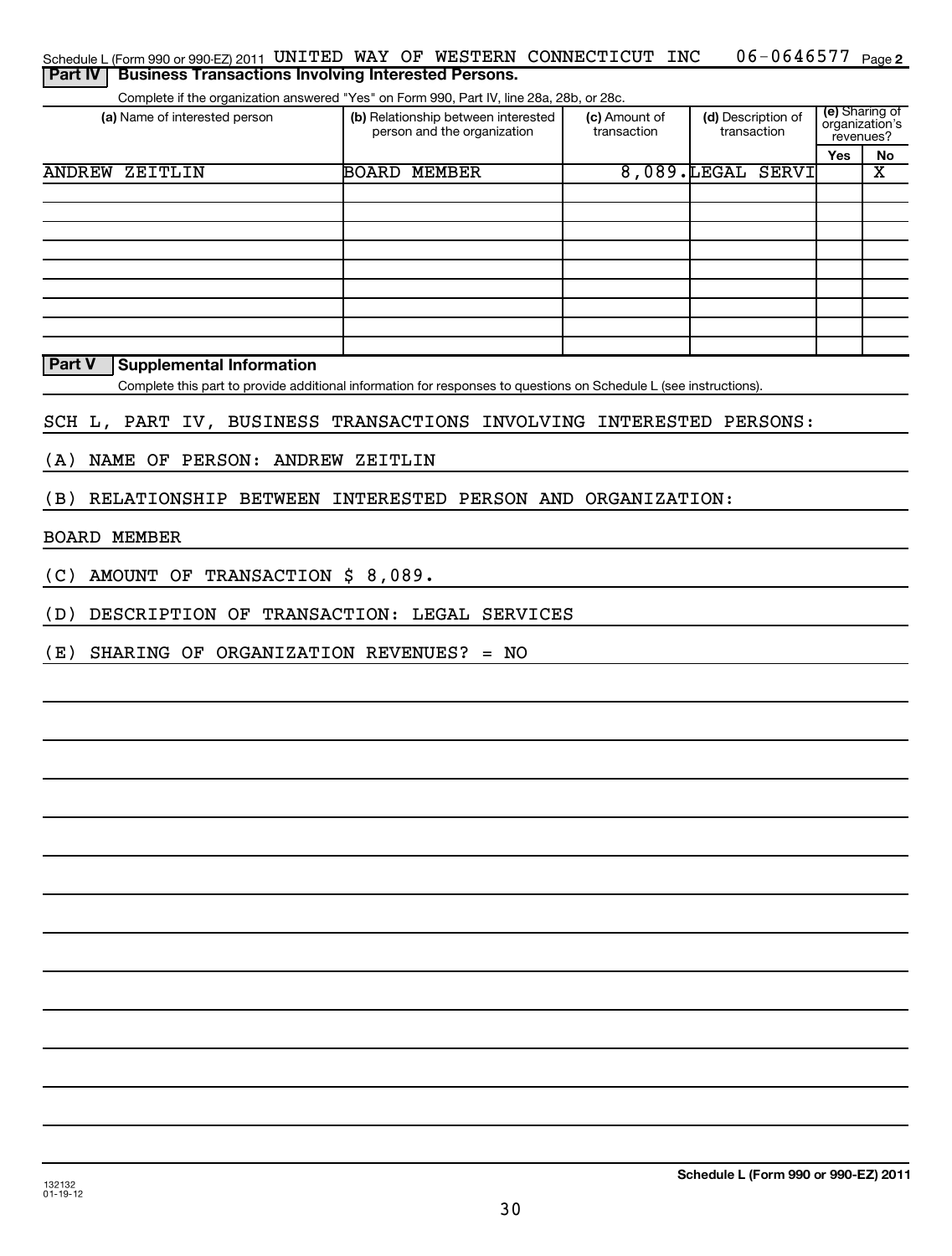Department of the Treasury Internal Revenue Service

## **Noncash Contributions**

**Complete if the organizations answered "Yes" on Form** <sup>J</sup>**2011**

**990, Part IV, lines 29 or 30. Open to Public**

**Inspection Inspection Inspection Inspection Inspection Inspection Inspection Inspection** 

**Employer identification number**

OMB No. 1545-0047

Name of the organization

## UNITED WAY OF WESTERN CONNECTICUT INC  $\vert$  06-0646577

| Part I                   | <b>Types of Property</b>                                                                                                                                                                                                                                                                                                                                     |                        |                               |                                                |                                                       |     |     |    |
|--------------------------|--------------------------------------------------------------------------------------------------------------------------------------------------------------------------------------------------------------------------------------------------------------------------------------------------------------------------------------------------------------|------------------------|-------------------------------|------------------------------------------------|-------------------------------------------------------|-----|-----|----|
|                          |                                                                                                                                                                                                                                                                                                                                                              | (a)                    | (b)                           | (c)                                            | (d)                                                   |     |     |    |
|                          |                                                                                                                                                                                                                                                                                                                                                              | Check if<br>applicable | Number of<br>contributions or | Noncash contribution<br>amounts reported on    | Method of determining<br>noncash contribution amounts |     |     |    |
|                          |                                                                                                                                                                                                                                                                                                                                                              |                        |                               | items contributed Form 990, Part VIII, line 1q |                                                       |     |     |    |
| 1                        |                                                                                                                                                                                                                                                                                                                                                              |                        |                               |                                                |                                                       |     |     |    |
| 2                        |                                                                                                                                                                                                                                                                                                                                                              |                        |                               |                                                |                                                       |     |     |    |
| 3                        | Art - Fractional interests                                                                                                                                                                                                                                                                                                                                   |                        |                               |                                                |                                                       |     |     |    |
| 4                        | Books and publications                                                                                                                                                                                                                                                                                                                                       | $\overline{\text{x}}$  |                               | 150, 458.                                      | <b>VALUED BY DONOR</b>                                |     |     |    |
| 5                        | Clothing and household goods                                                                                                                                                                                                                                                                                                                                 |                        |                               |                                                |                                                       |     |     |    |
| 6                        |                                                                                                                                                                                                                                                                                                                                                              |                        |                               |                                                |                                                       |     |     |    |
| $\overline{\phantom{a}}$ |                                                                                                                                                                                                                                                                                                                                                              |                        |                               |                                                |                                                       |     |     |    |
| 8                        | Intellectual property                                                                                                                                                                                                                                                                                                                                        |                        |                               |                                                |                                                       |     |     |    |
| 9                        | Securities - Publicly traded                                                                                                                                                                                                                                                                                                                                 |                        |                               |                                                |                                                       |     |     |    |
| 10                       | Securities - Closely held stock                                                                                                                                                                                                                                                                                                                              |                        |                               |                                                |                                                       |     |     |    |
| 11                       | Securities - Partnership, LLC, or                                                                                                                                                                                                                                                                                                                            |                        |                               |                                                |                                                       |     |     |    |
|                          | trust interests                                                                                                                                                                                                                                                                                                                                              |                        |                               |                                                |                                                       |     |     |    |
| 12                       |                                                                                                                                                                                                                                                                                                                                                              |                        |                               |                                                |                                                       |     |     |    |
| 13                       | Qualified conservation contribution -                                                                                                                                                                                                                                                                                                                        |                        |                               |                                                |                                                       |     |     |    |
|                          |                                                                                                                                                                                                                                                                                                                                                              |                        |                               |                                                |                                                       |     |     |    |
| 14                       | Qualified conservation contribution - Other                                                                                                                                                                                                                                                                                                                  |                        |                               |                                                |                                                       |     |     |    |
| 15                       | Real estate - Residential                                                                                                                                                                                                                                                                                                                                    |                        |                               |                                                |                                                       |     |     |    |
| 16                       | Real estate - Commercial                                                                                                                                                                                                                                                                                                                                     |                        |                               |                                                |                                                       |     |     |    |
| 17                       |                                                                                                                                                                                                                                                                                                                                                              |                        |                               |                                                |                                                       |     |     |    |
| 18                       |                                                                                                                                                                                                                                                                                                                                                              |                        |                               |                                                |                                                       |     |     |    |
| 19                       |                                                                                                                                                                                                                                                                                                                                                              |                        |                               |                                                |                                                       |     |     |    |
| 20                       | Drugs and medical supplies                                                                                                                                                                                                                                                                                                                                   |                        |                               |                                                |                                                       |     |     |    |
| 21                       |                                                                                                                                                                                                                                                                                                                                                              |                        |                               |                                                |                                                       |     |     |    |
| 22                       |                                                                                                                                                                                                                                                                                                                                                              |                        |                               |                                                |                                                       |     |     |    |
| 23                       |                                                                                                                                                                                                                                                                                                                                                              |                        |                               |                                                |                                                       |     |     |    |
| 24                       |                                                                                                                                                                                                                                                                                                                                                              |                        |                               |                                                |                                                       |     |     |    |
| 25                       | Other $\blacktriangleright$                                                                                                                                                                                                                                                                                                                                  |                        |                               |                                                |                                                       |     |     |    |
| 26                       | Other<br>$\begin{picture}(20,10) \put(0,0){\line(1,0){10}} \put(15,0){\line(1,0){10}} \put(15,0){\line(1,0){10}} \put(15,0){\line(1,0){10}} \put(15,0){\line(1,0){10}} \put(15,0){\line(1,0){10}} \put(15,0){\line(1,0){10}} \put(15,0){\line(1,0){10}} \put(15,0){\line(1,0){10}} \put(15,0){\line(1,0){10}} \put(15,0){\line(1,0){10}} \put(15,0){\line(1$ |                        |                               |                                                |                                                       |     |     |    |
| 27                       | Other $\blacktriangleright$                                                                                                                                                                                                                                                                                                                                  |                        |                               |                                                |                                                       |     |     |    |
| 28                       | Other $\blacktriangleright$                                                                                                                                                                                                                                                                                                                                  |                        |                               |                                                |                                                       |     |     |    |
| 29                       | Number of Forms 8283 received by the organization during the tax year for contributions                                                                                                                                                                                                                                                                      |                        |                               |                                                |                                                       |     |     |    |
|                          | for which the organization completed Form 8283, Part IV, Donee Acknowledgement                                                                                                                                                                                                                                                                               |                        |                               | 29                                             |                                                       |     |     |    |
|                          |                                                                                                                                                                                                                                                                                                                                                              |                        |                               |                                                |                                                       |     | Yes | No |
|                          | 30a During the year, did the organization receive by contribution any property reported in Part I, lines 1-28 that it must hold for                                                                                                                                                                                                                          |                        |                               |                                                |                                                       |     |     |    |
|                          | at least three years from the date of the initial contribution, and which is not required to be used for exempt purposes for                                                                                                                                                                                                                                 |                        |                               |                                                |                                                       |     |     |    |
|                          |                                                                                                                                                                                                                                                                                                                                                              |                        |                               |                                                |                                                       | 30a |     | х  |
| b                        | If "Yes," describe the arrangement in Part II.                                                                                                                                                                                                                                                                                                               |                        |                               |                                                |                                                       |     |     |    |
| 31                       |                                                                                                                                                                                                                                                                                                                                                              |                        |                               |                                                |                                                       | 31  |     | X  |

**33 b** If "Yes," describe in Part II. If the organization did not report an amount in column (c) for a type of property for which column (a) is checked,

contributions? ~~~~~~~~~~~~~~~~~~~~~~~~~~~~~~~~~~~~~~~~~~~~~~~~~~~~~~

**32 a** Does the organization hire or use third parties or related organizations to solicit, process, or sell noncash

describe in Part II.

**For Paperwork Reduction Act Notice, see the Instructions for Form 990. Schedule M (Form 990) (2011)** LHA

**32a**

X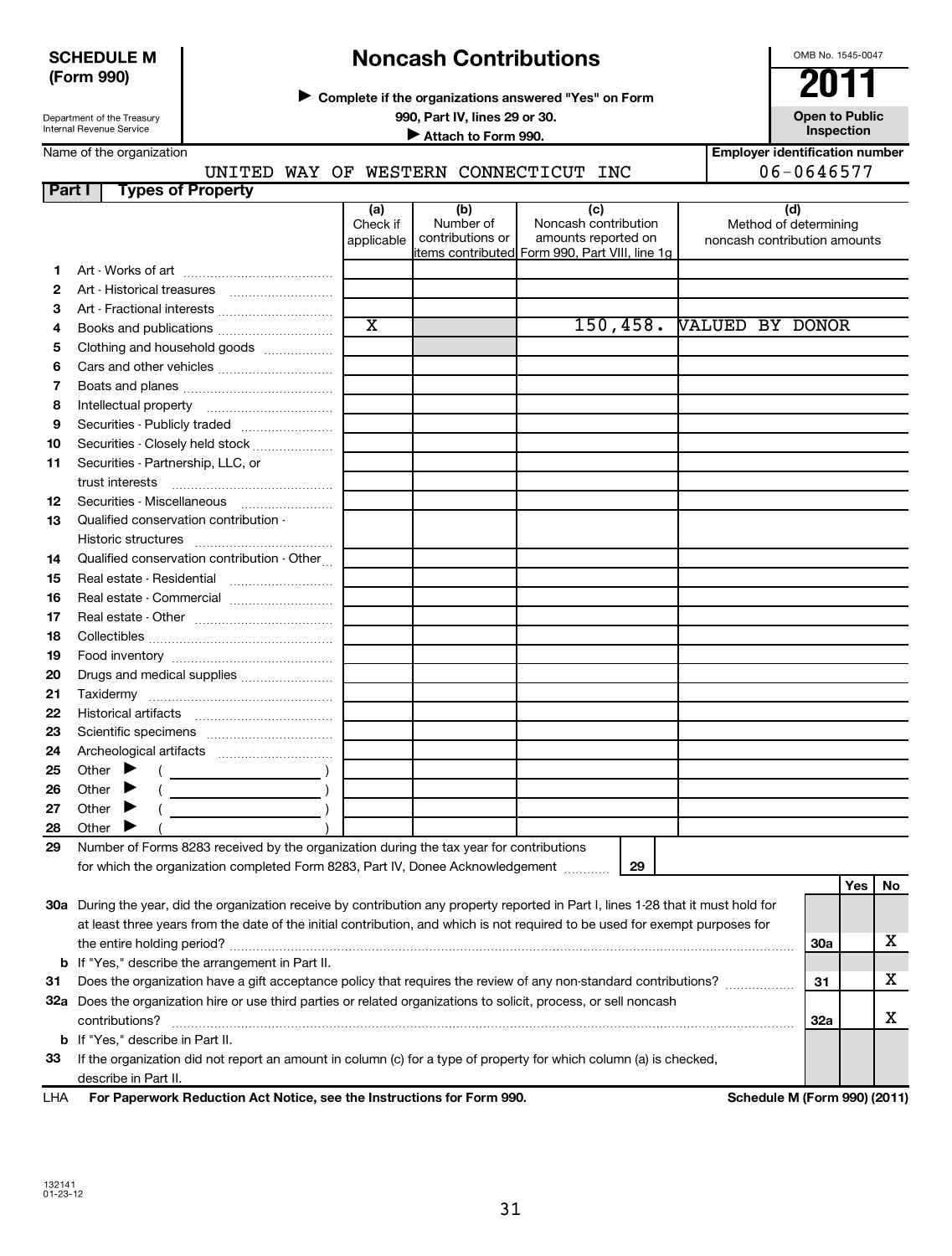| <b>SCHEDULE O</b><br>(Form 990 or 990-EZ)<br>Department of the Treasury<br><b>Internal Revenue Service</b> | Supplemental Information to Form 990 or 990-EZ                       | OMB No. 1545-0047<br><b>Open to Public</b><br>Inspection |                                                     |  |  |  |
|------------------------------------------------------------------------------------------------------------|----------------------------------------------------------------------|----------------------------------------------------------|-----------------------------------------------------|--|--|--|
| Name of the organization                                                                                   | WESTERN CONNECTICUT INC<br>UNITED WAY OF                             |                                                          | <b>Employer identification number</b><br>06-0646577 |  |  |  |
|                                                                                                            | FORM 990, PART I, LINE 1, DESCRIPTION OF ORGANIZATION MISSION:       |                                                          |                                                     |  |  |  |
| IS.                                                                                                        | A LOCAL, VOLUNTEER-LED ORGANIZATION THAT BRINGS TOGETHER             |                                                          | COMMUNITY                                           |  |  |  |
|                                                                                                            | LEADERS, NONPROFIT ORGANIZATIONS, VOLUNTEERS AND BUSINESSES          | TO.                                                      | FOCUS ON                                            |  |  |  |
| MOST PRESSING<br>THE                                                                                       | NEEDS<br>IN THE COMMUNITIES OF<br>NORTHERN FAIRFIELD                 |                                                          |                                                     |  |  |  |
| COUNTY, STAMFORD AND                                                                                       | SOUTHERN LITCHFIELD<br>COUNTY.<br>UNITED WAY                         | IS                                                       | WORKING                                             |  |  |  |
|                                                                                                            | ADVANCE THE COMMON GOOD BY FOCUSING ON EDUCATION, INCOME AND HEALTH. |                                                          |                                                     |  |  |  |
| ARE BUILDING BLOCKS FOR A GOOD LIFE, AND A QUALITY EDUCATION THAT<br>THESE                                 |                                                                      |                                                          |                                                     |  |  |  |
| A STABLE JOB, ENOUGH INCOME TO<br>SUPPORT A FAMILY THROUGH<br>LEADS TO                                     |                                                                      |                                                          |                                                     |  |  |  |
| RETIREMENT AND GOOD HEALTH.                                                                                |                                                                      |                                                          |                                                     |  |  |  |
|                                                                                                            |                                                                      |                                                          |                                                     |  |  |  |

FORM 990, PART III, LINE 1, DESCRIPTION OF ORGANIZATION MISSION: NEEDS IN THE COMMUNITIES OF NORTHERN FAIRFIELD COUNTY, STAMFORD, AND SOUTHERN LITCHFIELD COUNTY. UNITED WAY IS WORKING TO ADVANCE THE COMMON GOOD BY FOCUSING ON EDUCATION, INCOME AND HEALTH. THESE ARE THE BUILDING BLOCKS FOR A GOOD LIFE AND A QUALITY EDUCATION THAT LEADS TO A STABLE JOB, ENOUGH INCOME TO SUPPORT A FAMILY THROUGH RETIREMENT AND GOOD HEALTH.

FORM 990, PART VI, SECTION A, LINE 2: SEVERAL DIRECTORS OR THE ENTITIES THEY REPRESENT HAVE BUSINESS RELATIONSHIPS WITH OTHER DIRECTORS OR ENTITIES THEY REPRESENT OR DONORS TO UNITED WAY.

FORM 990, PART VI, SECTION B, LINE 11: REVIEWED BY THE EXECUTIVE DIRECTOR, A BOARD MEMBER AND THE FINANCE COMMITTEE ON BEHALF OF THE BOARD BEFORE IT IS FILED.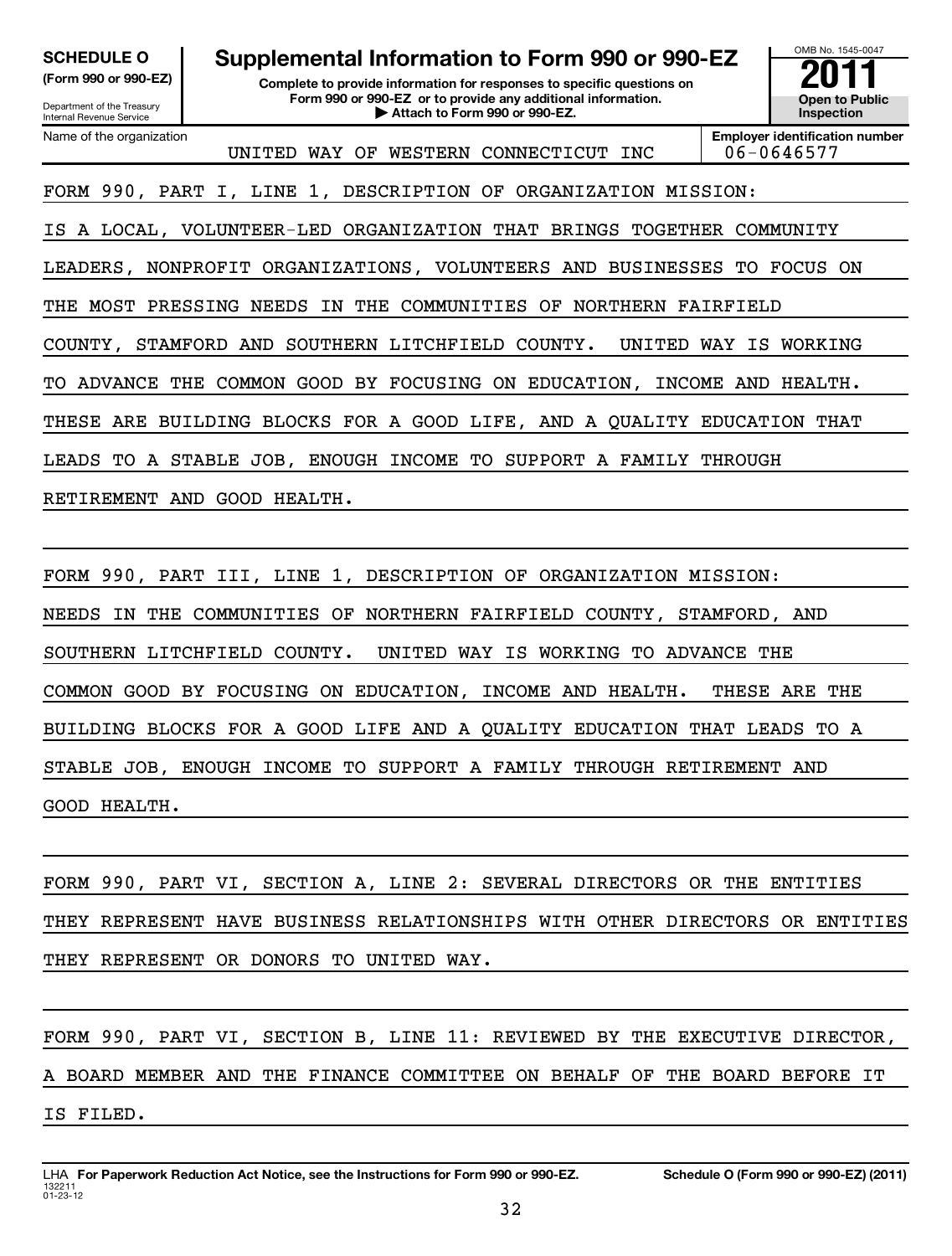| Schedule O (Form 990 or 990-EZ) (2011)                                    | Page 2                                              |
|---------------------------------------------------------------------------|-----------------------------------------------------|
| Name of the organization<br>UNITED WAY OF WESTERN CONNECTICUT INC         | <b>Employer identification number</b><br>06-0646577 |
| FORM 990, PART VI, SECTION B, LINE 12C: ANNUAL SURVEY                     |                                                     |
| FORM 990, PART VI, SECTION B, LINE 15: SALARY COMPARABILITY STUDIES ARE   |                                                     |
| DONE ANNUALLY BY AN INDEPENDENT THIRD PARTY FOR THE CEO AND KEY EMPLOYEES |                                                     |
| AND RESULTS ARE REPORTED TO THE HR COMMITTEE.                             |                                                     |
| FORM 990, PART VI, SECTION C, LINE 19: AVAILABLE AT AGENCYS OFFICE TO ANY |                                                     |
| PERSON MAKING A REQUEST. POSTED ON ORGANIZATIONS WEBSITE AND ACCESIBLE TO |                                                     |
| THE GENERAL PUBLIC.                                                       |                                                     |
| FORM 990, PART XI, LINE 5, CHANGES IN NET ASSETS:                         |                                                     |
| NET UNREALIZED GAINS ON INVESTMENTS:                                      | 5,970.                                              |
|                                                                           |                                                     |
|                                                                           |                                                     |
|                                                                           |                                                     |
|                                                                           |                                                     |
|                                                                           |                                                     |
|                                                                           |                                                     |
|                                                                           |                                                     |
|                                                                           |                                                     |
|                                                                           |                                                     |
|                                                                           |                                                     |
|                                                                           |                                                     |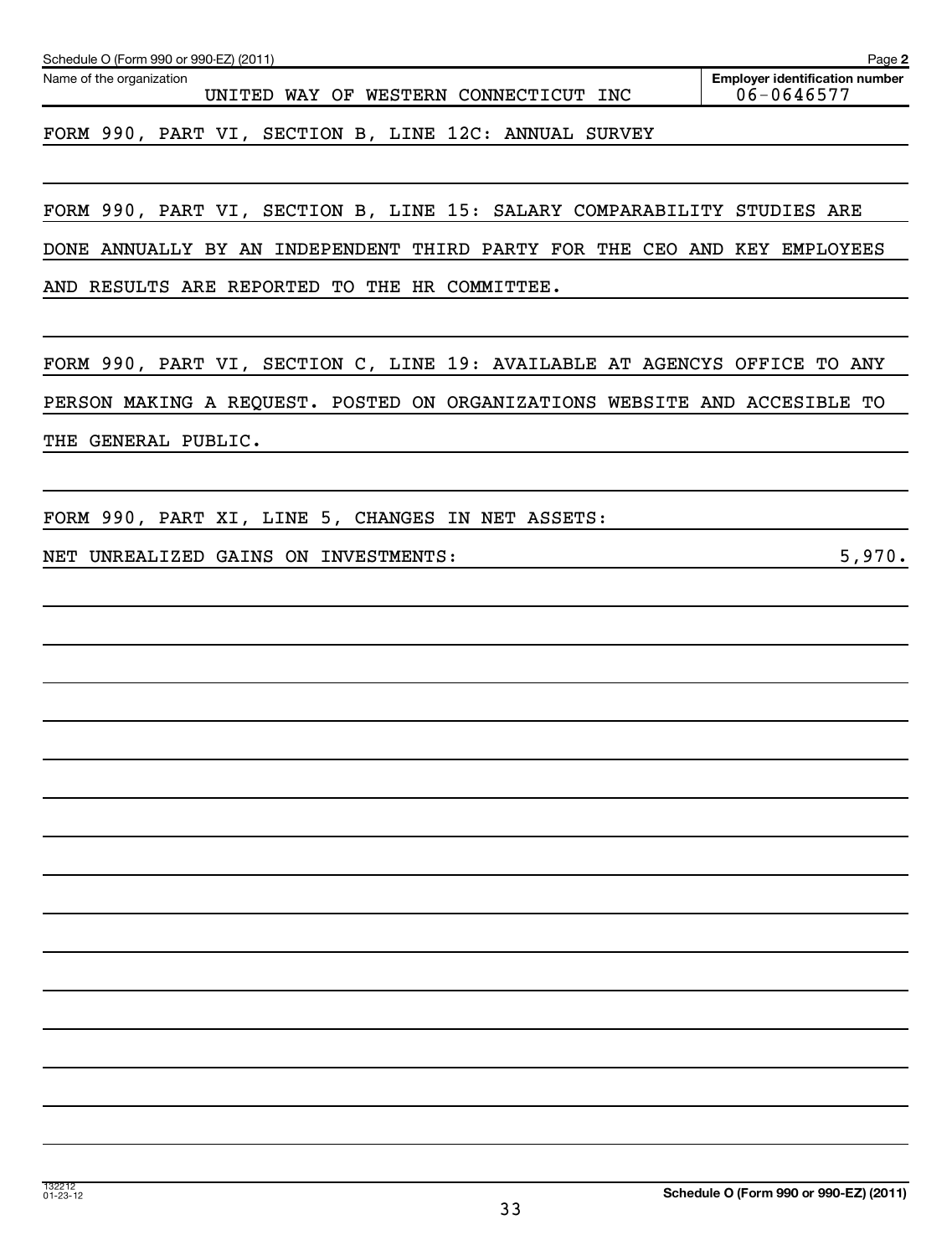## **2011 DEPRECIATION AND AMORTIZATION REPORT**

## FORM 990 PAGE 10 990

| Asset<br>No. | Description                                    | Date<br>Acquired | Method | Life        | Line<br>No. | Unadjusted<br>Cost Or Basis | Bus %<br>Excl | Reduction In<br><b>Basis</b> | <b>Basis For</b><br>Depreciation | Accumulated<br>Depreciation  | Current<br>Sec 179 | <b>Current Year</b><br>Deduction |
|--------------|------------------------------------------------|------------------|--------|-------------|-------------|-----------------------------|---------------|------------------------------|----------------------------------|------------------------------|--------------------|----------------------------------|
|              | <b>BUILDINGS</b>                               |                  |        |             |             |                             |               |                              |                                  |                              |                    |                                  |
|              | <b>BUILDING AND</b><br>2IMPROVEMENTS           | VARIES           |        | $.000$ $16$ |             | 780,816.                    |               |                              | 780, 816.                        | 221,548.                     |                    | 17,860.                          |
|              | $*$ 990 PAGE 10 TOTAL<br>BUILDINGS             |                  |        |             |             | 780,816.                    |               | $\mathbf{0}$ .               |                                  | 780,816. 221,548.            | 0.                 | 17,860.                          |
|              | MACHINERY &<br><b>EQUIPMENT</b>                |                  |        |             |             |                             |               |                              |                                  |                              |                    |                                  |
|              | OFFICE FURNITURE,<br>3SOFTWARE AND EQUIPVARIES |                  |        | .000 16     |             | 141,916.                    |               |                              |                                  | 141, 916. 126, 618.          |                    | 8,468.                           |
|              | $*$ 990 PAGE 10 TOTAL<br>MACHINERY & EQUIPM    |                  |        |             |             | 141,916.                    |               |                              |                                  | $0.$   141, 916.   126, 618. | 0.                 | 8,468.                           |
|              | LAND                                           |                  |        |             |             |                             |               |                              |                                  |                              |                    |                                  |
|              | 1LAND                                          | VARIES           |        | $.000$ $16$ |             | 145,900.                    |               |                              | 145,900.                         |                              |                    | $\mathbf 0$ .                    |
|              | * 990 PAGE 10 TOTAL<br>LAND                    |                  |        |             |             | 145,900.                    |               |                              | 0.145,900.                       | 0.                           | 0.                 | 0.                               |
|              | * GRAND TOTAL 990<br>PAGE 10 DEPR              |                  |        |             |             | 1068632.                    |               |                              | 0.1068632.                       | 348,166.                     | $0$ .              | 26,328.                          |
|              |                                                |                  |        |             |             |                             |               |                              |                                  |                              |                    |                                  |
|              |                                                |                  |        |             |             |                             |               |                              |                                  |                              |                    |                                  |
|              |                                                |                  |        |             |             |                             |               |                              |                                  |                              |                    |                                  |
|              |                                                |                  |        |             |             |                             |               |                              |                                  |                              |                    |                                  |
|              |                                                |                  |        |             |             |                             |               |                              |                                  |                              |                    |                                  |
|              |                                                |                  |        |             |             |                             |               |                              |                                  |                              |                    |                                  |
|              |                                                |                  |        |             |             |                             |               |                              |                                  |                              |                    |                                  |
|              |                                                |                  |        |             |             |                             |               |                              |                                  |                              |                    |                                  |

128102 05-01-11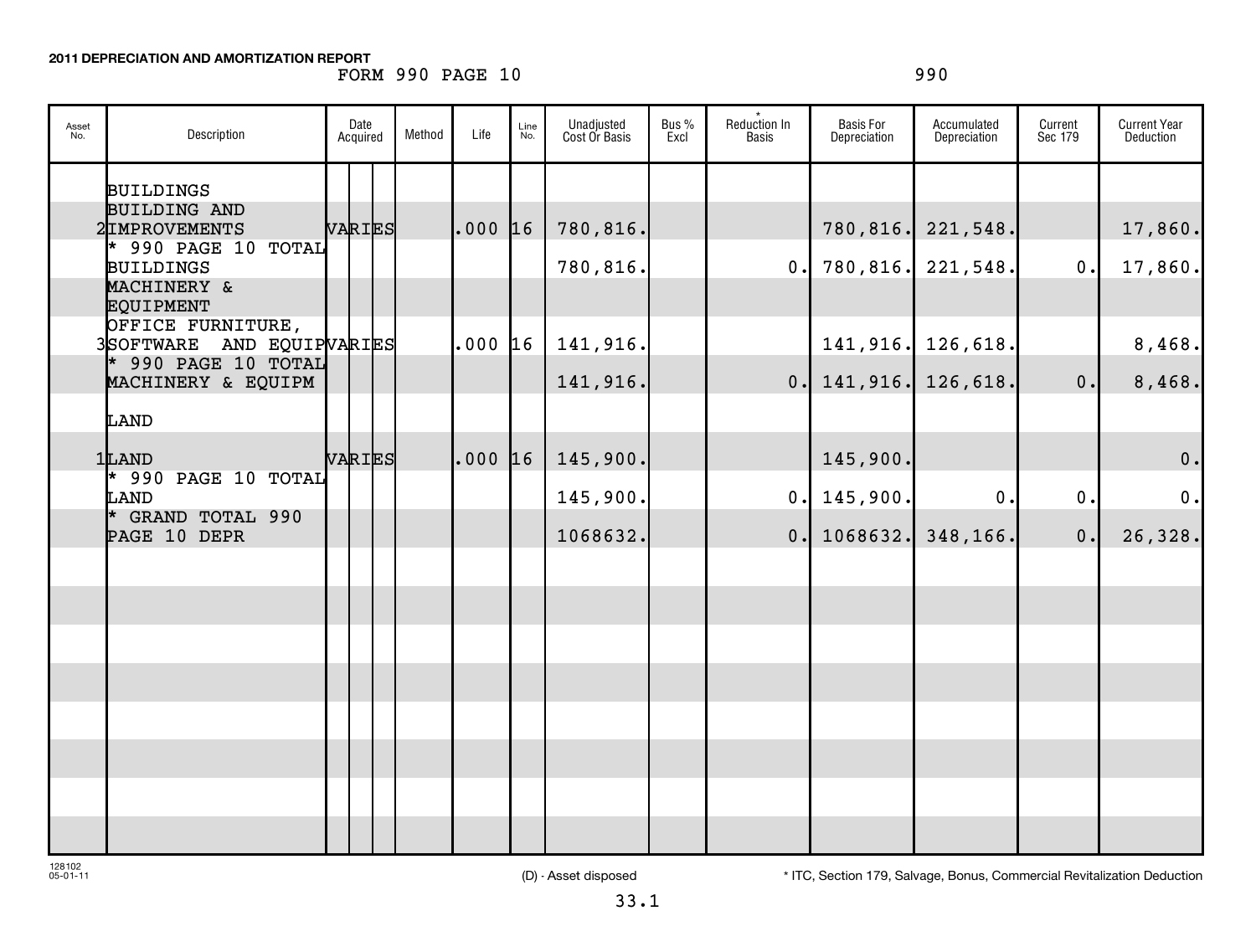| Form                                                   |  |
|--------------------------------------------------------|--|
| Department of the Treasury<br>Internal Revenue Service |  |

## **4562 Depreciation and Amortization 990 2011** 990

| unoluunig milomiaalon e                          |   |
|--------------------------------------------------|---|
| $\blacktriangleright$ See separate instructions. | ▶ |
|                                                  |   |

**See separate instructions. Attach to your tax return. 179**

| Attachment       |  |
|------------------|--|
| Sequence No. 179 |  |

OMB No. 1545-0172

| Name(s) shown on return                                                                                                                                                                                                        |                                                                                                 |                                                                                    | Business or activity to which this form relates |                  |            | Identifying number         |
|--------------------------------------------------------------------------------------------------------------------------------------------------------------------------------------------------------------------------------|-------------------------------------------------------------------------------------------------|------------------------------------------------------------------------------------|-------------------------------------------------|------------------|------------|----------------------------|
|                                                                                                                                                                                                                                |                                                                                                 |                                                                                    |                                                 |                  |            |                            |
| UNITED WAY OF WESTERN CONNECTICUT INC                                                                                                                                                                                          |                                                                                                 |                                                                                    | FORM 990 PAGE 10                                |                  |            | 06-0646577                 |
| Election To Expense Certain Property Under Section 179 Note: If you have any listed property, complete Part V before you complete Part I.<br>Part II                                                                           |                                                                                                 |                                                                                    |                                                 |                  |            |                            |
| 1 Maximum amount (see instructions)                                                                                                                                                                                            |                                                                                                 |                                                                                    |                                                 |                  | 1          | 500,000.                   |
|                                                                                                                                                                                                                                |                                                                                                 |                                                                                    |                                                 |                  | 2          |                            |
|                                                                                                                                                                                                                                |                                                                                                 |                                                                                    |                                                 |                  | 3          | 2,000,000.                 |
|                                                                                                                                                                                                                                |                                                                                                 |                                                                                    |                                                 |                  | 4          |                            |
| 5                                                                                                                                                                                                                              |                                                                                                 | (b) Cost (business use only)                                                       |                                                 | (c) Elected cost | 5          |                            |
| (a) Description of property<br>6                                                                                                                                                                                               |                                                                                                 |                                                                                    |                                                 |                  |            |                            |
|                                                                                                                                                                                                                                |                                                                                                 |                                                                                    |                                                 |                  |            |                            |
|                                                                                                                                                                                                                                |                                                                                                 |                                                                                    |                                                 |                  |            |                            |
|                                                                                                                                                                                                                                |                                                                                                 |                                                                                    |                                                 |                  |            |                            |
| 7 Listed property. Enter the amount from line 29                                                                                                                                                                               |                                                                                                 |                                                                                    | $\overline{7}$                                  |                  |            |                            |
|                                                                                                                                                                                                                                |                                                                                                 |                                                                                    |                                                 |                  | 8          |                            |
|                                                                                                                                                                                                                                |                                                                                                 |                                                                                    |                                                 |                  | 9          |                            |
|                                                                                                                                                                                                                                |                                                                                                 |                                                                                    |                                                 |                  | 10         |                            |
|                                                                                                                                                                                                                                |                                                                                                 |                                                                                    |                                                 |                  | 11         |                            |
|                                                                                                                                                                                                                                |                                                                                                 |                                                                                    |                                                 |                  | 12         |                            |
| 13 Carryover of disallowed deduction to 2012. Add lines 9 and 10, less line 12                                                                                                                                                 |                                                                                                 |                                                                                    | 13                                              |                  |            |                            |
| Note: Do not use Part II or Part III below for listed property. Instead, use Part V.                                                                                                                                           |                                                                                                 |                                                                                    |                                                 |                  |            |                            |
| Part II<br>Special Depreciation Allowance and Other Depreciation (Do not include listed property.)                                                                                                                             |                                                                                                 |                                                                                    |                                                 |                  |            |                            |
| 14 Special depreciation allowance for qualified property (other than listed property) placed in service during                                                                                                                 |                                                                                                 |                                                                                    |                                                 |                  |            |                            |
| the tax year                                                                                                                                                                                                                   |                                                                                                 |                                                                                    |                                                 |                  | 14         |                            |
| 15 Property subject to section 168(f)(1) election manufactured content to the content of the content of the content of the content of the content of the content of the content of the content of the content of the content o |                                                                                                 |                                                                                    |                                                 |                  | 15         |                            |
| <b>16</b> Other depreciation (including ACRS)                                                                                                                                                                                  |                                                                                                 |                                                                                    |                                                 |                  | 16         | 26, 328.                   |
| Part III<br>MACRS Depreciation (Do not include listed property.) (See instructions.)                                                                                                                                           |                                                                                                 |                                                                                    |                                                 |                  |            |                            |
|                                                                                                                                                                                                                                |                                                                                                 | <b>Section A</b>                                                                   |                                                 |                  |            |                            |
|                                                                                                                                                                                                                                |                                                                                                 |                                                                                    |                                                 |                  | 17         |                            |
| 18 If you are electing to group any assets placed in service during the tax year into one or more general asset accounts, check here                                                                                           |                                                                                                 |                                                                                    |                                                 |                  |            |                            |
|                                                                                                                                                                                                                                | Section B - Assets Placed in Service During 2011 Tax Year Using the General Depreciation System |                                                                                    |                                                 |                  |            |                            |
| (a) Classification of property                                                                                                                                                                                                 | (b) Month and<br>year placed<br>in service                                                      | (c) Basis for depreciation<br>(business/investment use<br>only - see instructions) | (d) Recovery<br>period                          | (e) Convention   | (f) Method | (g) Depreciation deduction |
| 3-year property<br>19a                                                                                                                                                                                                         |                                                                                                 |                                                                                    |                                                 |                  |            |                            |
| b<br>5-year property                                                                                                                                                                                                           |                                                                                                 |                                                                                    |                                                 |                  |            |                            |
| 7-year property<br>с                                                                                                                                                                                                           |                                                                                                 |                                                                                    |                                                 |                  |            |                            |
| 10-year property<br>d                                                                                                                                                                                                          |                                                                                                 |                                                                                    |                                                 |                  |            |                            |
| 15-year property<br>е                                                                                                                                                                                                          |                                                                                                 |                                                                                    |                                                 |                  |            |                            |
| 20-year property<br>f                                                                                                                                                                                                          |                                                                                                 |                                                                                    |                                                 |                  |            |                            |
| 25-year property<br>g                                                                                                                                                                                                          |                                                                                                 |                                                                                    | 25 yrs.                                         |                  | S/L        |                            |
|                                                                                                                                                                                                                                | $\prime$                                                                                        |                                                                                    | 27.5 yrs.                                       | мм               | S/L        |                            |
| Residential rental property<br>h                                                                                                                                                                                               | $\prime$                                                                                        |                                                                                    | 27.5 yrs.                                       | мм               | S/L        |                            |
|                                                                                                                                                                                                                                | $\prime$                                                                                        |                                                                                    | 39 yrs.                                         | MМ               | S/L        |                            |
| Nonresidential real property<br>j.                                                                                                                                                                                             |                                                                                                 |                                                                                    |                                                 | <b>MM</b>        | S/L        |                            |
| Section C - Assets Placed in Service During 2011 Tax Year Using the Alternative Depreciation System                                                                                                                            |                                                                                                 |                                                                                    |                                                 |                  |            |                            |
| Class life<br>20a                                                                                                                                                                                                              |                                                                                                 |                                                                                    |                                                 |                  | S/L        |                            |
| 12-year<br>b                                                                                                                                                                                                                   |                                                                                                 |                                                                                    | 12 yrs.                                         |                  | S/L        |                            |
| 40-year<br>c                                                                                                                                                                                                                   | $\prime$                                                                                        |                                                                                    | 40 yrs.                                         | MМ               | S/L        |                            |
| <b>Part IV</b><br><b>Summary (See instructions.)</b>                                                                                                                                                                           |                                                                                                 |                                                                                    |                                                 |                  |            |                            |
| 21 Listed property. Enter amount from line 28                                                                                                                                                                                  |                                                                                                 |                                                                                    |                                                 |                  | 21         |                            |
| 22 Total. Add amounts from line 12, lines 14 through 17, lines 19 and 20 in column (g), and line 21.                                                                                                                           |                                                                                                 |                                                                                    |                                                 |                  |            |                            |
| Enter here and on the appropriate lines of your return. Partnerships and S corporations - see instr.                                                                                                                           |                                                                                                 |                                                                                    |                                                 |                  | 22         | 26,328.                    |
| 23 For assets shown above and placed in service during the current year, enter the                                                                                                                                             |                                                                                                 |                                                                                    |                                                 |                  |            |                            |
|                                                                                                                                                                                                                                |                                                                                                 |                                                                                    | 23                                              |                  |            |                            |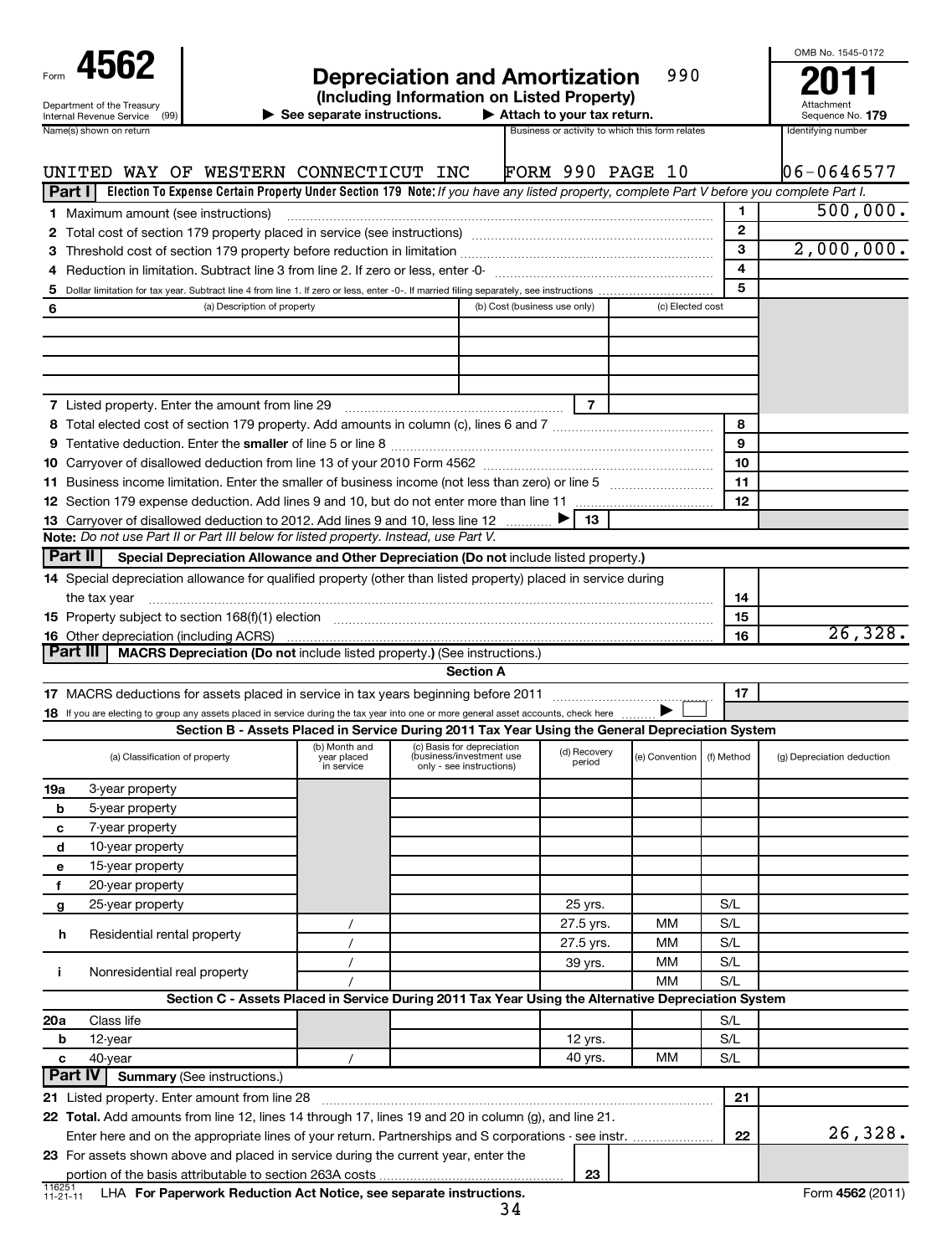| Form 4562 (2011)                                                                                                                                                                                                                                                               |                                    | UNITED WAY OF WESTERN CONNECTICUT INC                                                                                |                   |             |                              |                                                |     |                                           |            |                      |     | $06 - 0646577$ Page 2 |                               |                        |
|--------------------------------------------------------------------------------------------------------------------------------------------------------------------------------------------------------------------------------------------------------------------------------|------------------------------------|----------------------------------------------------------------------------------------------------------------------|-------------------|-------------|------------------------------|------------------------------------------------|-----|-------------------------------------------|------------|----------------------|-----|-----------------------|-------------------------------|------------------------|
| Listed Property (Include automobiles, certain other vehicles, certain computers, and property used for entertainment, recreation, or<br><b>Part V</b>                                                                                                                          |                                    |                                                                                                                      |                   |             |                              |                                                |     |                                           |            |                      |     |                       |                               |                        |
| amusement.)<br>Note: For any vehicle for which you are using the standard mileage rate or deducting lease expense, complete only 24a, 24b, columns (a)                                                                                                                         |                                    |                                                                                                                      |                   |             |                              |                                                |     |                                           |            |                      |     |                       |                               |                        |
| through (c) of Section A, all of Section B, and Section C if applicable.                                                                                                                                                                                                       |                                    |                                                                                                                      |                   |             |                              |                                                |     |                                           |            |                      |     |                       |                               |                        |
|                                                                                                                                                                                                                                                                                |                                    | Section A - Depreciation and Other Information (Caution: See the instructions for limits for passenger automobiles.) |                   |             |                              |                                                |     |                                           |            |                      |     |                       |                               |                        |
| 24a Do you have evidence to support the business/investment use claimed?                                                                                                                                                                                                       |                                    |                                                                                                                      |                   |             |                              | Yes                                            |     | No 24b If "Yes." is the evidence written? |            |                      |     |                       | Yes                           | No.                    |
| (a)                                                                                                                                                                                                                                                                            | (b)                                | (c)                                                                                                                  |                   | (d)         |                              | (e)                                            |     | (f)                                       | (g)        |                      |     | (h)                   |                               | (i)                    |
| Type of property                                                                                                                                                                                                                                                               | Date<br>placed in                  | Business/<br>investment                                                                                              |                   | Cost or     |                              | Basis for depreciation<br>(business/investment |     | Recovery                                  | Method/    |                      |     | Depreciation          |                               | Elected<br>section 179 |
| (list vehicles first)                                                                                                                                                                                                                                                          | service                            | use percentage                                                                                                       |                   | other basis |                              | use only)                                      |     | period                                    | Convention |                      |     | deduction             |                               | cost                   |
| 25 Special depreciation allowance for qualified listed property placed in service during the tax year and                                                                                                                                                                      |                                    |                                                                                                                      |                   |             |                              |                                                |     |                                           |            |                      |     |                       |                               |                        |
|                                                                                                                                                                                                                                                                                |                                    |                                                                                                                      |                   |             |                              |                                                |     |                                           |            | 25                   |     |                       |                               |                        |
| 26 Property used more than 50% in a qualified business use:                                                                                                                                                                                                                    |                                    |                                                                                                                      |                   |             |                              |                                                |     |                                           |            |                      |     |                       |                               |                        |
|                                                                                                                                                                                                                                                                                |                                    | %                                                                                                                    |                   |             |                              |                                                |     |                                           |            |                      |     |                       |                               |                        |
|                                                                                                                                                                                                                                                                                | 中间生                                | %                                                                                                                    |                   |             |                              |                                                |     |                                           |            |                      |     |                       |                               |                        |
|                                                                                                                                                                                                                                                                                |                                    | %                                                                                                                    |                   |             |                              |                                                |     |                                           |            |                      |     |                       |                               |                        |
| 27 Property used 50% or less in a qualified business use:                                                                                                                                                                                                                      |                                    |                                                                                                                      |                   |             |                              |                                                |     |                                           |            |                      |     |                       |                               |                        |
|                                                                                                                                                                                                                                                                                |                                    | %                                                                                                                    |                   |             |                              |                                                |     |                                           | $S/L -$    |                      |     |                       |                               |                        |
|                                                                                                                                                                                                                                                                                | $\mathbb{C}^n \times \mathbb{C}^n$ | %                                                                                                                    |                   |             |                              |                                                |     |                                           | $S/L -$    |                      |     |                       |                               |                        |
|                                                                                                                                                                                                                                                                                |                                    | %                                                                                                                    |                   |             |                              |                                                |     |                                           | $S/L -$    |                      |     |                       |                               |                        |
|                                                                                                                                                                                                                                                                                |                                    |                                                                                                                      |                   |             |                              |                                                |     |                                           |            | 28                   |     |                       |                               |                        |
|                                                                                                                                                                                                                                                                                |                                    |                                                                                                                      |                   |             |                              |                                                |     |                                           |            |                      |     |                       |                               |                        |
|                                                                                                                                                                                                                                                                                |                                    |                                                                                                                      |                   |             |                              |                                                |     |                                           |            |                      |     | 29                    |                               |                        |
|                                                                                                                                                                                                                                                                                |                                    |                                                                                                                      |                   |             |                              | Section B - Information on Use of Vehicles     |     |                                           |            |                      |     |                       |                               |                        |
| Complete this section for vehicles used by a sole proprietor, partner, or other "more than 5% owner," or related person.<br>If you provided vehicles to your employees, first answer the questions in Section C to see if you meet an exception to completing this section for |                                    |                                                                                                                      |                   |             |                              |                                                |     |                                           |            |                      |     |                       |                               |                        |
| those vehicles.                                                                                                                                                                                                                                                                |                                    |                                                                                                                      |                   |             |                              |                                                |     |                                           |            |                      |     |                       |                               |                        |
|                                                                                                                                                                                                                                                                                |                                    |                                                                                                                      |                   |             |                              |                                                |     |                                           |            |                      |     |                       |                               |                        |
|                                                                                                                                                                                                                                                                                |                                    |                                                                                                                      |                   | (a)         |                              | (b)                                            |     | (c)                                       | (d)        |                      |     | (e)                   | (f)                           |                        |
| 30 Total business/investment miles driven during the                                                                                                                                                                                                                           |                                    |                                                                                                                      |                   | Vehicle     |                              | Vehicle                                        |     | Vehicle                                   | Vehicle    |                      |     | Vehicle               | Vehicle                       |                        |
| year (do not include commuting miles)                                                                                                                                                                                                                                          |                                    |                                                                                                                      |                   |             |                              |                                                |     |                                           |            |                      |     |                       |                               |                        |
| 31 Total commuting miles driven during the year                                                                                                                                                                                                                                |                                    |                                                                                                                      |                   |             |                              |                                                |     |                                           |            |                      |     |                       |                               |                        |
| 32 Total other personal (noncommuting) miles                                                                                                                                                                                                                                   |                                    |                                                                                                                      |                   |             |                              |                                                |     |                                           |            |                      |     |                       |                               |                        |
|                                                                                                                                                                                                                                                                                |                                    |                                                                                                                      |                   |             |                              |                                                |     |                                           |            |                      |     |                       |                               |                        |
| 33 Total miles driven during the year.                                                                                                                                                                                                                                         |                                    |                                                                                                                      |                   |             |                              |                                                |     |                                           |            |                      |     |                       |                               |                        |
|                                                                                                                                                                                                                                                                                |                                    |                                                                                                                      |                   |             |                              |                                                |     |                                           |            |                      |     |                       |                               |                        |
| 34 Was the vehicle available for personal use                                                                                                                                                                                                                                  |                                    |                                                                                                                      | Yes               | No          | Yes                          | No                                             | Yes | No                                        | Yes        | No                   | Yes | No                    | Yes                           | No.                    |
|                                                                                                                                                                                                                                                                                |                                    |                                                                                                                      |                   |             |                              |                                                |     |                                           |            |                      |     |                       |                               |                        |
| 35 Was the vehicle used primarily by a more                                                                                                                                                                                                                                    |                                    |                                                                                                                      |                   |             |                              |                                                |     |                                           |            |                      |     |                       |                               |                        |
| than 5% owner or related person?                                                                                                                                                                                                                                               |                                    |                                                                                                                      |                   |             |                              |                                                |     |                                           |            |                      |     |                       |                               |                        |
| 36 Is another vehicle available for personal                                                                                                                                                                                                                                   |                                    |                                                                                                                      |                   |             |                              |                                                |     |                                           |            |                      |     |                       |                               |                        |
|                                                                                                                                                                                                                                                                                |                                    |                                                                                                                      |                   |             |                              |                                                |     |                                           |            |                      |     |                       |                               |                        |
|                                                                                                                                                                                                                                                                                |                                    | Section C - Questions for Employers Who Provide Vehicles for Use by Their Employees                                  |                   |             |                              |                                                |     |                                           |            |                      |     |                       |                               |                        |
| Answer these questions to determine if you meet an exception to completing Section B for vehicles used by employees who are not more than 5%                                                                                                                                   |                                    |                                                                                                                      |                   |             |                              |                                                |     |                                           |            |                      |     |                       |                               |                        |
| owners or related persons.                                                                                                                                                                                                                                                     |                                    |                                                                                                                      |                   |             |                              |                                                |     |                                           |            |                      |     |                       |                               |                        |
| 37 Do you maintain a written policy statement that prohibits all personal use of vehicles, including commuting, by your                                                                                                                                                        |                                    |                                                                                                                      |                   |             |                              |                                                |     |                                           |            |                      |     |                       | Yes                           | No                     |
|                                                                                                                                                                                                                                                                                |                                    |                                                                                                                      |                   |             |                              |                                                |     |                                           |            |                      |     |                       |                               |                        |
| 38 Do you maintain a written policy statement that prohibits personal use of vehicles, except commuting, by your                                                                                                                                                               |                                    |                                                                                                                      |                   |             |                              |                                                |     |                                           |            |                      |     |                       |                               |                        |
|                                                                                                                                                                                                                                                                                |                                    |                                                                                                                      |                   |             |                              |                                                |     |                                           |            |                      |     |                       |                               |                        |
|                                                                                                                                                                                                                                                                                |                                    |                                                                                                                      |                   |             |                              |                                                |     |                                           |            |                      |     |                       |                               |                        |
| 40 Do you provide more than five vehicles to your employees, obtain information from your employees about                                                                                                                                                                      |                                    |                                                                                                                      |                   |             |                              |                                                |     |                                           |            |                      |     |                       |                               |                        |
|                                                                                                                                                                                                                                                                                |                                    |                                                                                                                      |                   |             |                              |                                                |     |                                           |            |                      |     |                       |                               |                        |
|                                                                                                                                                                                                                                                                                |                                    |                                                                                                                      |                   |             |                              |                                                |     |                                           |            |                      |     |                       |                               |                        |
| Note: If your answer to 37, 38, 39, 40, or 41 is "Yes," do not complete Section B for the covered vehicles.                                                                                                                                                                    |                                    |                                                                                                                      |                   |             |                              |                                                |     |                                           |            |                      |     |                       |                               |                        |
| <b>Part VI   Amortization</b>                                                                                                                                                                                                                                                  |                                    |                                                                                                                      |                   |             |                              |                                                |     |                                           |            |                      |     |                       |                               |                        |
| (a)                                                                                                                                                                                                                                                                            |                                    |                                                                                                                      | (b)               |             |                              |                                                |     | (d)                                       |            | (e)                  |     |                       | (f)                           |                        |
| Description of costs                                                                                                                                                                                                                                                           |                                    |                                                                                                                      | Date amortization |             | (c)<br>Amortizable<br>amount |                                                |     | Code<br>section                           |            | Amortization         |     |                       | Amortization<br>for this year |                        |
|                                                                                                                                                                                                                                                                                |                                    |                                                                                                                      | begins            |             |                              |                                                |     |                                           |            | period or percentage |     |                       |                               |                        |
| 42 Amortization of costs that begins during your 2011 tax year:                                                                                                                                                                                                                |                                    |                                                                                                                      |                   |             |                              |                                                |     |                                           |            |                      |     |                       |                               |                        |
|                                                                                                                                                                                                                                                                                |                                    |                                                                                                                      | 主义主义              |             |                              |                                                |     |                                           |            |                      |     |                       |                               |                        |
|                                                                                                                                                                                                                                                                                |                                    |                                                                                                                      |                   |             |                              |                                                |     |                                           |            |                      |     |                       |                               |                        |
|                                                                                                                                                                                                                                                                                |                                    |                                                                                                                      |                   |             |                              |                                                |     |                                           |            |                      | 43  |                       |                               |                        |
|                                                                                                                                                                                                                                                                                |                                    |                                                                                                                      |                   |             |                              |                                                |     |                                           |            |                      | 44  |                       |                               |                        |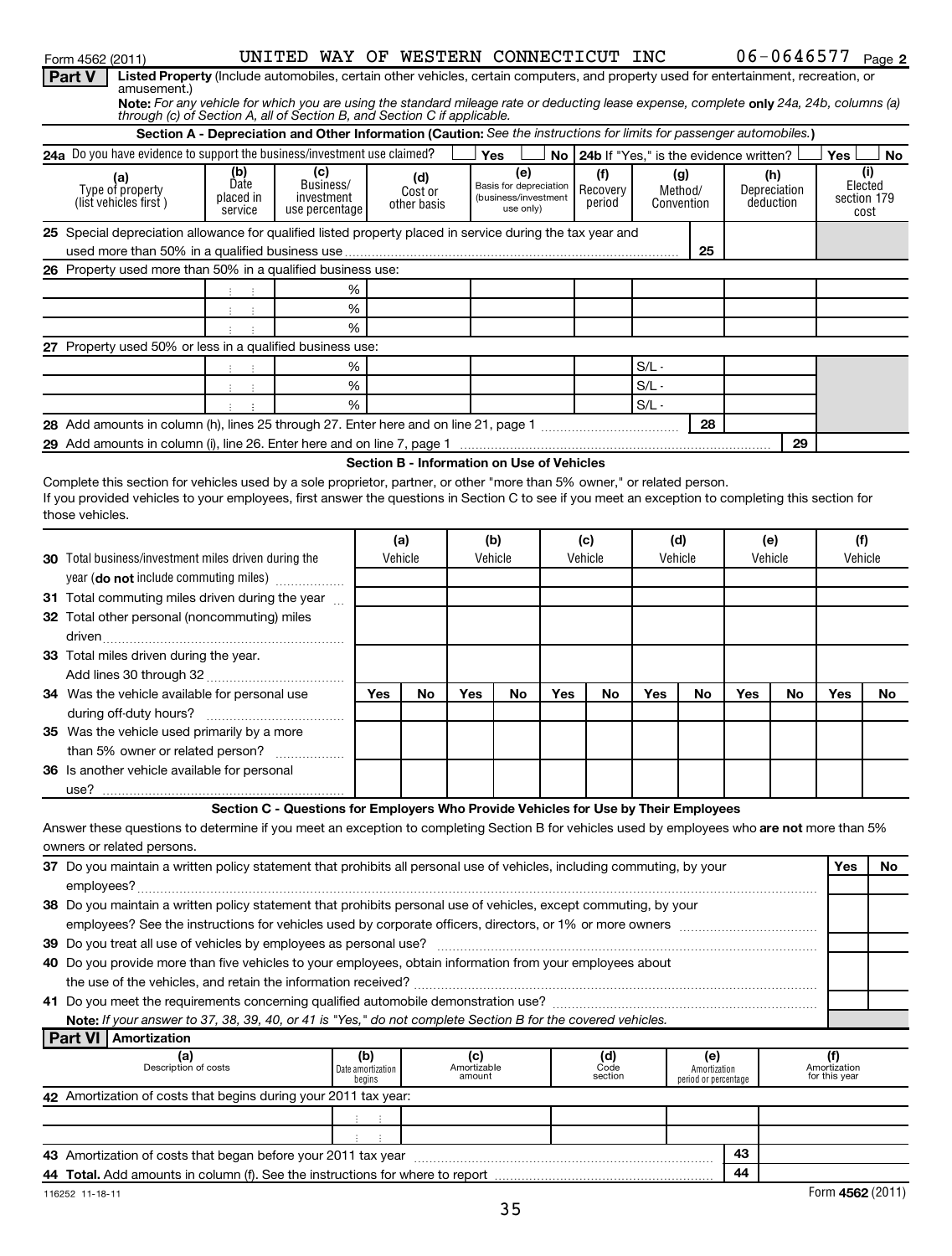**2**  $\lfloor x \rfloor$ 

● If you are filing for an Additional (Not Automatic) 3-Month Extension, complete only Part II and check this box <sub>……………………</sub>………

**Note.**  Only complete Part II if you have already been granted an automatic 3-month extension on a previously filed Form 8868.

| <b>Part II</b>                             | Additional (Not Automatic) 3-Month Extension of Time. Only file the original (no copies needed).                                                                                                                                                                                                                                                                    |        |                                                                                                                                                                |              |                                                    |                |
|--------------------------------------------|---------------------------------------------------------------------------------------------------------------------------------------------------------------------------------------------------------------------------------------------------------------------------------------------------------------------------------------------------------------------|--------|----------------------------------------------------------------------------------------------------------------------------------------------------------------|--------------|----------------------------------------------------|----------------|
|                                            |                                                                                                                                                                                                                                                                                                                                                                     |        |                                                                                                                                                                |              | Enter filer's identifying number, see instructions |                |
| Type or                                    | Name of exempt organization or other filer, see instructions                                                                                                                                                                                                                                                                                                        |        |                                                                                                                                                                |              | Employer identification number (EIN) or            |                |
| print                                      |                                                                                                                                                                                                                                                                                                                                                                     |        |                                                                                                                                                                |              |                                                    |                |
| File by the                                | UNITED WAY OF WESTERN CONNECTICUT INC                                                                                                                                                                                                                                                                                                                               |        |                                                                                                                                                                | X            | 06-0646577                                         |                |
| due date for<br>filing your<br>return. See | Number, street, and room or suite no. If a P.O. box, see instructions.<br>85 WEST STREET                                                                                                                                                                                                                                                                            |        |                                                                                                                                                                |              | Social security number (SSN)                       |                |
| instructions.                              | City, town or post office, state, and ZIP code. For a foreign address, see instructions.<br>DANBURY, CT<br>06810                                                                                                                                                                                                                                                    |        |                                                                                                                                                                |              |                                                    |                |
|                                            | Enter the Return code for the return that this application is for (file a separate application for each return)                                                                                                                                                                                                                                                     |        |                                                                                                                                                                |              |                                                    | 0 1            |
| Application                                |                                                                                                                                                                                                                                                                                                                                                                     | Return | Application                                                                                                                                                    |              |                                                    | Return         |
| Is For                                     |                                                                                                                                                                                                                                                                                                                                                                     | Code   | Is For                                                                                                                                                         |              |                                                    | Code           |
| Form 990                                   |                                                                                                                                                                                                                                                                                                                                                                     | 01     |                                                                                                                                                                |              |                                                    |                |
| Form 990-BL                                |                                                                                                                                                                                                                                                                                                                                                                     | 02     | Form 1041-A                                                                                                                                                    |              |                                                    | 08             |
| Form 990-EZ                                |                                                                                                                                                                                                                                                                                                                                                                     | 01     | Form 4720                                                                                                                                                      |              |                                                    | 09             |
| Form 990-PF                                |                                                                                                                                                                                                                                                                                                                                                                     | 04     | Form 5227                                                                                                                                                      |              |                                                    | 10             |
|                                            | Form 990-T (sec. 401(a) or 408(a) trust)                                                                                                                                                                                                                                                                                                                            | 05     | Form 6069                                                                                                                                                      |              |                                                    | 11             |
|                                            | Form 990-T (trust other than above)                                                                                                                                                                                                                                                                                                                                 | 06     | Form 8870                                                                                                                                                      |              |                                                    | 12             |
|                                            | STOP! Do not complete Part II if you were not already granted an automatic 3-month extension on a previously filed Form 8868.                                                                                                                                                                                                                                       |        |                                                                                                                                                                |              |                                                    |                |
| $box \triangleright$                       | The books are in the care of $\triangleright$ 85 WEST STREET - DANBURY, CT 06810<br>Telephone No. $\triangleright$ 203-792-5330<br>If this is for a Group Return, enter the organization's four digit Group Exemption Number (GEN) [15] If this is for the whole group, check this<br>. If it is for part of the group, check this box $\blacktriangleright$ $\mid$ |        | UNITED WAY OF WESTERN CONNECTICUT I<br>FAX No. $\triangleright$ 203-790-5182<br>and attach a list with the names and EINs of all members the extension is for. |              |                                                    |                |
| 4                                          | I request an additional 3-month extension of time until                                                                                                                                                                                                                                                                                                             |        | MAY 15, 2013                                                                                                                                                   |              |                                                    |                |
| 5                                          | For calendar year _________, or other tax year beginning                                                                                                                                                                                                                                                                                                            |        | JUL 1, 2011<br>, and ending                                                                                                                                    |              | JUN 30, 2012                                       |                |
| 6                                          | If the tax year entered in line 5 is for less than 12 months, check reason:                                                                                                                                                                                                                                                                                         |        | Initial return                                                                                                                                                 | Final return |                                                    |                |
|                                            | Change in accounting period                                                                                                                                                                                                                                                                                                                                         |        |                                                                                                                                                                |              |                                                    |                |
| 7                                          | State in detail why you need the extension<br>ADDITIONAL TIME IS NEEDED FOR BOARD MEMBERS TO REVIEW THE FORM 990 FOR                                                                                                                                                                                                                                                |        |                                                                                                                                                                |              |                                                    |                |
|                                            | APPROVAL.                                                                                                                                                                                                                                                                                                                                                           |        |                                                                                                                                                                |              |                                                    |                |
|                                            |                                                                                                                                                                                                                                                                                                                                                                     |        |                                                                                                                                                                |              |                                                    |                |
|                                            | 8a If this application is for Form 990-BL, 990-PF, 990-T, 4720, or 6069, enter the tentative tax, less any                                                                                                                                                                                                                                                          |        |                                                                                                                                                                |              |                                                    |                |
|                                            | nonrefundable credits. See instructions.                                                                                                                                                                                                                                                                                                                            |        |                                                                                                                                                                | 8а           | \$                                                 | $\mathbf{0}$ . |
| b                                          | If this application is for Form 990-PF, 990-T, 4720, or 6069, enter any refundable credits and estimated                                                                                                                                                                                                                                                            |        |                                                                                                                                                                |              |                                                    |                |
|                                            | tax payments made. Include any prior year overpayment allowed as a credit and any amount paid                                                                                                                                                                                                                                                                       |        |                                                                                                                                                                |              |                                                    |                |
|                                            | previously with Form 8868.                                                                                                                                                                                                                                                                                                                                          |        |                                                                                                                                                                | 8b           | \$                                                 | 0.             |
| с                                          | Balance due. Subtract line 8b from line 8a. Include your payment with this form, if required, by using                                                                                                                                                                                                                                                              |        |                                                                                                                                                                |              |                                                    |                |
|                                            | EFTPS (Electronic Federal Tax Payment System). See instructions.                                                                                                                                                                                                                                                                                                    |        |                                                                                                                                                                | 8с           | \$                                                 | 0.             |
|                                            | Under penalties of perjury, I declare that I have examined this form, including accompanying schedules and statements, and to the best of my knowledge and belief,<br>it is true, correct, and complete, and that I am authorized to prepare this form.                                                                                                             |        | Signature and Verification must be completed for Part II only.                                                                                                 |              |                                                    |                |

 $\text{Signature}$   $\blacktriangleright$  Date  $\blacktriangleright$  Date  $\blacktriangleright$   $\text{CEO}$ 

Form 8868 (Rev. 1-2012)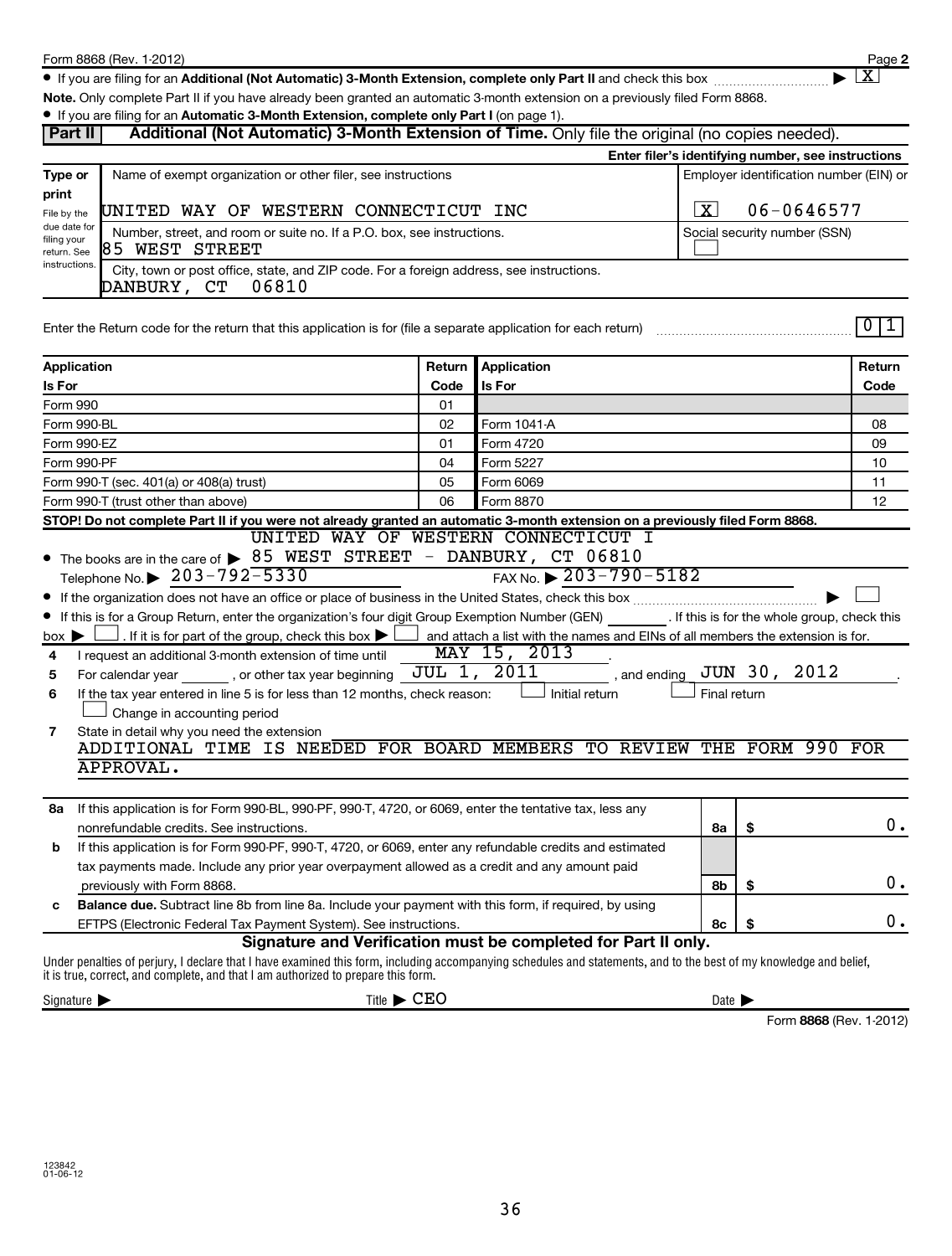| Form 8879- |  |  |  |
|------------|--|--|--|
|------------|--|--|--|

## **IRS e-file Signature Authorization** \*\*\*\*\* THIS IS NOT A FILEABLE COPY \*\*\*\*\*

OMB No. 1545-1878

**| Do not send to the IRS. Keep for your records. | See instructions.** 

For calendar year 2011, or fiscal year beginning  $JUL$  1 . 2011, and ending  $JUN$  30 . 20  $12$ , 2011, and ending  $JUN$  30

Department of the Treasury Internal Revenue Service

Name of exempt organization

**8879-EO**

**Employer identification number**

## UNITED WAY OF WESTERN CONNECTICUT INC  $\vert$  06-0646577

## Name and title of officer KIM MORGAN **CEO**

## **Part I** | Type of Return and Return Information (Whole Dollars Only)

on line 1a, 2a, 3a, 4a, or 5a, below, and the amount on that line for the return being filed with this form was blank, then leave line 1b, 2b, 3b, 4b, or 5b, whichever is applicable, blank (do not enter -0-). But, if you entered -0- on the return, then enter -0- on the applicable line below. **Do not** complete more Check the box for the return for which you are using this Form 8879-EO and enter the applicable amount, if any, from the return. If you check the box than 1 line in Part I.

| <b>1a</b> Form 990 check here $\blacktriangleright \boxed{X}$                                                                                 | - 1b | 6441646 |
|-----------------------------------------------------------------------------------------------------------------------------------------------|------|---------|
| <b>2a</b> Form 990-EZ check here $\blacktriangleright$ <b>b</b> Total revenue, if any (Form 990-EZ, line 9) <i>mmmmmmmmm</i>                  | 2b   |         |
| 3a Form 1120-POL check here $\blacktriangleright$ $\Box$ b Total tax (Form 1120-POL, line 22) $\ldots$ $\ldots$                               | -3b  |         |
| 4a Form 990-PF check here $\blacktriangleright$<br>b Tax based on investment income (Form 990-PF, Part VI, line 5)  4b                        |      |         |
| 5a Form 8868 check here $\blacktriangleright$ $\Box$<br><b>b Balance Due</b> (Form 8868, Part I, line 3c or Part II, line 8c) <i>mummumum</i> | -5b  |         |
|                                                                                                                                               |      |         |

## **Part II Declaration and Signature Authorization of Officer**

**(a)** an acknowledgement of receipt or reason for rejection of the transmission, **(b)** the reason for any delay in processing the return or refund, and **(c)** Under penalties of perjury, I declare that I am an officer of the above organization and that I have examined a copy of the organization's 2011 electronic return and accompanying schedules and statements and to the best of my knowledge and belief, they are true, correct, and complete. I further declare that the amount in Part I above is the amount shown on the copy of the organization's electronic return. I consent to allow my intermediate service provider, transmitter, or electronic return originator (ERO) to send the organization's return to the IRS and to receive from the IRS the date of any refund. If applicable, I authorize the U.S. Treasury and its designated Financial Agent to initiate an electronic funds withdrawal (direct debit) entry to the financial institution account indicated in the tax preparation software for payment of the organization's federal taxes owed on this return, and the financial institution to debit the entry to this account. To revoke a payment, I must contact the U.S. Treasury Financial Agent at 1-888-353-4537 no later than 2 business days prior to the payment (settlement) date. I also authorize the financial institutions involved in the processing of the electronic payment of taxes to receive confidential information necessary to answer inquiries and resolve issues related to the payment. I have selected a personal identification number (PIN) as my signature for the organization's electronic return and, if applicable, the organization's consent to electronic funds withdrawal.

## **Officer's PIN: check one box only**

| lauthorize FRIEDBERG, SMITH & CO., P.C.<br>$\mathbf{X}$                                                                                                                                                                                                                                                                                                                          | 46577<br>to enter my PIN                          |
|----------------------------------------------------------------------------------------------------------------------------------------------------------------------------------------------------------------------------------------------------------------------------------------------------------------------------------------------------------------------------------|---------------------------------------------------|
| <b>ERO</b> firm name                                                                                                                                                                                                                                                                                                                                                             | Enter five numbers, but<br>do not enter all zeros |
| as my signature on the organization's tax year 2011 electronically filed return. If I have indicated within this return that a copy of the return<br>is being filed with a state agency(ies) regulating charities as part of the IRS Fed/State program, I also authorize the aforementioned ERO to<br>enter my PIN on the return's disclosure consent screen.                    |                                                   |
| As an officer of the organization, I will enter my PIN as my signature on the organization's tax year 2011 electronically filed return. If I have<br>indicated within this return that a copy of the return is being filed with a state agency(ies) regulating charities as part of the IRS Fed/State<br>program, I will enter my PIN on the return's disclosure consent screen. |                                                   |
| THIS IS NOT A FILEABLE COPY ***<br>*****<br>Officer's signature<br>Date $\blacktriangleright$                                                                                                                                                                                                                                                                                    |                                                   |
| <b>Certification and Authentication</b><br>Part III                                                                                                                                                                                                                                                                                                                              |                                                   |
| <b>ERO's EFIN/PIN.</b> Enter your six-digit electronic filing identification                                                                                                                                                                                                                                                                                                     |                                                   |
| 06265342530<br>number (EFIN) followed by your five-digit self-selected PIN.<br>do not enter all zeros                                                                                                                                                                                                                                                                            |                                                   |
| I certify that the above numeric entry is my PIN, which is my signature on the 2011 electronically filed return for the organization indicated above. I<br>confirm that I am submitting this return in accordance with the requirements of Pub. 4163, Modernized e-File (MeF) Information for Authorized IRS<br>e-file Providers for Business Returns.                           |                                                   |
| ERO's signature $\blacktriangleright$<br>Date $\blacktriangleright$                                                                                                                                                                                                                                                                                                              |                                                   |
| <b>ERO Must Retain This Form - See Instructions</b><br>Do Not Submit This Form To the IRS Unless Requested To Do So                                                                                                                                                                                                                                                              |                                                   |